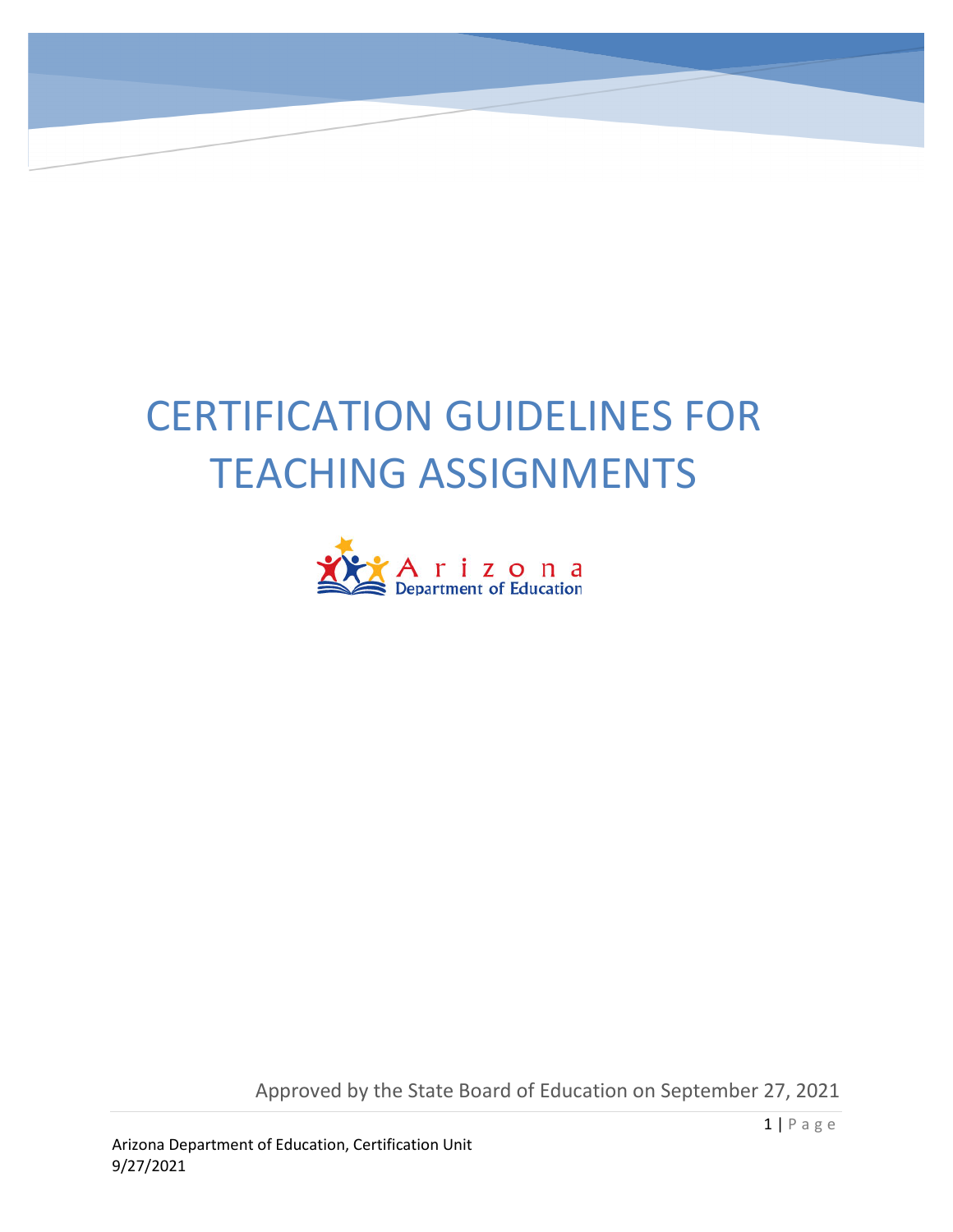# **Table of Contents**

| $\label{eq:interoduction} \mbox{Introduction} \,\, \ldots \,\, \ldots \,\, \ldots \,\, \ldots \,\, \ldots \,\, \ldots \,\, \ldots \,\, \ldots \,\, \ldots \,\, \ldots \,\, \ldots \,\, \ldots \,\, \ldots \,\, \ldots \,\, \ldots \,\, \ldots \,\, \ldots \,\, \ldots \,\, \ldots \,\, \ldots \,\, \ldots \,\, \ldots \,\, \ldots \,\, \ldots \,\, \ldots \,\, \ldots \,\, \ldots \,\, \ldots \,\, \ldots \,\, \ldots \,\, \ldots \,\, \ldots \,\, \ldots \,\, \ldots \$ |  |
|--------------------------------------------------------------------------------------------------------------------------------------------------------------------------------------------------------------------------------------------------------------------------------------------------------------------------------------------------------------------------------------------------------------------------------------------------------------------------|--|
|                                                                                                                                                                                                                                                                                                                                                                                                                                                                          |  |
|                                                                                                                                                                                                                                                                                                                                                                                                                                                                          |  |
|                                                                                                                                                                                                                                                                                                                                                                                                                                                                          |  |
|                                                                                                                                                                                                                                                                                                                                                                                                                                                                          |  |
|                                                                                                                                                                                                                                                                                                                                                                                                                                                                          |  |
|                                                                                                                                                                                                                                                                                                                                                                                                                                                                          |  |
|                                                                                                                                                                                                                                                                                                                                                                                                                                                                          |  |
|                                                                                                                                                                                                                                                                                                                                                                                                                                                                          |  |
|                                                                                                                                                                                                                                                                                                                                                                                                                                                                          |  |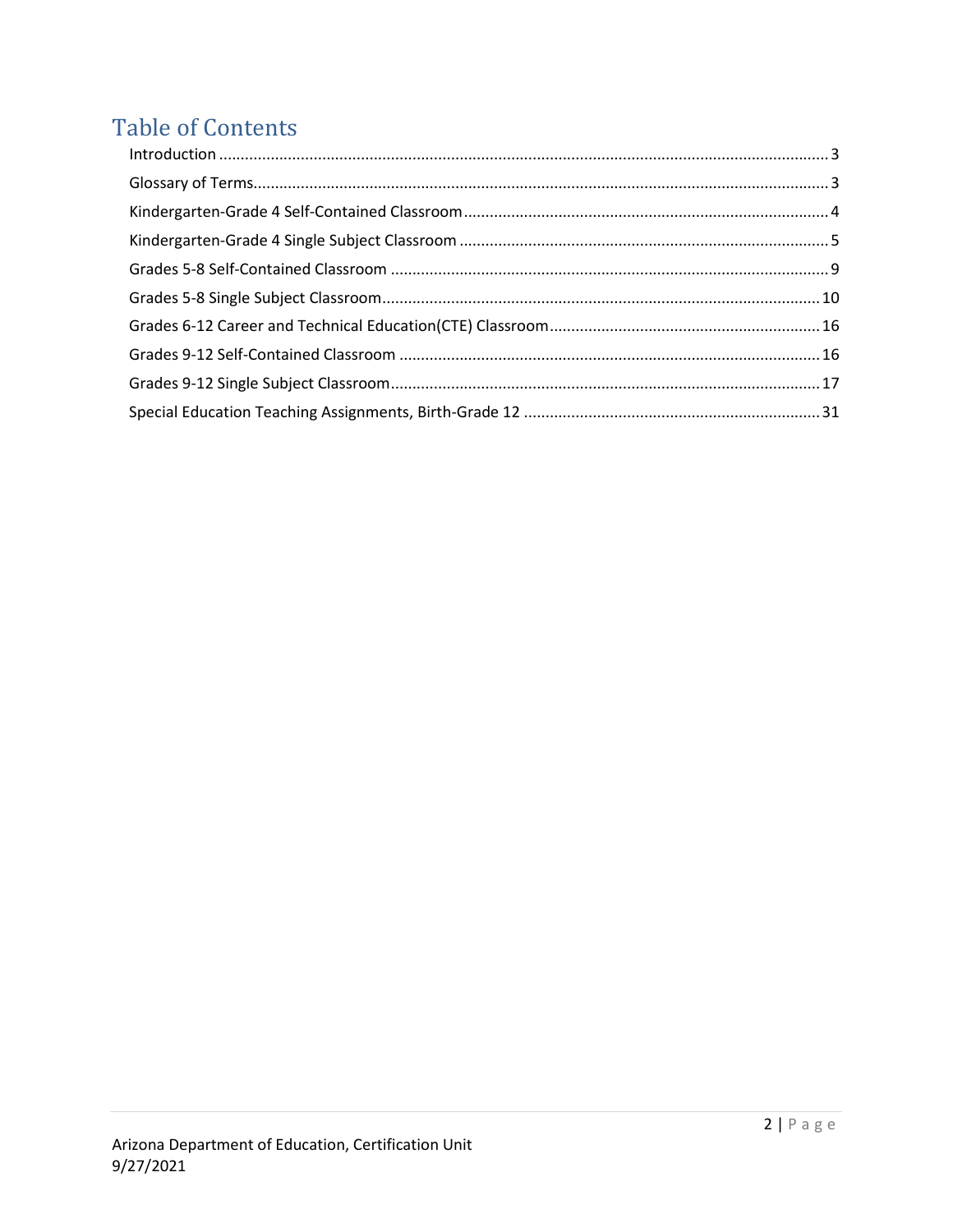#### <span id="page-2-0"></span>**Introduction**

A.R.S. § 15-203 authorizes the State Board to supervise and control the certification of educators, and to exercise general supervision over and regulate the conduct of the public-school system. The provisions in Board of Education rule R7-2-607(W) establish that the required certificate, approved area, or endorsement for teaching positions shall be established in this Certification Guidelines for Teaching Assignments.

The Certification Guidelines for Teaching Assignments are for use by Arizona school districts. Per Arizona Revised Statutes § 15-183(C)(5), charter school teachers are not required to be certified unless they are assigned to a special education position.

#### <span id="page-2-1"></span>**Glossary of Terms**

For the purposes of this document, the following definitions apply:

**"Appropriately Certified"** means holding the Teaching Certificate, Endorsement and Approved Area that is required for a teaching assignment.

**"Approved Area"** means a subject area denoted on a teaching certificate that is taught in Arizona public schools.

**"Certificate"** means an Arizona Alternative Teaching, Classroom-Based Standard Teaching, International Teaching, JROTC, Native American Language, Specialized Secondary STEM, Standard CTE, Standard Professional teaching, Standard Specialized CTE Teaching Intern, Student Teaching Intern, Subject Matter Expert Standard Teaching certificate.

**"Endorsement"** means an attachment to a teaching certificate which provides an additional authorization to the holder.

**"IEP"** means Individualized Education Program. The IEP is a legal document mandated by the Individuals with Disabilities Education Act (IDEA) that defines the individualized goals of a child who has been found to have a disability, as defined by federal regulations. [20 U.S.C. 1401 and 1412; A.R.S. § 15-761(11)] **"ILLP"** means Individual Language Learning Plan. The ILLP is an instructional plan written for an English language learner to meet the English Language Proficiency standards.

**"Primary teaching assignment"** means the subject area that a teacher is assigned to for the greater part of their instructional schedule. For teachers who are assigned to two or more subjects in equal parts of their instructional schedule, the "primary teaching assignment" refers to each subject.

**"SEI"** means "Structured English Immersion". Structured English Immersion is a model for teaching English language learners.

**"Self-contained classroom"** means a classroom in which the teacher teaches multiple subjects to one class of students. Note: This definition applies to Arizona Certification rules and does not apply to the same term used under the Individuals with Disabilities Education Act (IDEA).

**"Single subject classroom"** means a classroom in which the teacher teaches one subject to one class of students.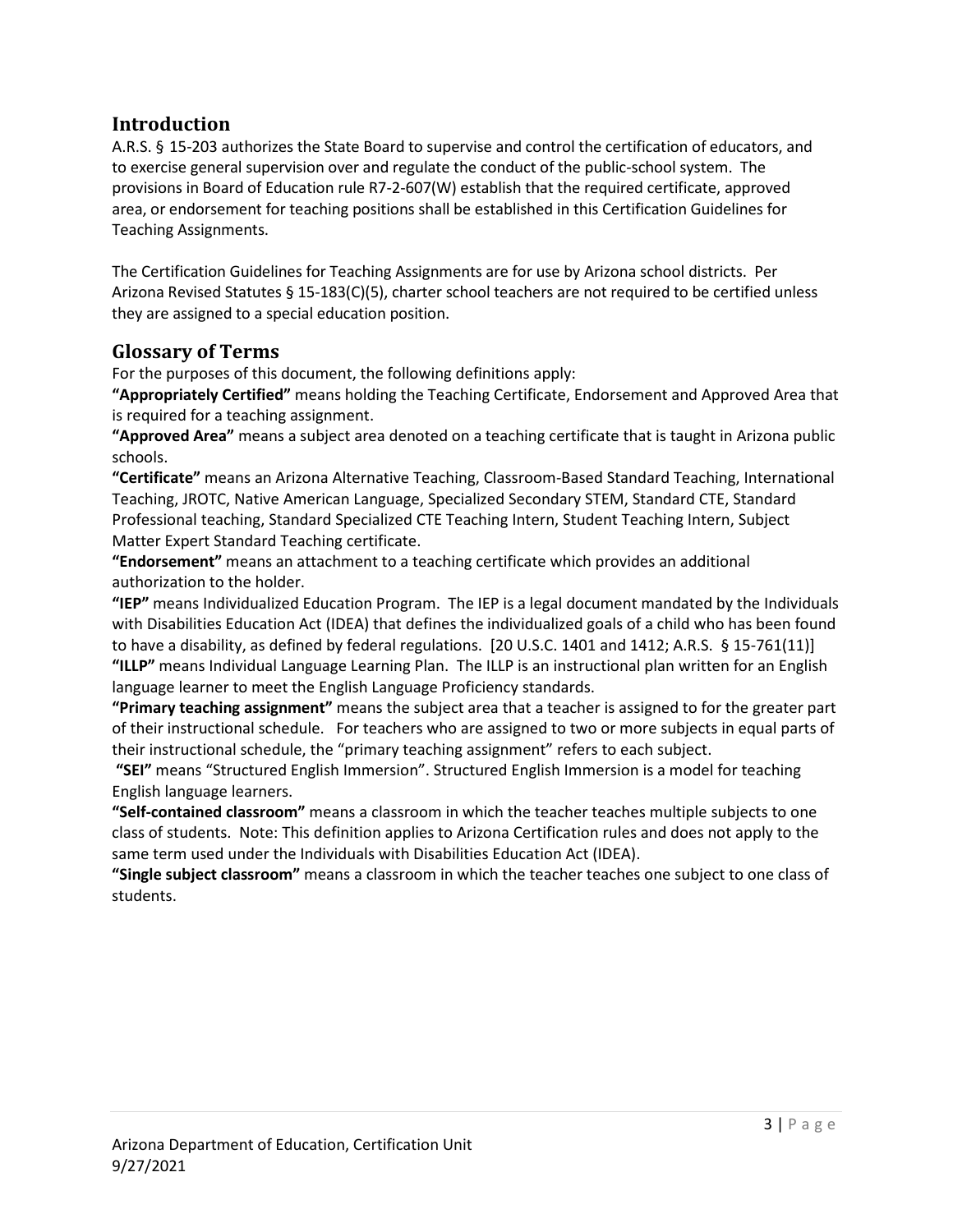| <b>Preschool-Grade 4: Self-Contained Classroom</b>                                 |                                                                                                                                                                                                                         |
|------------------------------------------------------------------------------------|-------------------------------------------------------------------------------------------------------------------------------------------------------------------------------------------------------------------------|
| <b>Teaching Assignment</b>                                                         | <b>Appropriately Certified Requirement</b>                                                                                                                                                                              |
| Kindergarten-Grade 3                                                               | One of the following:<br><b>Elementary Certificate</b><br>Early Childhood Certificate<br>$\bullet$<br>Special Education Certificate with an Early<br>Childhood Endorsement                                              |
| Grade 4                                                                            | <b>Elementary Certificate</b>                                                                                                                                                                                           |
| <b>Bilingual</b><br>Kindergarten-Grade 3                                           | One of the following:<br><b>Elementary Certificate</b><br>$\bullet$<br><b>Early Childhood Certificate</b><br>$\bullet$<br>Special Education Certificate with an Early<br><b>Childhood Endorsement</b><br>-AND-          |
|                                                                                    | <b>Bilingual Endorsement</b>                                                                                                                                                                                            |
| <b>Bilingual</b><br>Grades 4                                                       | <b>Elementary Certificate</b><br>-AND-<br><b>Bilingual Endorsement</b>                                                                                                                                                  |
| Gifted<br>Kindergarten-Grade 3                                                     | One of the following:<br><b>Elementary Certificate</b><br>Early Childhood Certificate<br>$\bullet$<br>Special Education Certificate with an Early<br><b>Childhood Endorsement</b><br>-AND-<br><b>Gifted Endorsement</b> |
| Gifted                                                                             | <b>Elementary Certificate</b>                                                                                                                                                                                           |
| Grade 4                                                                            | -AND-<br><b>Gifted Endorsement</b>                                                                                                                                                                                      |
| SEI classroom or one or more students on an<br><b>ILLP</b><br>Kindergarten-Grade 3 | One of the following:<br><b>Elementary Certificate</b><br>Early Childhood Certificate<br>$\bullet$<br>Special Education Certificate with an Early<br>$\bullet$<br>Childhood Endorsement<br>-AND-                        |
|                                                                                    | One of the following<br>Provisional or Full SEI Endorsement<br>Provisional or Full ESL Endorsement<br><b>Full Bilingual Endorsement</b><br>$\bullet$                                                                    |
| SEI classroom or one or more students on an<br><b>ILLP</b><br>Grade 4              | Elementary Certificate with one of the following<br>endorsements:<br>Provisional or Full SEI Endorsement<br>Provisional or Full ESL Endorsement<br><b>Full Bilingual Endorsement</b><br>٠                               |

# <span id="page-3-0"></span>**Kindergarten-Grade 4 Self-Contained Classroom**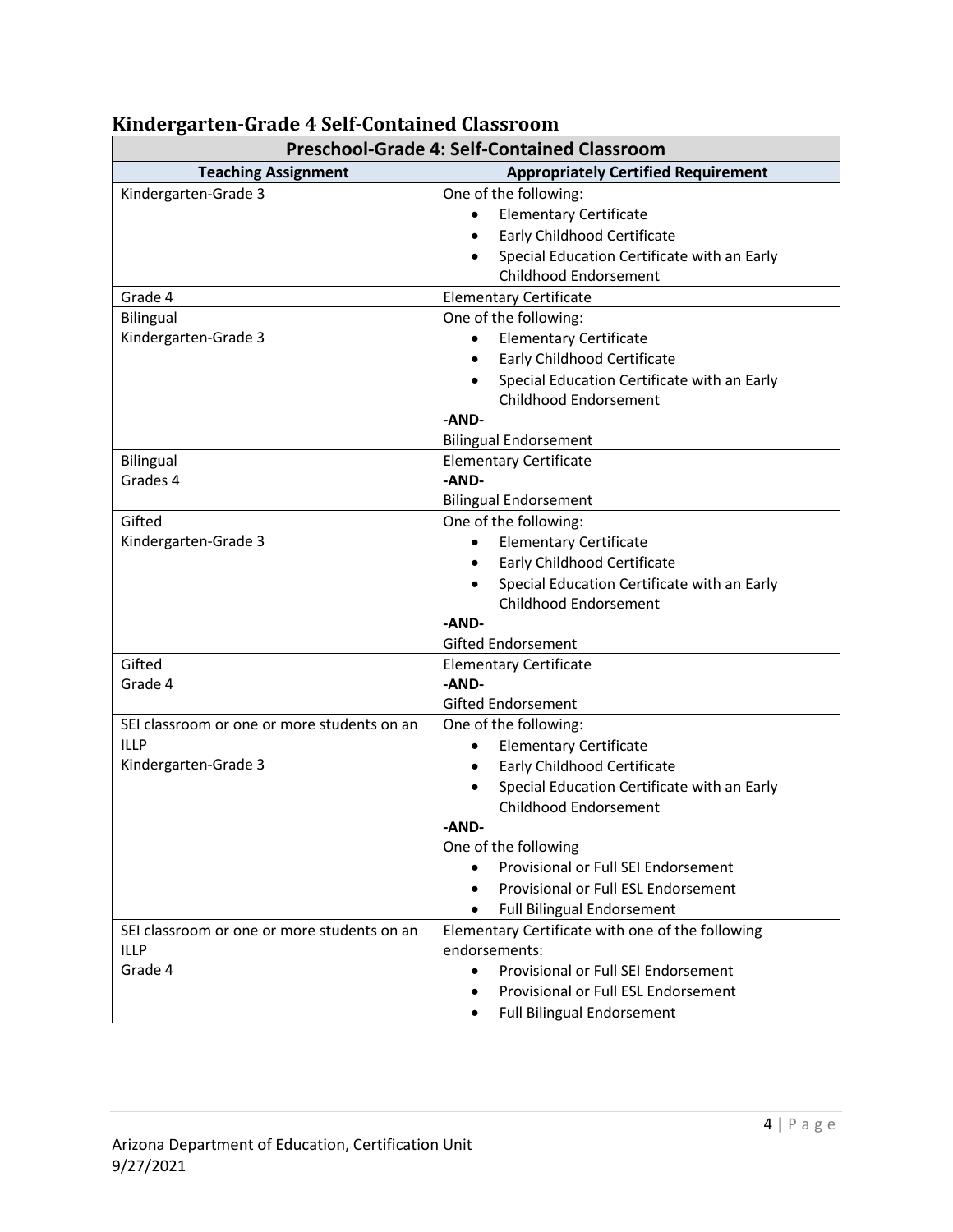| Kindergarten-Grade 4: Single Subject Classroom  |                                                                                                                                                                                                                                                                                                                             |
|-------------------------------------------------|-----------------------------------------------------------------------------------------------------------------------------------------------------------------------------------------------------------------------------------------------------------------------------------------------------------------------------|
| <b>Primary Teaching Assignment</b>              | Appropriately Certified Requirement <sup>1</sup>                                                                                                                                                                                                                                                                            |
| Art<br>Kindergarten-Grade 3                     | One of the following:<br><b>Elementary Certificate</b><br>$\bullet$<br>Early Childhood Certificate<br>Special Education Certificate with an Early<br>$\bullet$<br>Childhood Endorsement<br>Arts Education, PreK-12 Art Certificate<br>$\bullet$<br>Teaching certificate with an Art, PreK-12<br>$\bullet$                   |
| Art<br>Grade 4                                  | Endorsement<br>One of the following:<br><b>Elementary Certificate</b><br>$\bullet$<br>Arts Education, PreK-12 Art Certificate<br>$\bullet$<br>Teaching certificate with an Art, PreK-12<br>$\bullet$<br>Endorsement                                                                                                         |
| <b>Computer Science</b><br>Kindergarten-Grade 3 | One of the following:<br><b>Elementary Certificate</b><br>$\bullet$<br><b>Early Childhood Certificate</b><br>$\bullet$<br>Special Education Certificate with an Early<br>$\bullet$<br>Childhood Endorsement<br>Teaching certificate with a Computer Science,<br>PreK-8 or PreK-12 Endorsement                               |
| <b>Computer Science</b><br>Grade 4              | One of the following:<br><b>Elementary Certificate</b><br>Teaching certificate with a Computer Science,<br>PreK-8 or PreK-12 Endorsement                                                                                                                                                                                    |
| Dance<br>Kindergarten-Grade 3                   | One of the following:<br><b>Elementary Certificate</b><br>$\bullet$<br>Early Childhood Certificate<br>$\bullet$<br>Special Education Certificate with an Early<br>$\bullet$<br>Childhood Endorsement<br>Arts Education, PreK-12 Dance Certificate<br>$\bullet$<br>Teaching certificate with a Dance, PreK-12<br>Endorsement |
| Dance<br>Grade 4                                | One of the following:<br><b>Elementary Certificate</b><br>Arts Education, Dance PreK-12 Certificate<br>$\bullet$<br>Teaching certificate with a Dance, PreK-12<br>$\bullet$<br>Endorsement                                                                                                                                  |

### <span id="page-4-0"></span>**Kindergarten-Grade 4 Single Subject Classroom**

<span id="page-4-1"></span><sup>&</sup>lt;sup>1</sup> In addition to the Appropriately Certified Requirements listed, all teachers who instruct one or more English language learners on an Individual Language Learner Plan (ILLP) must hold a Provisional or Full SEI Endorsement, a Provisional or Full ESL endorsement, or a full Bilingual endorsement.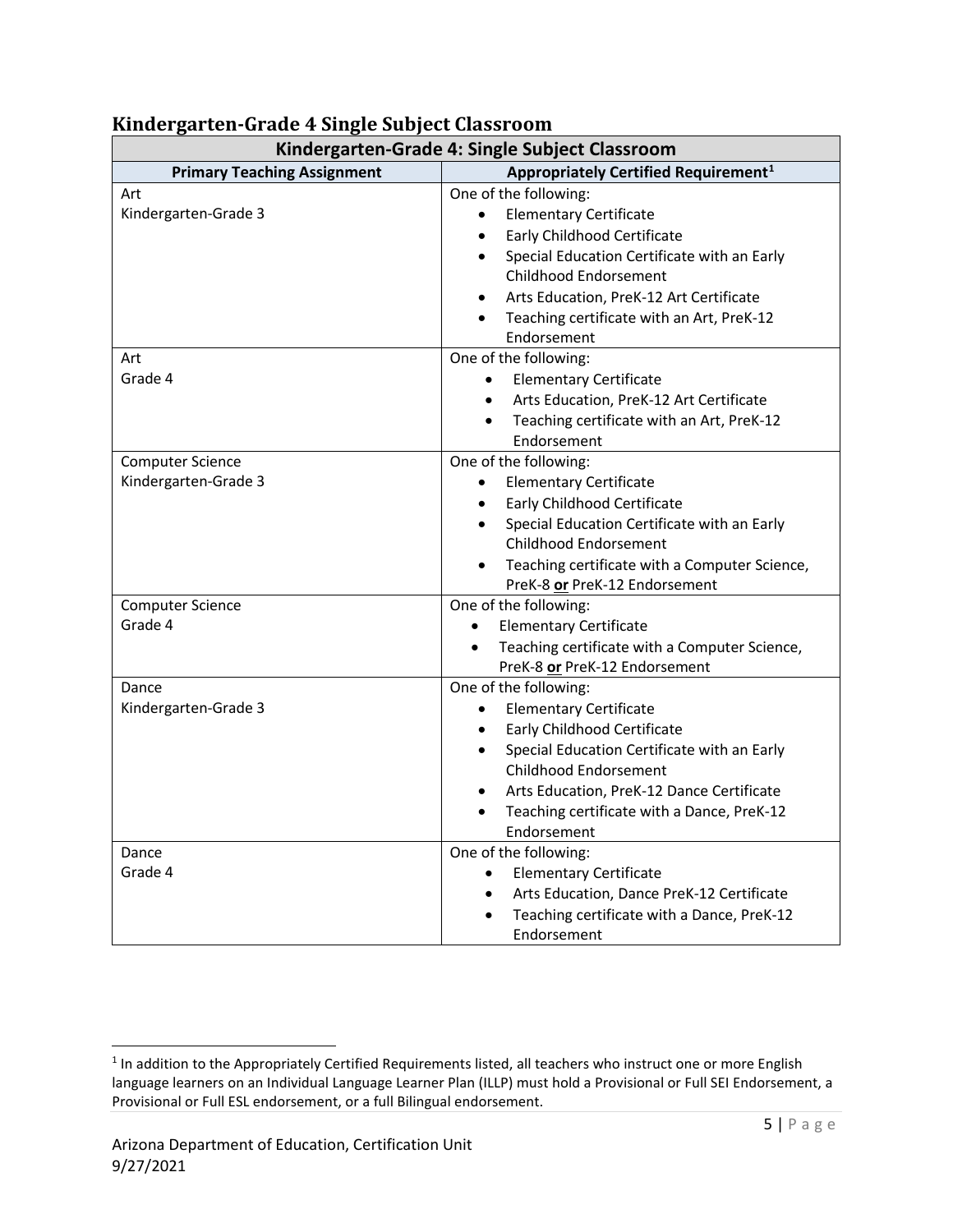| Kindergarten-Grade 4: Single Subject Classroom |                                                                                                                                                                                                                                                                                                        |
|------------------------------------------------|--------------------------------------------------------------------------------------------------------------------------------------------------------------------------------------------------------------------------------------------------------------------------------------------------------|
| <b>Primary Teaching Assignment</b>             | <b>Appropriately Certified Requirements</b>                                                                                                                                                                                                                                                            |
| Drama/Theatre<br>Kindergarten-Grade 3          | One of the following:<br><b>Elementary Certificate</b><br>$\bullet$<br>Early Childhood Certificate<br>$\bullet$<br>Special Education Certificate with an Early<br>Childhood Endorsement<br>Arts Education, PreK-12 Dramatic Arts<br>Teaching Certificate with a Dramatic Arts, PreK-<br>12 Endorsement |
| Drama/Theatre<br>Grade 4                       | One of the following:<br><b>Elementary Certificate</b><br>$\bullet$<br>Arts Education, Dramatic Arts PreK-12<br>Certificate<br>Teaching certificate with a Dramatic Arts, PreK-<br>12 Endorsement                                                                                                      |
| Foreign Languages: See World Languages         |                                                                                                                                                                                                                                                                                                        |
| Language Arts<br>Kindergarten-Grade 3          | One of the following:<br>Early Childhood Certificate<br>$\bullet$<br><b>Elementary Certificate</b><br>Special Education Certificate with an Early<br>Childhood Endorsement                                                                                                                             |
| Language Arts<br>Grade 4                       | <b>Elementary Certificate</b>                                                                                                                                                                                                                                                                          |
| <b>Mathematics</b><br>Kindergarten-Grade 3     | One of the following:<br>Early Childhood Certificate<br>$\bullet$<br><b>Elementary Certificate</b><br>$\bullet$<br>Special Education Certificate with an Early<br>Childhood Endorsement                                                                                                                |
| <b>Mathematics</b><br>Grade 4                  | <b>Elementary Certificate</b>                                                                                                                                                                                                                                                                          |
| Music<br>Kindergarten-Grade 3                  | One of the following:<br>Early Childhood Certificate<br><b>Elementary Certificate</b><br>Special Education Certificate with an Early<br>Childhood Endorsement<br>Arts Education, PreK-12 Music Certificate<br>Teaching certificate with a Music, PreK-12<br>$\bullet$<br>Endorsement                   |
| Music<br>Grade 4                               | One of the Following:<br><b>Elementary Certificate</b><br>$\bullet$<br>Arts Education, PreK-12 Music Certificate<br>Teaching certificate with a Music, PreK-12<br>٠<br>Endorsement                                                                                                                     |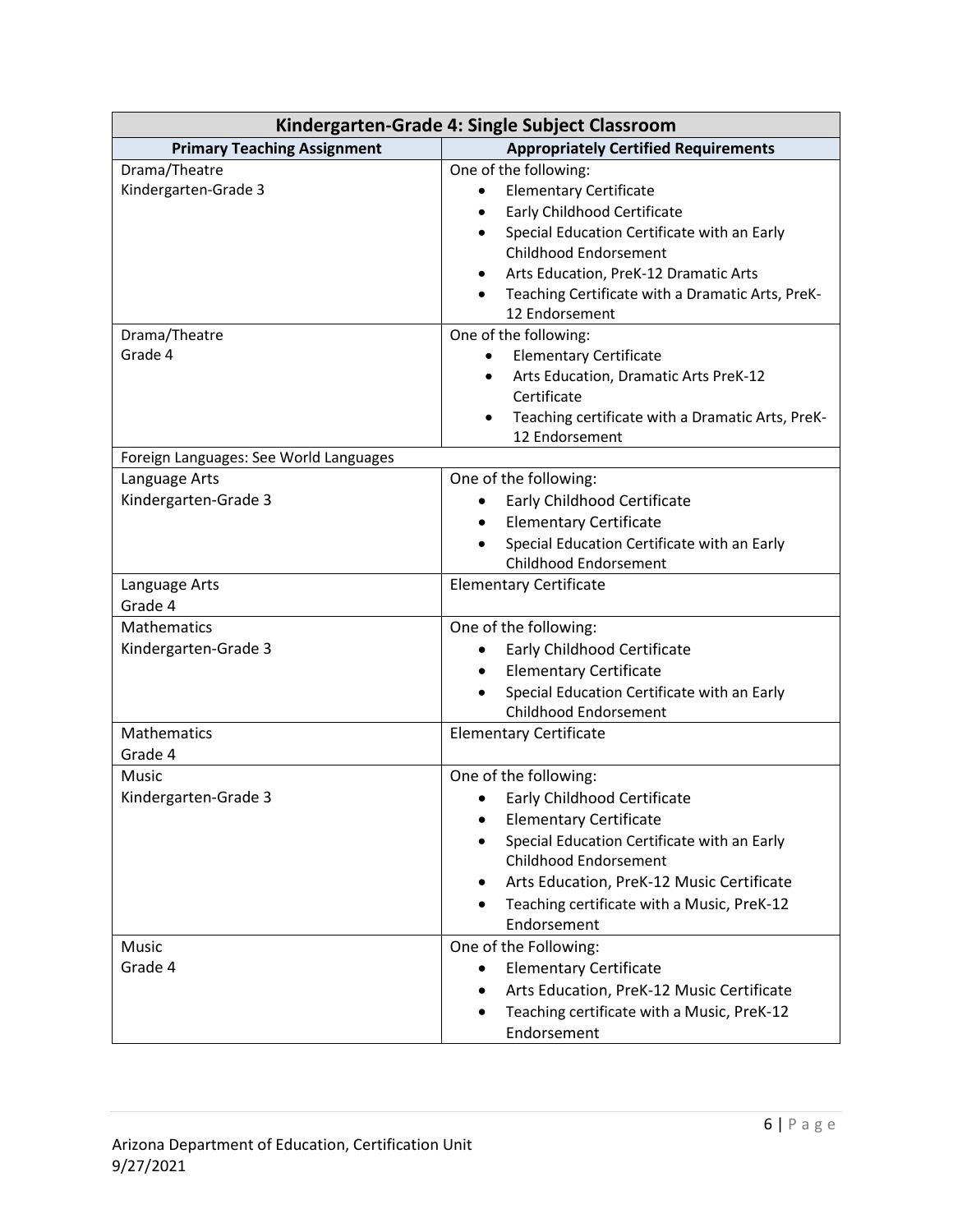| Kindergarten-Grade 4: Single Subject Classroom                                |                                                                                                                                                                                                                                                                                                                                                                           |
|-------------------------------------------------------------------------------|---------------------------------------------------------------------------------------------------------------------------------------------------------------------------------------------------------------------------------------------------------------------------------------------------------------------------------------------------------------------------|
| <b>Teaching Assignment</b>                                                    | <b>Appropriately Certified Requirements</b>                                                                                                                                                                                                                                                                                                                               |
| Native American Language<br>Kindergarten-Grade 3                              | One of the following:<br><b>Early Childhood Certificate</b><br><b>Elementary Certificate</b><br>Special Education Certificate with an Early<br><b>Childhood Endorsement</b><br>Native American Language PreK-12<br>Certificate in the appropriate Native<br>American Language<br>Teaching certificate with an Elementary<br>٠<br>Foreign Language, K-8 Endorsement in the |
| Native American Language<br>Grade 4                                           | appropriate Native American Language<br>One of the following:<br><b>Elementary Certificate</b><br>$\bullet$<br>Native American Language PreK-12<br>$\bullet$<br>Certificate in the appropriate Native<br>American Language<br>Teaching certificate with an Elementary<br>Foreign Language, K-8 Endorsement in the<br>appropriate Native American Language                 |
| <b>Physical Education</b><br>Kindergarten-Grade 3                             | One of the following:<br><b>Elementary Certificate</b><br>٠<br><b>Early Childhood Certificate</b><br>٠<br>Special Education Certificate with an Early<br>Childhood Endorsement<br>PreK-12 Physical Education Certificate<br>Teaching certificate with a Physical<br>Education, PreK-12 Endorsement                                                                        |
| <b>Physical Education</b><br>Grade 4                                          | One of the following:<br><b>Elementary Certificate</b><br>PreK-12 Physical Education Certificate<br>٠<br>Teaching certificate with a Physical<br>Education, PreK-12 Endorsement                                                                                                                                                                                           |
| Reading Specialist/Reading Interventionist<br>Kindergarten-Grade 4<br>Science | An Early Childhood, Elementary, Special Education,<br>Middle Grades, or Secondary Certificate with one of<br>the following:<br>Reading, K-8 Endorsement<br>Reading, K-12 Endorsement<br>$\bullet$<br>Reading Specialist, K-12 Endorsement<br>One of the following:                                                                                                        |
| Kindergarten-Grade 3                                                          | <b>Early Childhood Certificate</b><br>$\bullet$<br><b>Elementary Certificate</b><br>Special Education Certificate with an Early<br>Childhood Endorsement                                                                                                                                                                                                                  |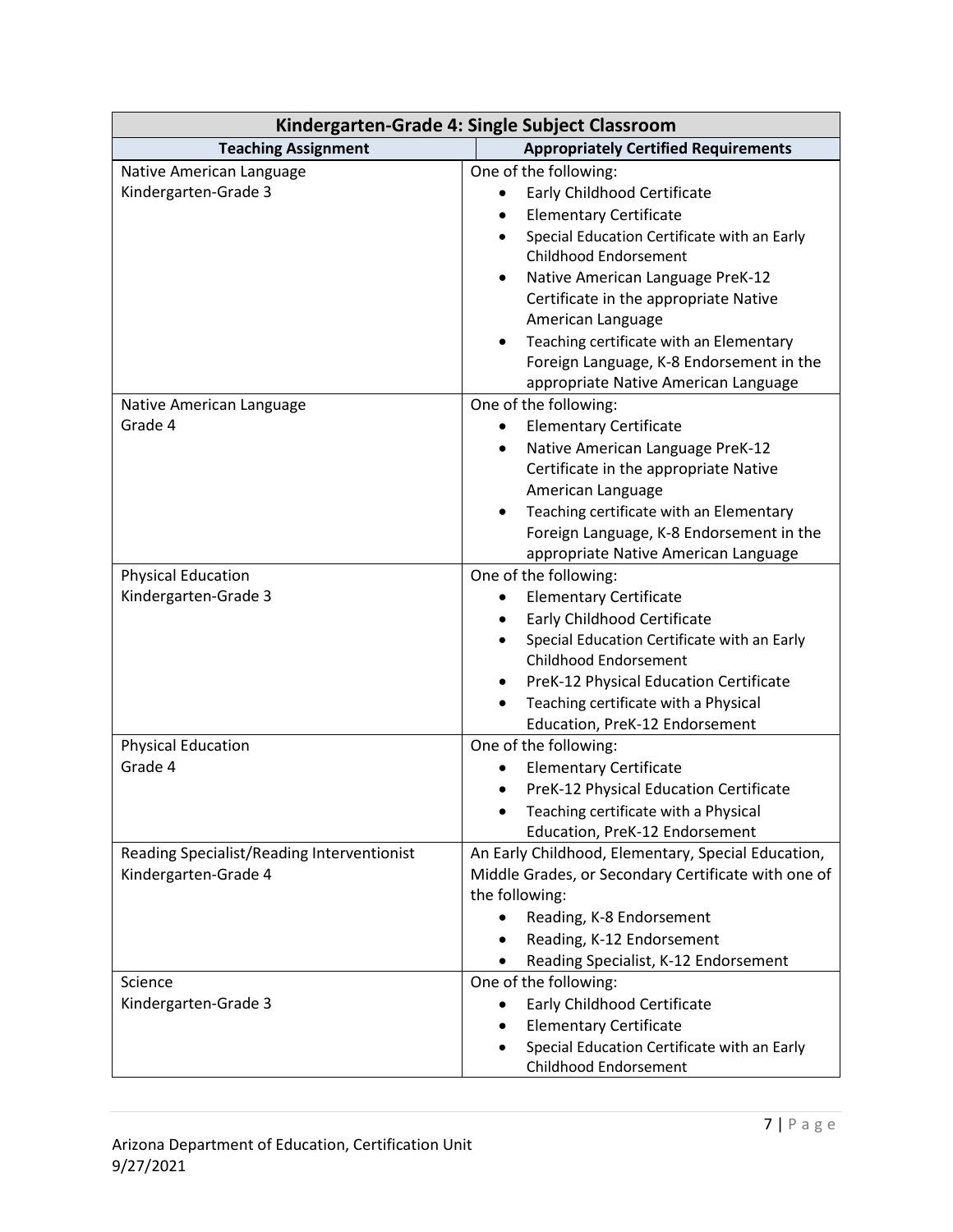| Kindergarten-Grade 4: Single Subject Classroom |                                                                                          |
|------------------------------------------------|------------------------------------------------------------------------------------------|
| <b>Teaching Assignment</b>                     | <b>Appropriately Certified Requirements</b>                                              |
| Science                                        | <b>Elementary Certificate</b>                                                            |
| Grade 4                                        |                                                                                          |
| Social Studies                                 | One of the following:                                                                    |
| Kindergarten-Grade 3                           | Early Childhood Certificate                                                              |
|                                                | <b>Elementary Certificate</b><br>$\bullet$                                               |
|                                                | Special Education Certificate with an Early<br>$\bullet$<br><b>Childhood Endorsement</b> |
| <b>Social Studies</b>                          | <b>Elementary Certificate</b>                                                            |
| Grade 4                                        |                                                                                          |
| World Languages <sup>2</sup>                   | One of the following:                                                                    |
| Grades K-3                                     | Early Childhood Certificate                                                              |
|                                                | <b>Elementary Certificate</b>                                                            |
|                                                | Special Education Certificate with an Early                                              |
|                                                | <b>Childhood Endorsement</b>                                                             |
|                                                | Teaching certificate with an Elementary<br>٠                                             |
|                                                | Foreign Language, K-8 Endorsement in the                                                 |
|                                                | appropriate language                                                                     |
| World Languages                                | One of the following:                                                                    |
| Grade 4                                        | <b>Elementary Certificate</b>                                                            |
|                                                | Teaching certificate with an Elementary<br>$\bullet$                                     |
|                                                | Foreign Language, K-8 Endorsement in the                                                 |
|                                                | appropriate language                                                                     |

<span id="page-7-0"></span> $2$  World Languages includes languages other than English, including American Sign Language.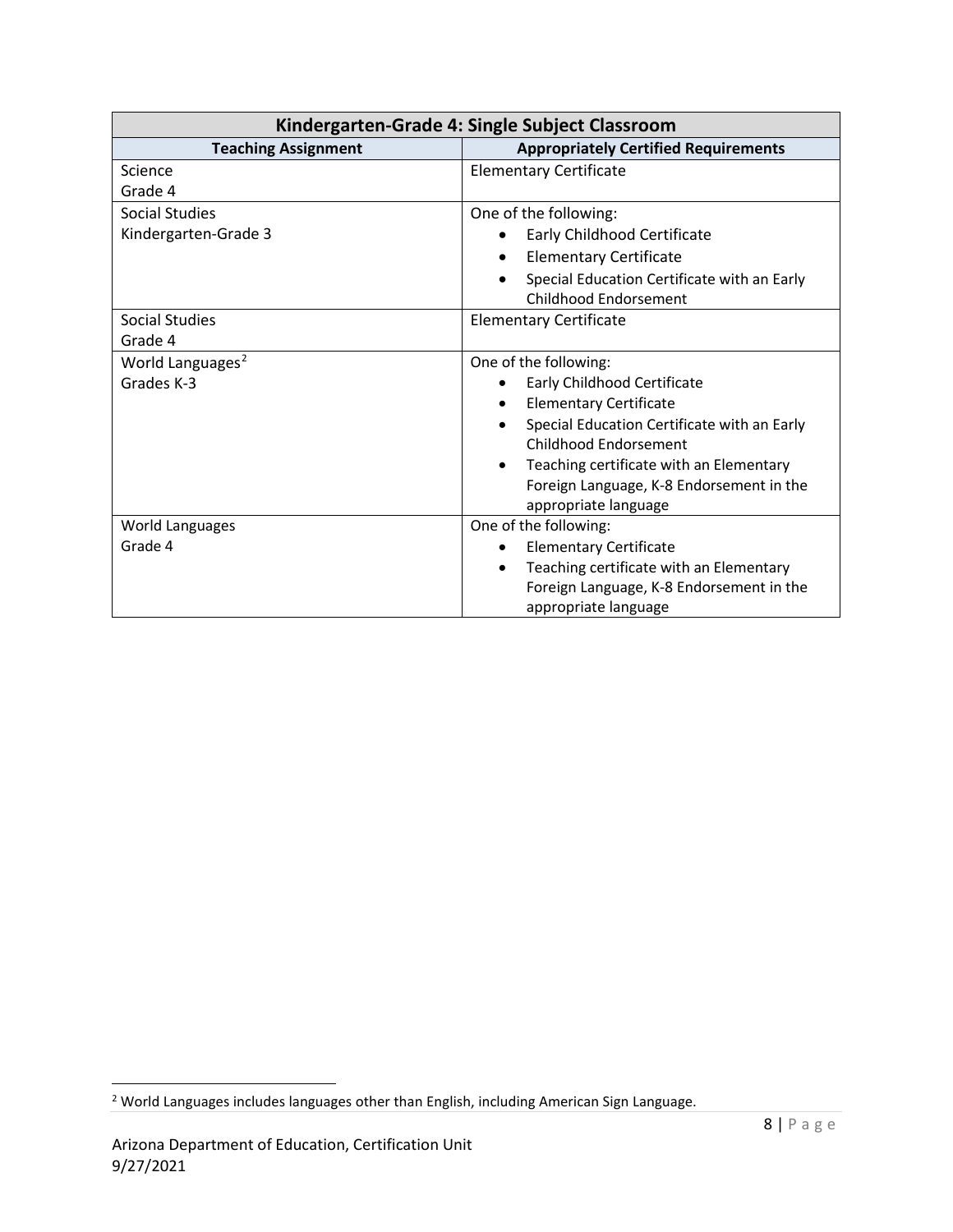| <b>Grades 5-8: Self-Contained Classroom</b>    |                                                  |
|------------------------------------------------|--------------------------------------------------|
| <b>Teaching Assignment</b>                     | <b>Appropriately Certified Requirement</b>       |
| Grades 5-8                                     | <b>Elementary Certificate</b>                    |
| Bilingual                                      | <b>Elementary Certificate</b>                    |
| Grades 5-8                                     | -AND-                                            |
|                                                | <b>Bilingual Endorsement</b>                     |
| Gifted                                         | <b>Elementary Certificate</b>                    |
| Grades 5-8                                     | -AND-                                            |
|                                                | <b>Gifted Endorsement</b>                        |
| SEI classroom or self-contained classroom with | <b>Elementary Certificate</b>                    |
| one or more students on an ILLP                | -AND-                                            |
| Grades 5-8                                     | One of the following:                            |
|                                                | Provisional or Full SEI Endorsement<br>$\bullet$ |
|                                                | Provisional or Full ESL Endorsement<br>$\bullet$ |
|                                                | <b>Full Bilingual Endorsement</b>                |

#### <span id="page-8-0"></span>**Grades 5-8 Self-Contained Classroom**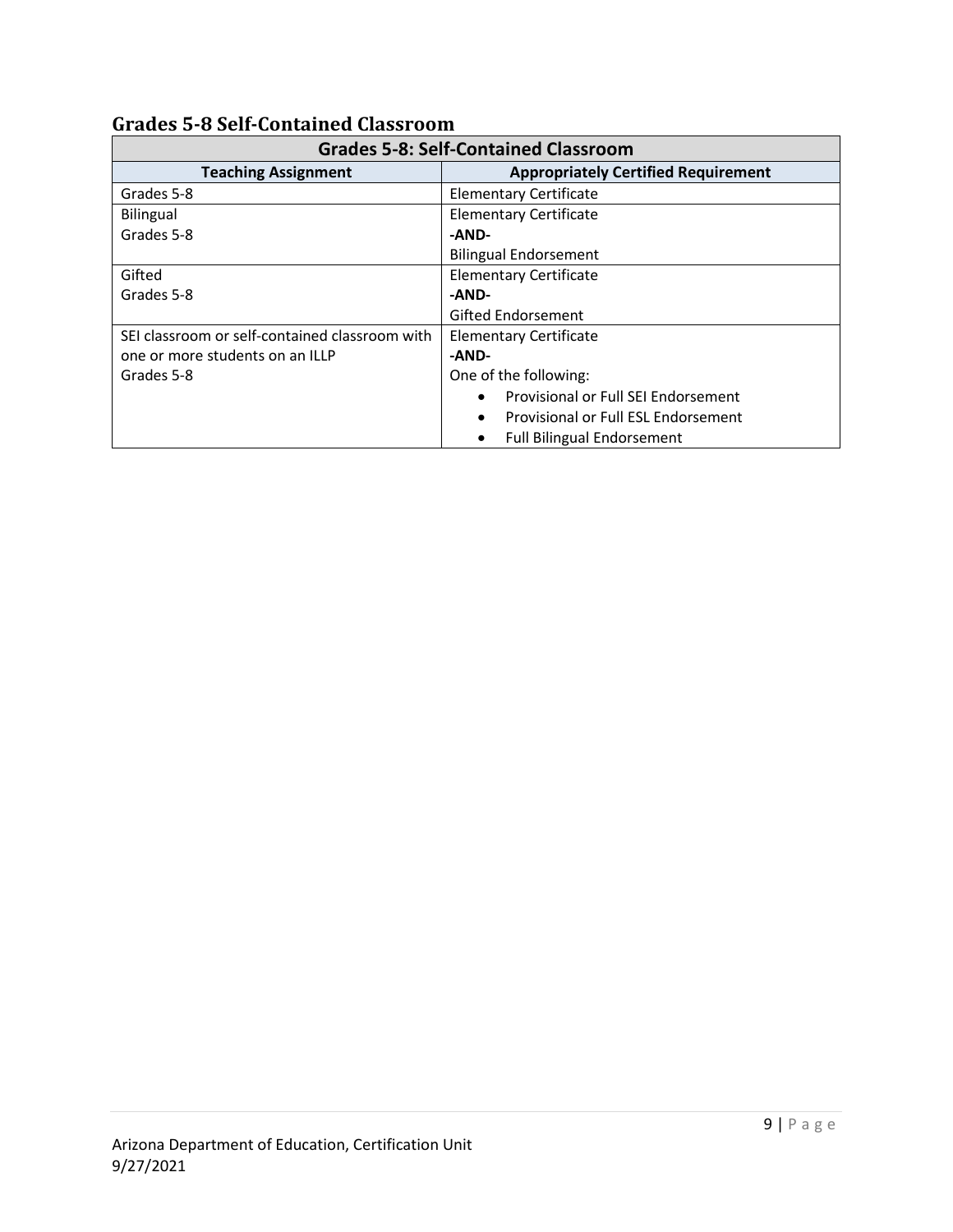| <b>Grades 5-8 Single Subject Classroom</b> |                                                                                                                                                                                                                                                                                                                                  |
|--------------------------------------------|----------------------------------------------------------------------------------------------------------------------------------------------------------------------------------------------------------------------------------------------------------------------------------------------------------------------------------|
| <b>Primary Teaching Assignment</b>         | <b>Appropriately Certified Requirement</b>                                                                                                                                                                                                                                                                                       |
| Art<br>Grade 5                             | One of the following:<br><b>Elementary Certificate</b><br>Middle Grades Certificate: Art Approved Area<br>Secondary Certificate with a Middle Grades<br>$\bullet$<br>Endorsement: Art Approved Area<br>Arts Education, PreK-12 Art Certificate<br>Teaching certificate with an Art, PreK-12<br>Endorsement                       |
| Art<br>Grade 6-8                           | One of the following:<br>Elementary, Middle Grades, or Secondary<br>Certificate: Art Approved Area<br>Arts Education, PreK-12 Art Certificate<br>$\bullet$<br>Teaching certificate with an Art, PreK-12<br>Endorsement                                                                                                           |
| <b>Computer Science</b><br>Grade 5         | One of the following:<br><b>Elementary Certificate</b><br>$\bullet$<br>Middle Grades Certificate: Computer Science<br>Approved Area<br>Secondary Certificate with a Middle Grades<br>$\bullet$<br>Endorsement: Computer Science Approved Area<br>Teaching certificate with a Computer Science, PreK-<br>8 or PreK-12 Endorsement |
| <b>Computer Science</b><br>Grade 6-8       | One of the following:<br>Elementary, Middle Grades, or Secondary<br>Certificate: Computer Science Approved Area<br>Teaching certificate with a Computer Science, 6-12,<br>$\bullet$<br>PreK-8, or PreK-12 Endorsement                                                                                                            |
| Dance<br>Grade 5                           | One of the following:<br><b>Elementary Certificate</b><br>Middle Grades Certificate: Dance Approved Area<br>Secondary Certificate with a Middle Grade<br>Endorsement: Dance Approved Area<br>Arts Education, PreK-12 Dance Certificate<br>Teaching certificate with a Dance, PreK-12<br>Endorsement                              |
| Dance<br>Grade 6-8                         | One of the following:<br>Elementary, Middle Grades, or Secondary<br>Certificate: Dance Approved Area<br>Arts Education, Dance PreK-12 Certificate<br>Teaching certificate with a Dance, PreK-12<br>Endorsement                                                                                                                   |

# <span id="page-9-0"></span>**Grades 5-8 Single Subject Classroom**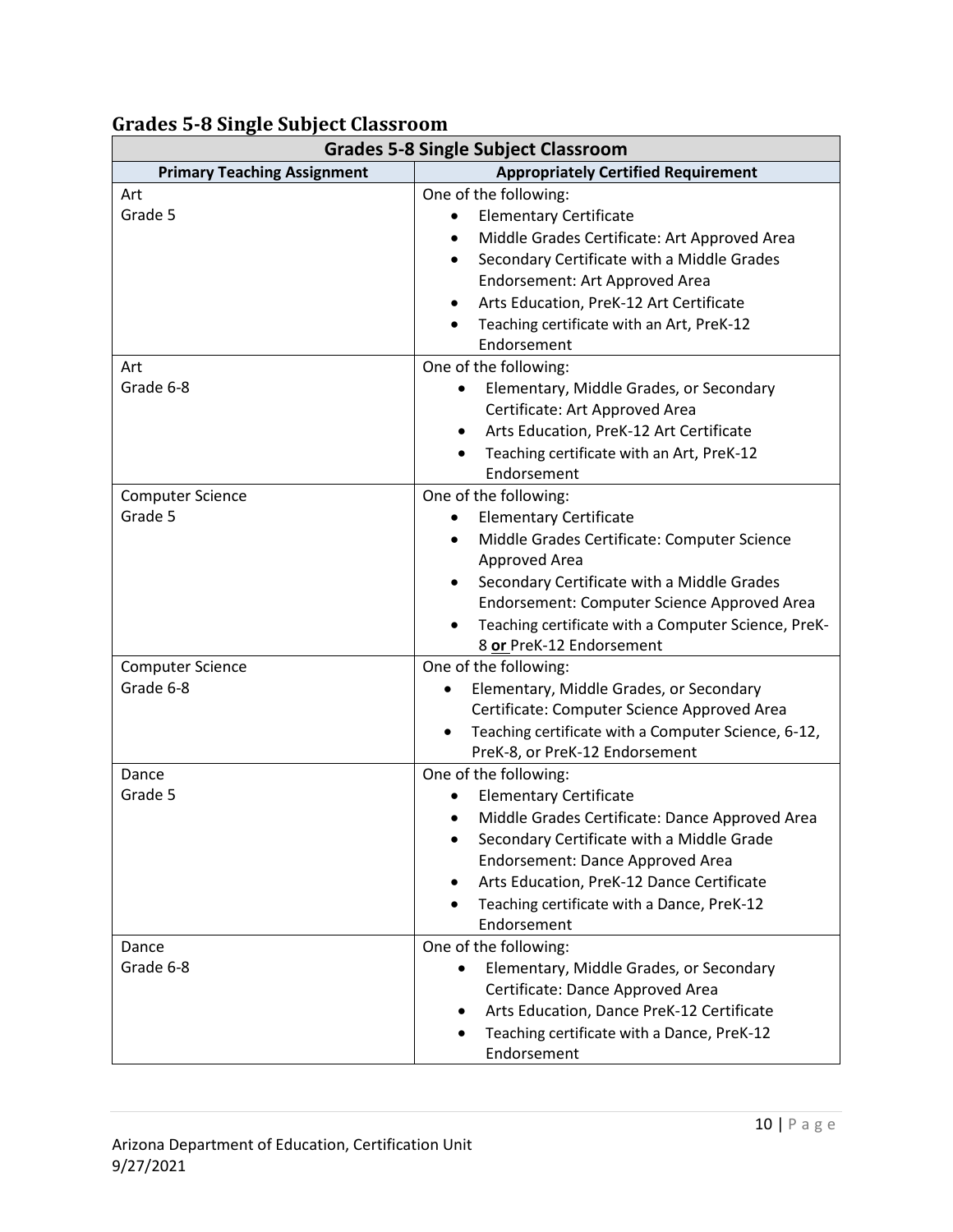| <b>Grades 5-8 Single Subject Classroom</b> |                                                                                                                                                                                                                                                                                                                                                                          |
|--------------------------------------------|--------------------------------------------------------------------------------------------------------------------------------------------------------------------------------------------------------------------------------------------------------------------------------------------------------------------------------------------------------------------------|
| <b>Primary Teaching Assignment</b>         | <b>Appropriately Certified Requirement</b>                                                                                                                                                                                                                                                                                                                               |
| Drama/Theatre<br>Grade 5                   | One of the following:<br><b>Elementary Certificate</b><br>$\bullet$<br>Middle Grades Certificate: Drama/Theatre<br>$\bullet$<br>Approved Area<br>Secondary Certificate with a Middle Grade<br>Endorsement: Drama/Theatre Approved Area<br>Arts Education, PreK-12 Dramatic Arts Certificate<br>Teaching certificate with a Dramatic Arts, PreK-12<br>Endorsement         |
| Drama/Theatre<br>Grades 6-8                | One of the following:<br>Elementary, Middle Grades, or Secondary<br>Certificate: Drama/Theatre Approved Area<br>Arts Education, PreK-12 Dramatic Arts Certificate<br>$\bullet$<br>Teaching certificate with a Dramatic Arts, PreK-12<br>Endorsement                                                                                                                      |
| Foreign Language: See World Languages      |                                                                                                                                                                                                                                                                                                                                                                          |
| Language Arts<br>Grade 5                   | One of the following:<br><b>Elementary Certificate</b><br>Middle Grades Certificate with one of the<br>following approved areas:<br>Middle Grades Language Arts<br>$\circ$<br>English<br>$\circ$<br>Secondary Certificate with a Middle Grade<br>Endorsement and one of the following approved<br>areas:<br>Middle Grades Language Arts<br>$\circ$<br>English<br>$\circ$ |
| Language Arts <sup>3</sup><br>Grade 6-8    | Elementary, Middle Grades, or Secondary Certificate with<br>one of the following approved areas:<br>Middle Grades Language Arts<br>English<br>$\bullet$                                                                                                                                                                                                                  |

<span id="page-10-0"></span><sup>&</sup>lt;sup>3</sup> A teacher assigned to an SEI classroom in grades 6-8, must hold the appropriate certificate with an approved area in Middle Grades Language Arts or English **and** a Provisional or Full SEI endorsement, a Provisional or Full ESL endorsement, or a full Bilingual endorsement.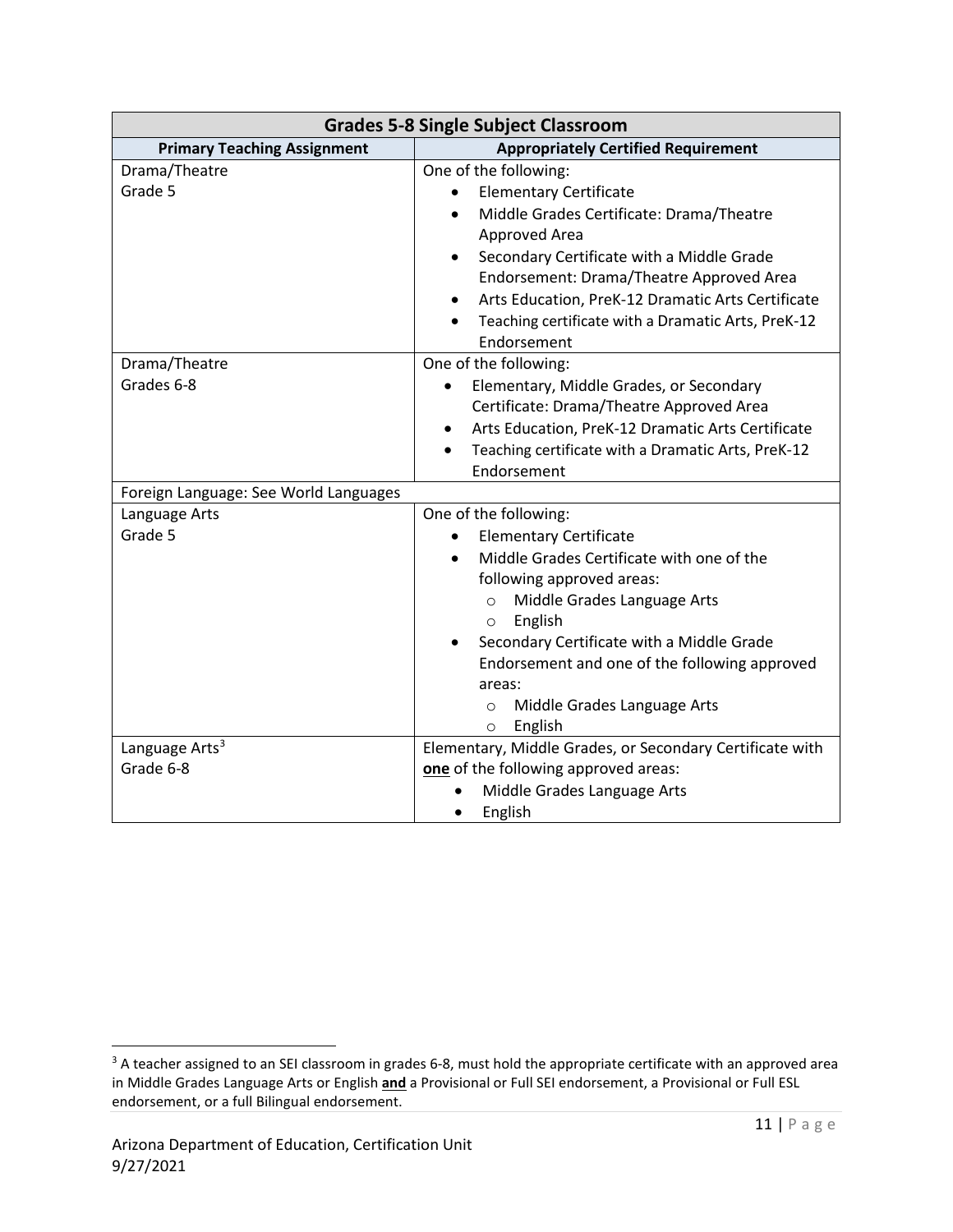| <b>Grades 5-8 Single Subject Classroom</b> |                                                          |
|--------------------------------------------|----------------------------------------------------------|
| <b>Primary Teaching Assignment</b>         | <b>Appropriately Certified Requirement</b>               |
| Mathematics                                | One of the following:                                    |
| Grade 5                                    | <b>Elementary Certificate</b>                            |
|                                            | Middle Grades Certificate with one of the                |
|                                            | following approved areas:                                |
|                                            | <b>Middle Grades Mathematics</b><br>$\circ$              |
|                                            | Middle Grades/Early Secondary Mathematics<br>$\circ$     |
|                                            | Mathematics<br>$\circ$                                   |
|                                            | Secondary Certificate with a Middle Grade                |
|                                            | Endorsement and one of the following approved            |
|                                            | areas:                                                   |
|                                            | <b>Middle Grades Mathematics</b><br>$\circ$              |
|                                            | Middle Grades/Early Secondary Mathematics<br>O           |
|                                            | Mathematics<br>$\circ$                                   |
| <b>Mathematics</b>                         | Elementary, Middle Grades, or Secondary Certificate with |
| Grade 6-8                                  | one of the following approved areas:                     |
|                                            | <b>Middle Grades Mathematics</b><br>$\bullet$            |
|                                            | Middle Grades/Early Secondary Mathematics                |
|                                            | Mathematics                                              |
| Music                                      | One of the following:                                    |
| Grade 5                                    | <b>Elementary Certificate</b>                            |
|                                            | Middle Grades Certificate: Music Approved Area<br>٠      |
|                                            | Secondary Certificate with a Middle Grade<br>$\bullet$   |
|                                            | Endorsement: Music Approved Area                         |
|                                            | Arts Education, PreK-12 Music Certificate<br>٠           |
|                                            | Teaching certificate with a Music, PreK-12<br>$\bullet$  |
|                                            | Endorsement                                              |
| Music                                      | One of the Following:                                    |
| Grade 6-8                                  | Elementary, Middle Grades, or Secondary                  |
|                                            | Certificate: Music Approved Area                         |
|                                            | Arts Education, PreK-12 Music Certificate                |
|                                            | Teaching certificate with a Music, PreK-12               |
|                                            | Endorsement                                              |
| Native American Language                   | One of the following:                                    |
| Grade 5                                    | <b>Elementary Certificate</b>                            |
|                                            | Middle Grades Certificate: Approved Area in the          |
|                                            | Native American Language                                 |
|                                            | Secondary Certificate with a Middle Grade<br>$\bullet$   |
|                                            | Endorsement: Approved Area in the Native                 |
|                                            | American Language                                        |
|                                            | Native American Language, PreK-12 Certificate in         |
|                                            | the Native American Language                             |
|                                            | Teaching certificate with an Elementary Foreign          |
|                                            | Language, K-8 Endorsement in the Native                  |
|                                            | American language                                        |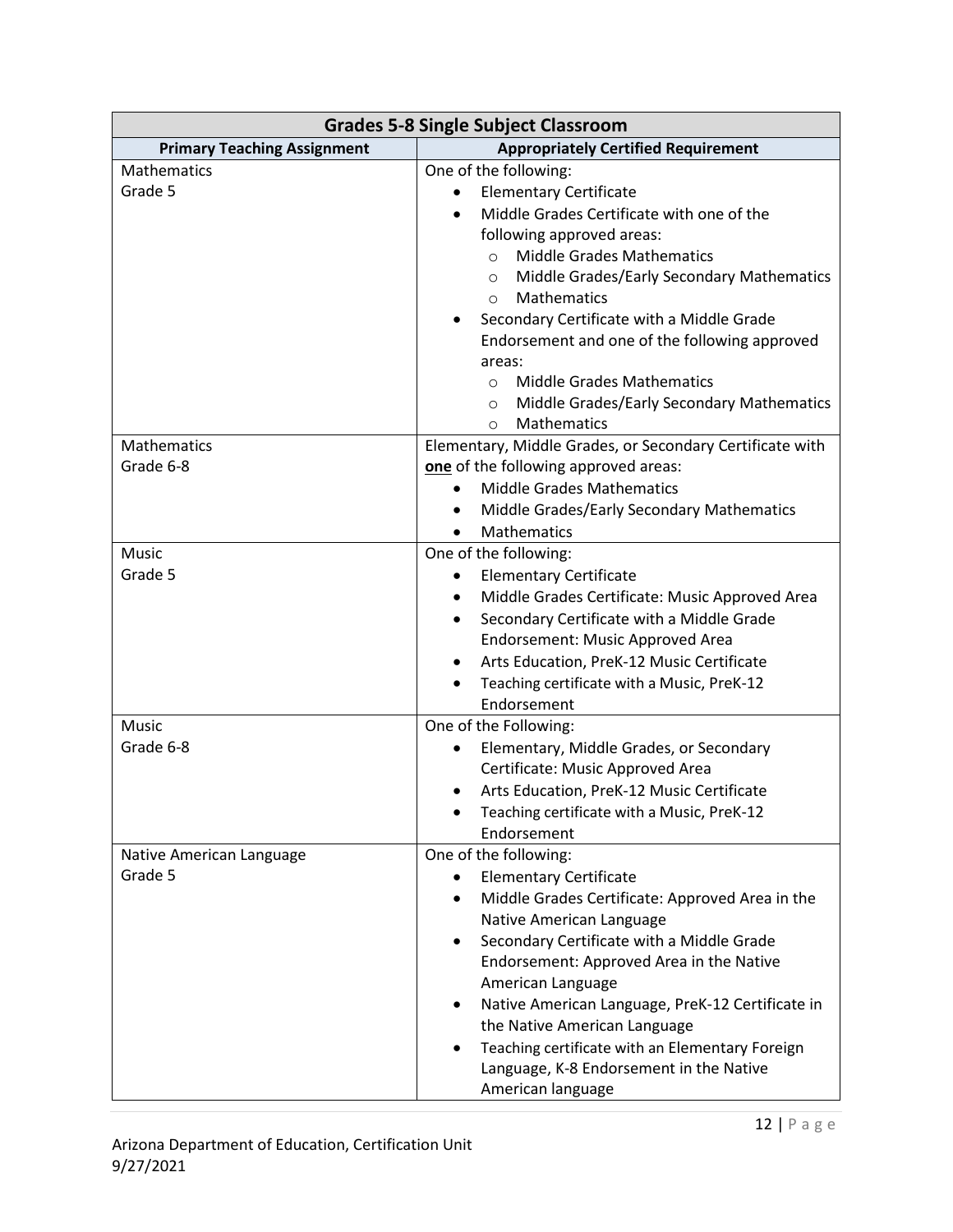| <b>Grades 5-8 Single Subject Classroom</b>                        |                                                                                                                                                                                                                                                                                                                                                                                                                     |
|-------------------------------------------------------------------|---------------------------------------------------------------------------------------------------------------------------------------------------------------------------------------------------------------------------------------------------------------------------------------------------------------------------------------------------------------------------------------------------------------------|
| <b>Primary Teaching Assignment</b>                                | <b>Appropriately Certified Requirement</b>                                                                                                                                                                                                                                                                                                                                                                          |
| Native American Language<br>Grades 6-8                            | One of the following:<br>Elementary, Middle Grades, or Secondary<br>$\bullet$<br>Certificate: Approved Area in the Native American<br>Language<br>Native American Language, PreK-12 Certificate in<br>$\bullet$<br>the Native American Language<br>Teaching certificate with an Elementary Foreign<br>$\bullet$<br>Language, K-8 Endorsement in the Native American<br>language                                     |
| <b>Physical Education</b><br>Grade 5                              | One of the following:<br><b>Elementary Certificate</b><br>$\bullet$<br>Middle Grades Certificate: Physical Education<br>$\bullet$<br>Approved Area<br>Secondary Certificate with a Middle Grade<br>$\bullet$<br><b>Endorsement: Physical Education Approved Area</b><br>PreK-12 Physical Education Certificate<br>$\bullet$<br>Teaching certificate with a Physical Education, PreK-<br>$\bullet$<br>12 Endorsement |
| <b>Physical Education</b><br>Grade 6-8                            | One of the following:<br>Elementary, Middle Grades, Secondary Certificate:<br>$\bullet$<br><b>Physical Education Approved Area</b><br>PreK-12 Physical Education Certificate<br>$\bullet$<br>Teaching certificate with a Physical Education, PreK-<br>$\bullet$<br>12 Endorsement                                                                                                                                   |
| <b>Reading Specialist/Reading</b><br>Interventionist<br>Grade 5   | An Early Childhood, Elementary, Special Education, Middle<br>Grades, or Secondary Certificate with one of the following:<br>Reading, K-8 Endorsement<br>$\bullet$<br>Reading, K-12 Endorsement<br>$\bullet$<br>Reading Specialist, K-12 Endorsement<br>$\bullet$                                                                                                                                                    |
| <b>Reading Specialist/Reading</b><br>Interventionist<br>Grade 6-8 | An Early Childhood, Elementary, Special Education, Middle<br>Grades, or Secondary Certificate with one of the following:<br>Reading, K-8 Endorsement<br>$\bullet$<br>Reading, 6-12 Endorsement<br>$\bullet$<br>Reading, K-12 Endorsement<br>$\bullet$<br>Reading Specialist, K-12 Endorsement<br>$\bullet$                                                                                                          |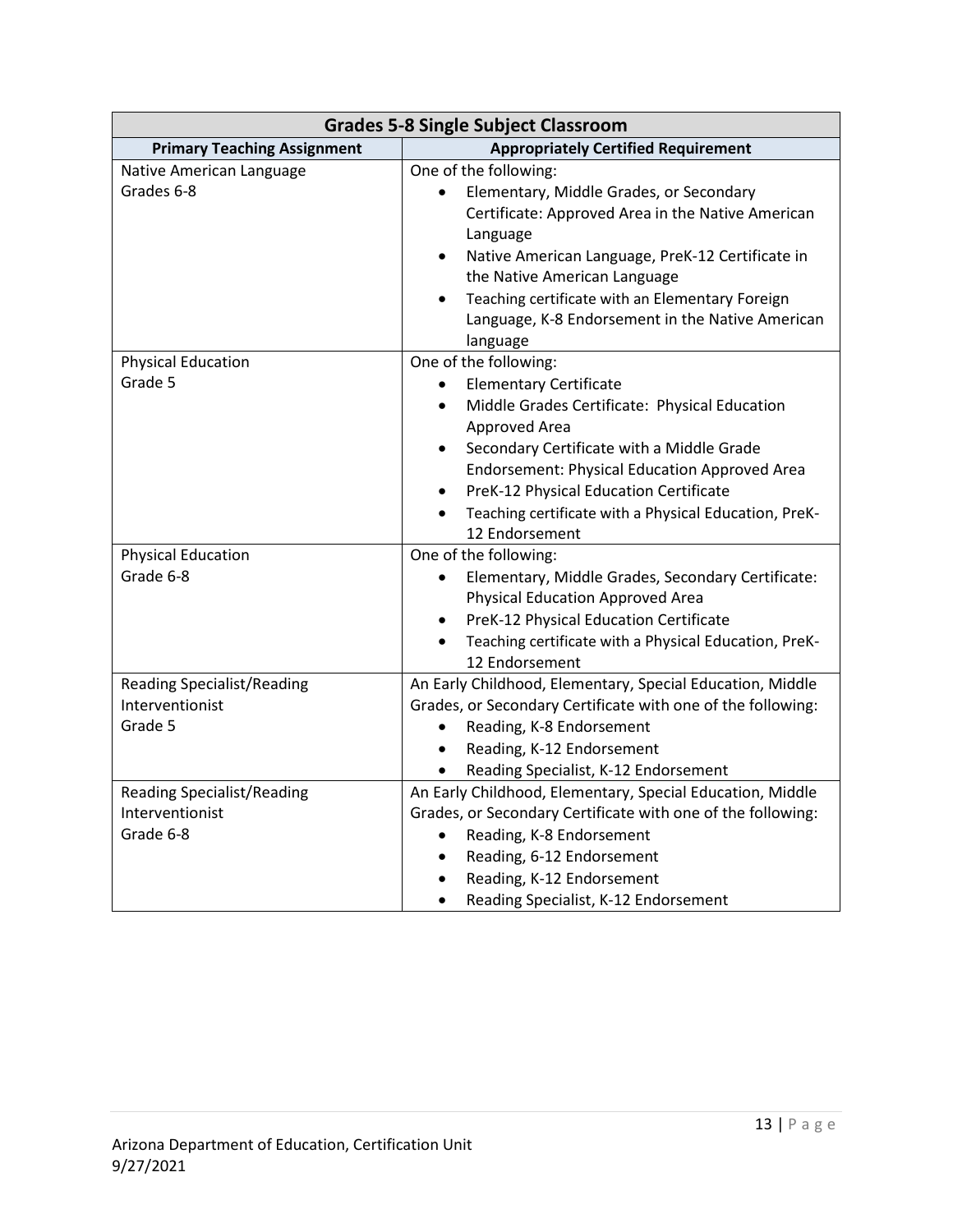| <b>Grades 5-8 Single Subject Classroom</b> |                                                              |
|--------------------------------------------|--------------------------------------------------------------|
| <b>Primary Teaching Assignment</b>         | <b>Appropriately Certified Requirement</b>                   |
| Science                                    | One of the following:                                        |
| Grade 5                                    | <b>Elementary Certificate</b>                                |
|                                            | Middle Grades Certificate with one of the                    |
|                                            | following approved areas:                                    |
|                                            | Middle Grades General Science<br>$\circ$                     |
|                                            | <b>General Science</b><br>$\circ$                            |
|                                            | Secondary Certificate with a Middle Grade                    |
|                                            | Endorsement and one of the following approved                |
|                                            | areas:                                                       |
|                                            | Middle Grades General Science<br>$\circ$                     |
|                                            | General Science Approved Area<br>$\circ$                     |
| Science                                    | Elementary, Middle Grades, or Secondary Certificate with     |
| Grades 6-8                                 | one of the following approved areas:                         |
|                                            | Middle Grades General Science                                |
|                                            | <b>General Science</b><br>٠                                  |
| <b>Social Studies</b>                      | One of the following:                                        |
| Grade 5                                    | <b>Elementary Certificate</b>                                |
|                                            | Middle Grades Certificate with one of the                    |
|                                            | following approved areas:                                    |
|                                            | History<br>$\circ$                                           |
|                                            | <b>Middle Grades Social Studies</b><br>$\circ$               |
|                                            | <b>Social Studies</b><br>$\circ$                             |
|                                            | Secondary Certificate with a Middle Grade                    |
|                                            | Endorsement and one of the following approved                |
|                                            | areas:                                                       |
|                                            | History<br>$\circ$                                           |
|                                            | Middle Grades Social Studies<br>$\circ$                      |
|                                            | Social Studies<br>$\circ$                                    |
| <b>Social Studies</b>                      | Elementary, Middle Grades, or Secondary Certificate with     |
| Grades 6-8                                 | one of the following approved areas:                         |
|                                            | History                                                      |
|                                            | Middle Grades Social Studies                                 |
|                                            | <b>Social Studies</b><br>$\bullet$                           |
| World Languages other than English         | One of the following:                                        |
| Grade 5                                    | <b>Elementary Certificate</b>                                |
|                                            | Middle Grades Certificate: Approved Area in the<br>$\bullet$ |
|                                            | Foreign Language                                             |
|                                            | Secondary Certificate with a Middle Grade                    |
|                                            | Endorsement: Approved Area in the Foreign<br>Language        |
|                                            | Teaching certificate with an Elementary Foreign              |
|                                            | Language, K-8 Endorsement in the Foreign                     |
|                                            | Language                                                     |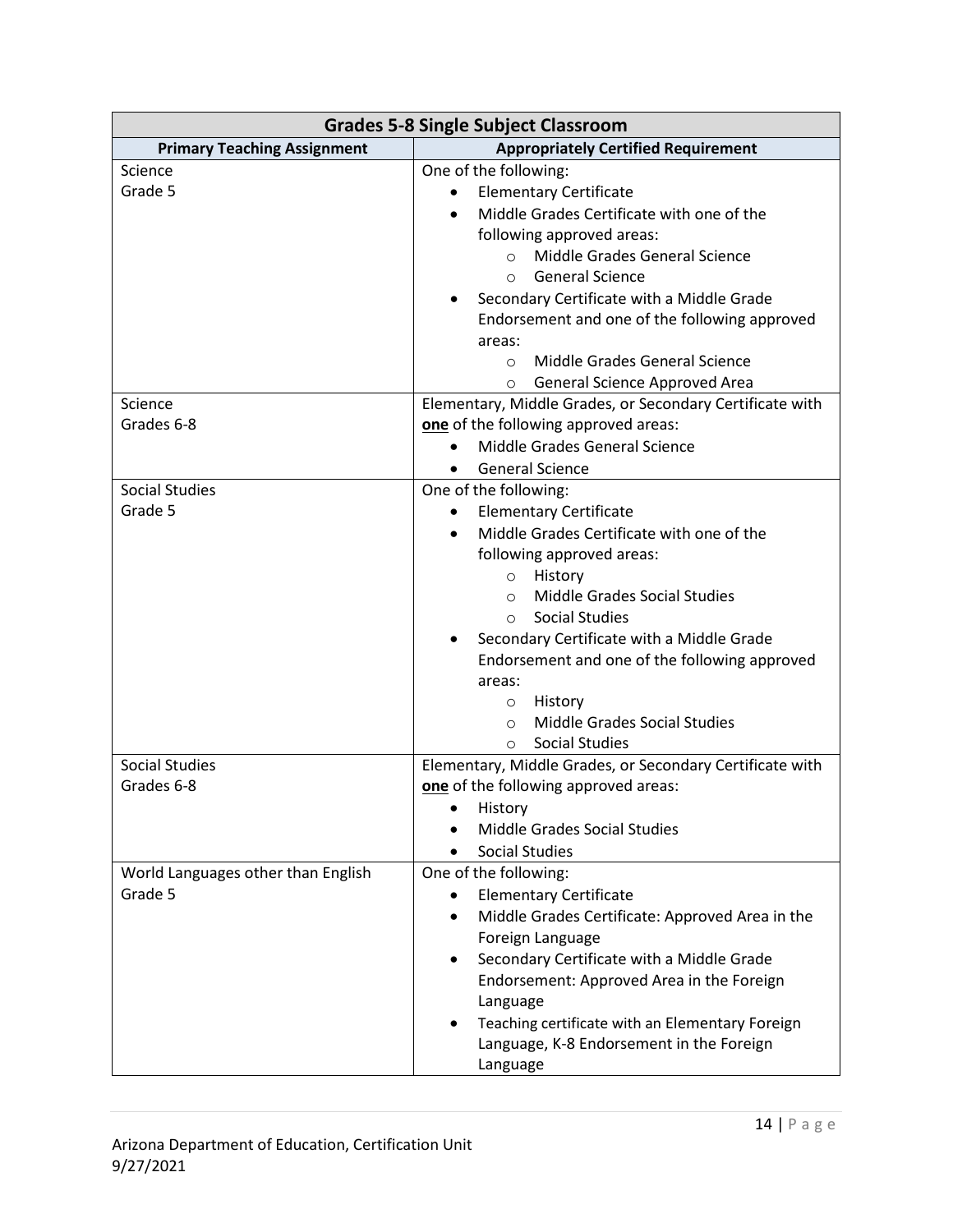| <b>Grades 5-8 Single Subject Classroom</b> |                                                              |
|--------------------------------------------|--------------------------------------------------------------|
| <b>Primary Teaching Assignment</b>         | <b>Appropriately Certified Requirement</b>                   |
| World Languages other than English         | One of the following:                                        |
| Grades 6-8                                 | Elementary, Middle Grades, or Secondary                      |
|                                            | Certificate: Approved Area in the Foreign                    |
|                                            | Language                                                     |
|                                            | Teaching certificate with an Elementary Foreign<br>$\bullet$ |
|                                            | Language, K-8 Endorsement in the Foreign                     |
|                                            | Language                                                     |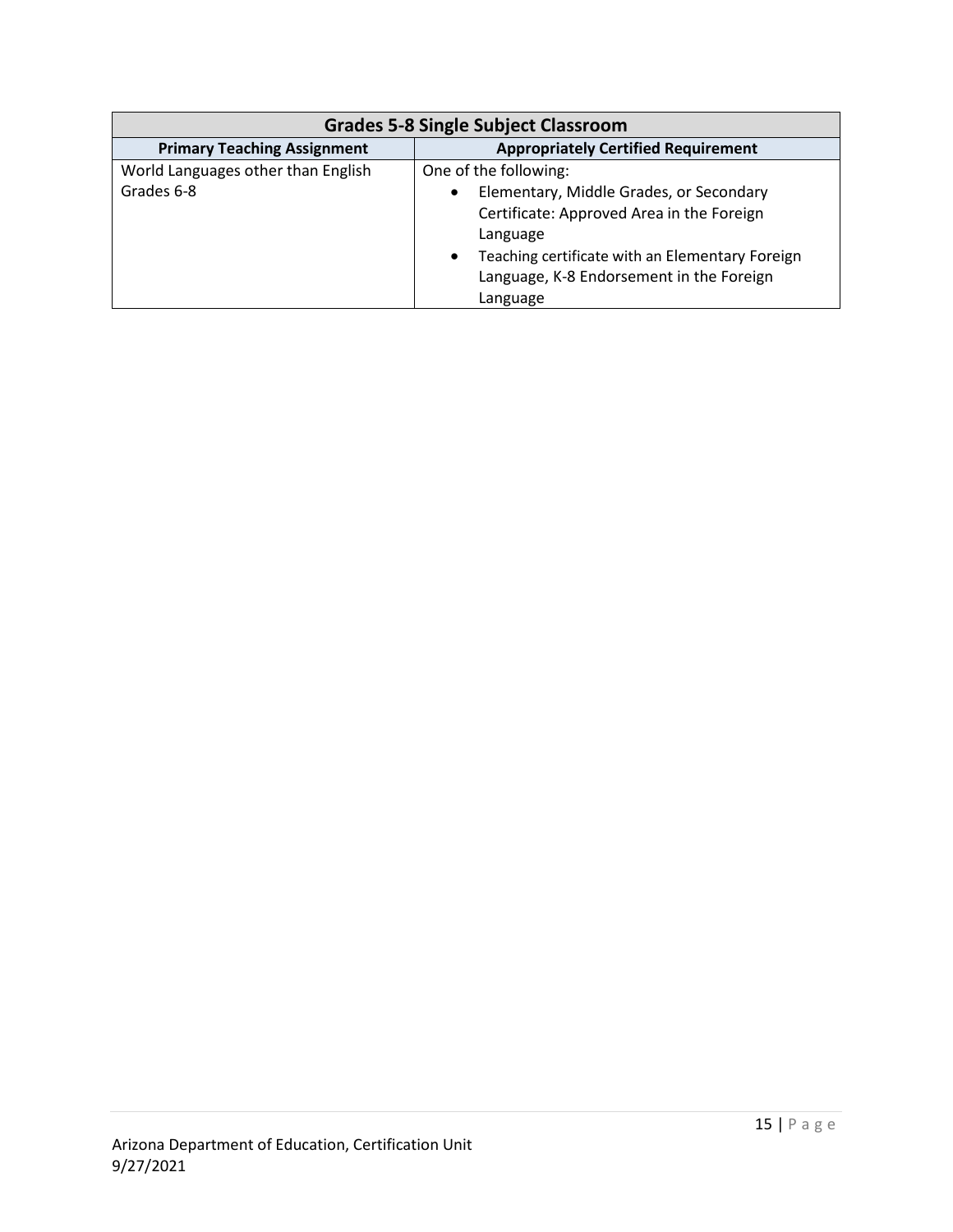| <b>Grades 6-12 Career and Technical Education Assignments</b> |                                                      |
|---------------------------------------------------------------|------------------------------------------------------|
| <b>Teaching Assignment</b>                                    | <b>Appropriately Certified Requirement</b>           |
| <b>CTE Agriculture</b>                                        | <b>CTE Agriculture Certificate</b>                   |
| Grades 6-12                                                   |                                                      |
| <b>CTE Business and Marketing</b>                             | <b>CTE Business and Marketing Certificate</b>        |
| Grades 6-12                                                   |                                                      |
| <b>CTE Education and Training</b>                             | <b>CTE Education and Training Certificate</b>        |
| Grades 6-12                                                   |                                                      |
| <b>CTE Family and Consumer Sciences</b>                       | <b>CTE Family and Consumer Sciences Certificate</b>  |
| Grades 6-12                                                   |                                                      |
| <b>CTE Health Careers</b>                                     | <b>CTE Health Careers Certificate</b>                |
| Grades 6-12                                                   |                                                      |
| <b>CTE Industrial and Emerging</b>                            | CTE Industrial and Emerging Technologies Certificate |
| Technologies                                                  |                                                      |
| Grades 6-12                                                   |                                                      |
|                                                               |                                                      |

#### <span id="page-15-0"></span>**Grades 6-12 Career and Technical Education(CTE) Classroom**

Notes:

- 1. An appropriate CTE certificate is required for courses that are funded through the CTE Federal Perkins Grant.
- 2. Teachers assigned to a dual credit CTE classroom must hold the appropriate CTE certificate **and** the appropriate certificate, approved area, and/or endorsement to teach the academic subject.
- 3. For further information on CTE programs please visit [http://www.azed.gov/cte/programs/.](http://www.azed.gov/cte/programs/)

#### <span id="page-15-1"></span>**Grades 9-12 Self-Contained Classroom**

| <b>Grades 9-12 Self-Contained Classroom</b> |                                                      |
|---------------------------------------------|------------------------------------------------------|
| <b>Teaching Assignment</b>                  | <b>Appropriately Certified Requirement</b>           |
| Self-Contained Classroom                    | Middle Grades or Secondary Certificate (Any Approved |
| Grade 9                                     | Area)                                                |
| Self-Contained Classroom                    | Secondary Certificate (Any Approved Area)            |
| Grades 10-12                                |                                                      |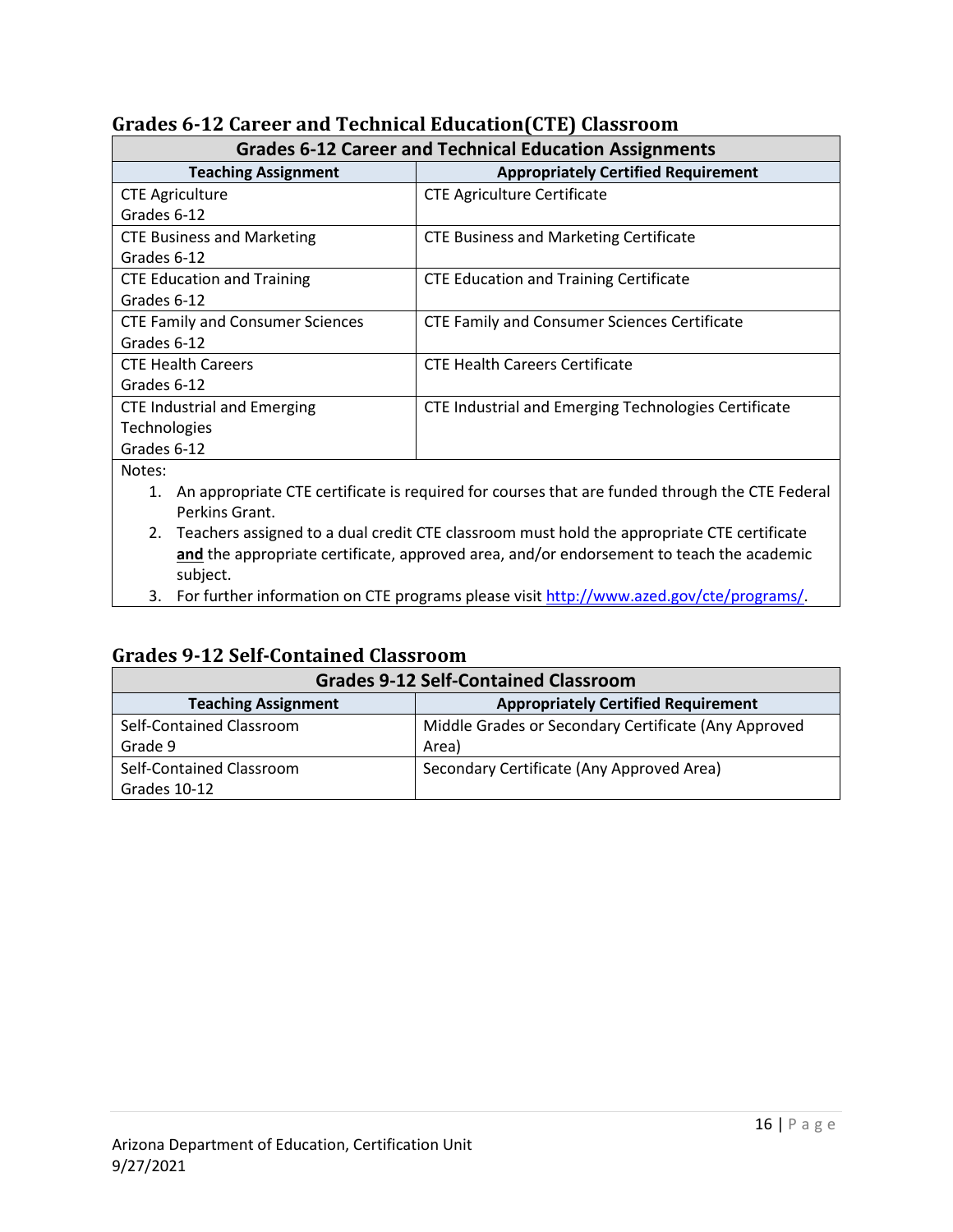#### **Grades 9-12 Single Subject Classroom**

<span id="page-16-0"></span>*Note:* Career and Technical Education teaching assignments require the appropriate CTE certificate. CTE teachers are not required to meet the appropriately certified requirements indicated below unless they are teaching a dual credit class for both CTE and an academic subject course.

| <b>Grades 9-12 Single Subject Classroom</b> |                                                          |
|---------------------------------------------|----------------------------------------------------------|
| <b>Primary Teaching Assignment</b>          | <b>Appropriately Certified Requirement</b>               |
| Art                                         | One of the following:                                    |
| (Visual Art)                                | Secondary Certificate: Art Approved Area                 |
| Grade 9                                     | Arts Education, PreK-12 Art Certificate<br>$\bullet$     |
|                                             | Middle Grades Certificate: Art Approved Area             |
|                                             | Elementary Certificate with a Middle Grades              |
|                                             | Endorsement: Art Approved Area                           |
|                                             | Elementary, Secondary, or Special Education<br>$\bullet$ |
|                                             | Certificate: Art, PreK-12 Endorsement                    |
| Art                                         | One of the following:                                    |
| (Visual Art)                                | Secondary Certificate: Art Approved Area                 |
| Grades 10-12                                | Arts Education, PreK-12 Art Certificate                  |
|                                             | Elementary, Secondary, or Special Education<br>$\bullet$ |
|                                             | Certificate: Art, PreK-12 Endorsement                    |
| <b>Computer Science</b>                     | One of the following:                                    |
| Grade 9                                     | Secondary Certificate: Computer Science                  |
|                                             | Approved Area                                            |
|                                             | Middle Grades Certificate: Computer Science              |
|                                             | Approved Area                                            |
|                                             | Elementary Certificate with a Middle Grades              |
|                                             | Endorsement: Computer Science Approved Area              |
|                                             | <b>Standard Professional Teaching Certificate:</b>       |
|                                             | Computer Science, 6-12 or PreK-12 Endorsement            |
| <b>Computer Science</b>                     | One of the following:                                    |
| <b>Grade 10-12</b>                          | Secondary Certificate: Computer Science                  |
|                                             | Approved Area                                            |
|                                             | <b>Standard Professional Teaching Certificate:</b>       |
|                                             | Computer Science, 6-12 or PreK-12 Endorsement            |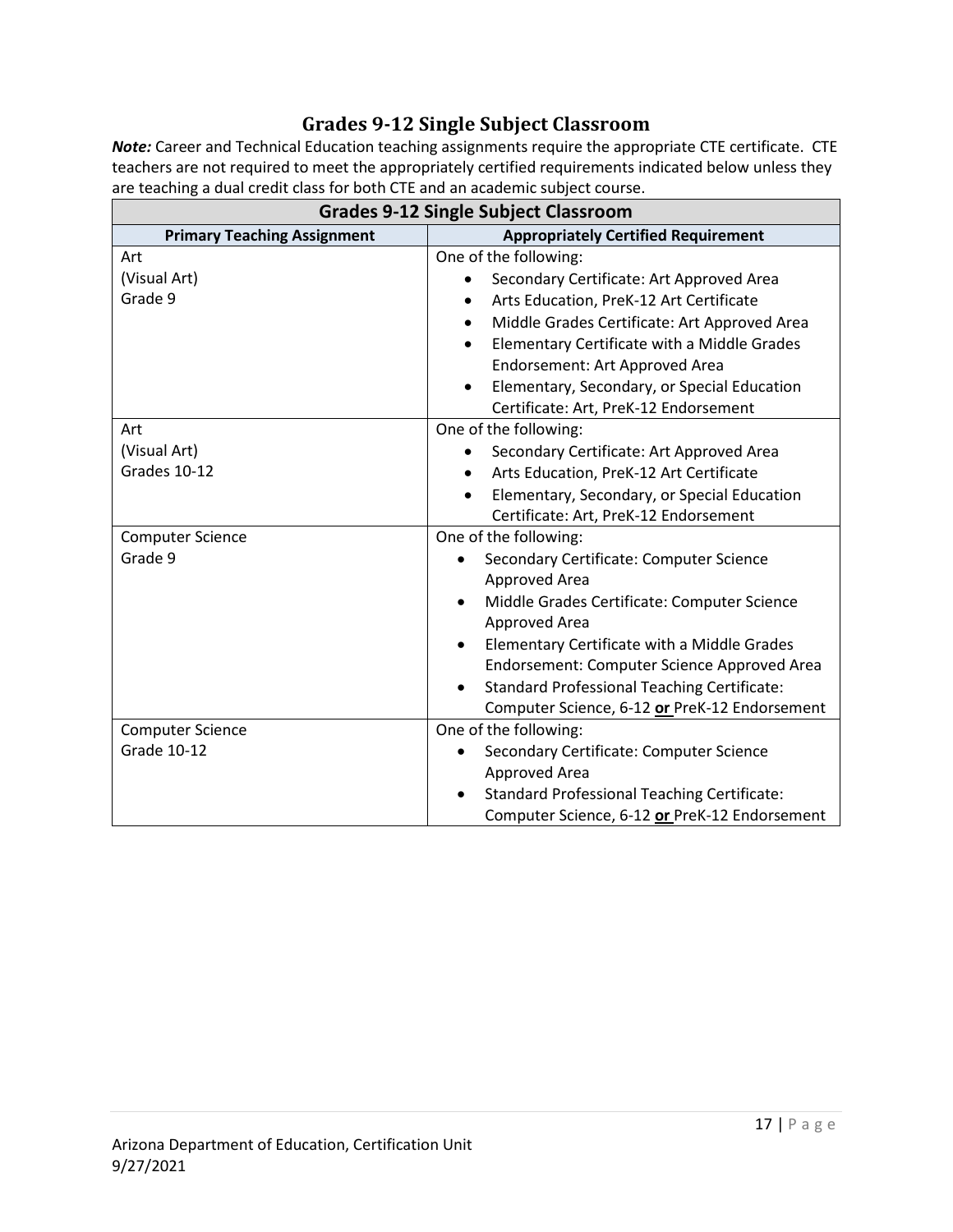| <b>Grades 9-12 Single Subject Classroom</b> |                                                          |
|---------------------------------------------|----------------------------------------------------------|
| <b>Primary Teaching Assignment</b>          | <b>Appropriately Certified Requirement</b>               |
| <b>Computer Applications</b>                | One of the following:                                    |
| Grades 9                                    | Secondary Certificate with one of the following          |
|                                             | approved areas:                                          |
|                                             | <b>Computer Science</b><br>$\circ$                       |
|                                             | Educational Technology/Technology<br>$\circ$             |
|                                             | Middle Grades Certificate with one of the                |
|                                             | following approved areas:                                |
|                                             | <b>Computer Science</b><br>$\circ$                       |
|                                             | Educational Technology/Technology<br>$\circ$             |
|                                             | Elementary Certificate with a Middle Grade<br>٠          |
|                                             | Endorsement and one of the following approved            |
|                                             | areas:                                                   |
|                                             | <b>Computer Science</b><br>$\circ$                       |
|                                             | Educational Technology/Technology<br>$\circ$             |
|                                             | <b>Standard Professional Teaching Certificate:</b>       |
|                                             | Computer Science 6-12 or PreK-12 Endorsement             |
| <b>Computer Applications</b>                | One of the following:                                    |
| Grades 10-12                                | Secondary Certificate with one of the following          |
|                                             | approved areas:                                          |
|                                             | <b>Computer Science</b><br>$\circ$                       |
|                                             | <b>Educational Technology/Technology</b><br>$\circ$      |
|                                             | Elementary, Secondary, or Special Education              |
|                                             | Certificate: Computer Science, PreK-12                   |
|                                             | Endorsement                                              |
|                                             | <b>Standard Professional Teaching Certificate:</b>       |
|                                             | Computer Science 6-12 or PreK-12 Endorsement             |
| Dance                                       | One of the following:                                    |
| Grade 9                                     | Secondary Certificate: Dance Approved Area               |
|                                             | Middle Grades Certificate: Dance Approved                |
|                                             | Area                                                     |
|                                             | Elementary Certificate with a Middle Grade               |
|                                             | Endorsement: Dance Approved Area                         |
|                                             | Arts Education, Dance PreK-12 Certificate<br>$\bullet$   |
|                                             | Elementary, Secondary, or Special Education<br>$\bullet$ |
|                                             | Certificate: Dance, PreK-12 Endorsement                  |
| Dance                                       | One of the following:                                    |
| Grades 10-12                                | Secondary Certificate: Dance Approved Area<br>$\bullet$  |
|                                             | Arts Education, Dance PreK-12 Certificate                |
|                                             | Elementary, Secondary, or Special Education              |
|                                             | Certificate: Dance, PreK-12 Endorsement                  |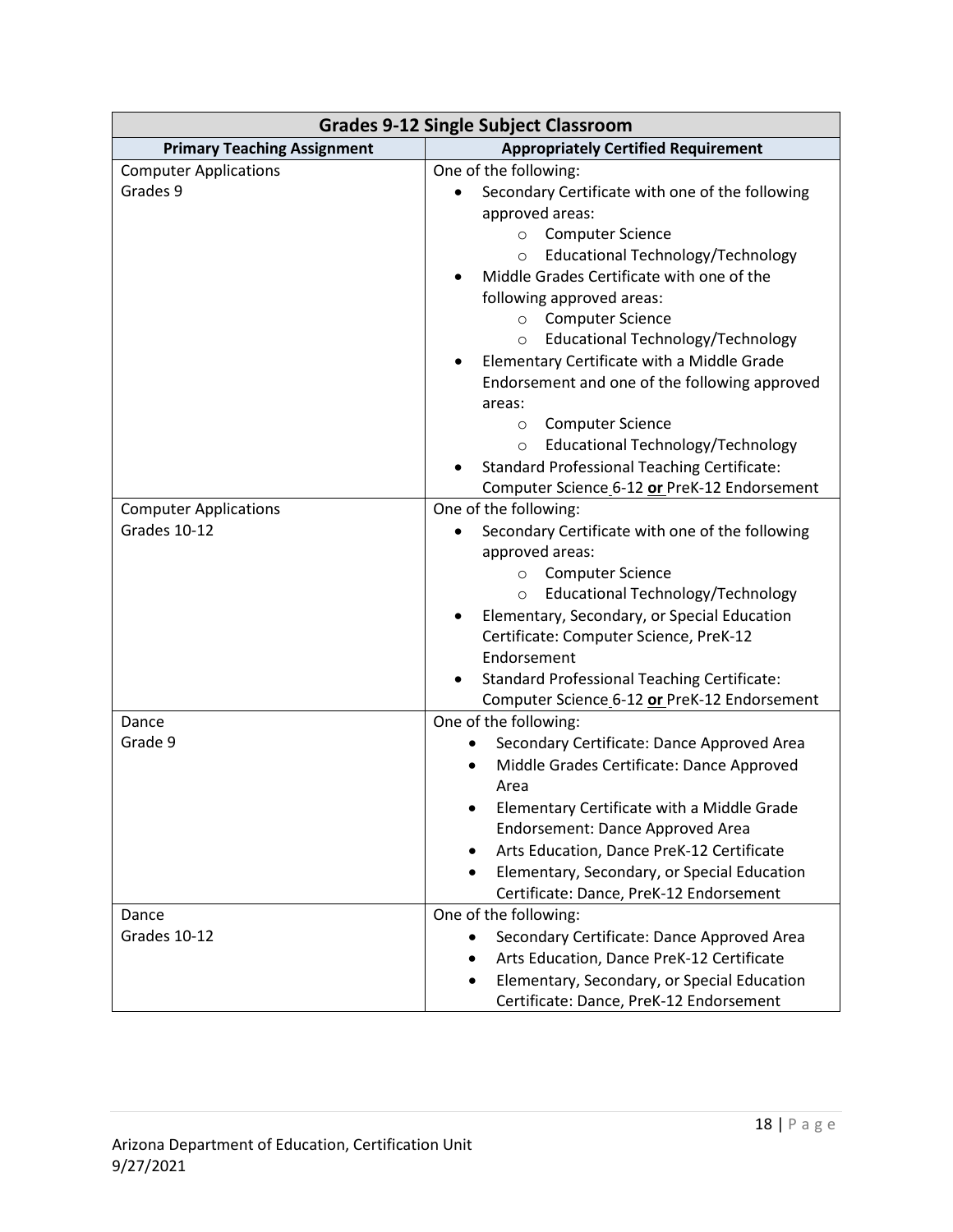| <b>Grades 9-12 Single Subject Classroom</b>   |                                                                        |
|-----------------------------------------------|------------------------------------------------------------------------|
| <b>Teaching Assignment</b>                    | <b>Appropriately Certified Requirement</b>                             |
| Drama/Theatre                                 | One of the following:                                                  |
| Grade 9                                       | Secondary Certificate: Drama/Theatre<br>$\bullet$                      |
|                                               | Approved Area                                                          |
|                                               | Middle Grades Certificate: Drama/Theatre                               |
|                                               | Approved Area                                                          |
|                                               | Elementary Certificate with a Middle Grade<br>٠                        |
|                                               | Endorsement: Drama/Theatre Approved Area                               |
|                                               | Arts Education, Dramatic Arts PreK-12<br>٠                             |
|                                               | Certificate                                                            |
|                                               | Elementary, Secondary, or Special Education                            |
|                                               | Certificate: Dramatic Arts, PreK-12                                    |
|                                               | Endorsement                                                            |
| Drama/Theatre                                 | One of the following:                                                  |
| Grades 10-12                                  | Secondary Certificate: Drama/Theatre                                   |
|                                               | Approved Area                                                          |
|                                               | Arts Education, Dramatic Arts PreK-12<br>$\bullet$                     |
|                                               | Certificate                                                            |
|                                               | Elementary, Secondary, or Special Education                            |
|                                               | Certificate: Dramatic Arts, PreK-12                                    |
|                                               | Endorsement                                                            |
| English Language Arts <sup>4</sup><br>Grade 9 | One of the following certificates:                                     |
|                                               | <b>Secondary Certificate</b><br>$\bullet$<br>Middle Grades Certificate |
|                                               | $\bullet$                                                              |
|                                               | Elementary Certificate with a Middle Grade<br>Endorsement              |
|                                               | -AND-                                                                  |
|                                               | One of the following approved areas:                                   |
|                                               | English                                                                |
|                                               | Middle Grades Language Arts                                            |
| English Language Arts                         | Secondary Certificate: English Approved Area                           |
| Grades 10-12                                  |                                                                        |
|                                               |                                                                        |
| <b>English Language Arts: Humanities</b>      | One of the following certificates:                                     |
| Grade                                         | <b>Secondary Certificate</b><br>$\bullet$                              |
|                                               | Middle Grades Certificate                                              |
|                                               | Elementary Certificate with a Middle Grade<br>$\bullet$                |
|                                               | Endorsement                                                            |
|                                               | -AND-                                                                  |
|                                               | One of the following approved areas:                                   |
|                                               | English<br>٠                                                           |
|                                               | Middle Grades Language Arts                                            |
|                                               | Humanities                                                             |

<span id="page-18-0"></span><sup>4</sup> SEI/ESL teachers in grades 9-12 must hold the appropriate certificate and approved area to teach English Language Arts **and** a Provisional or Full ESL, SEI or Full Bilingual Endorsement.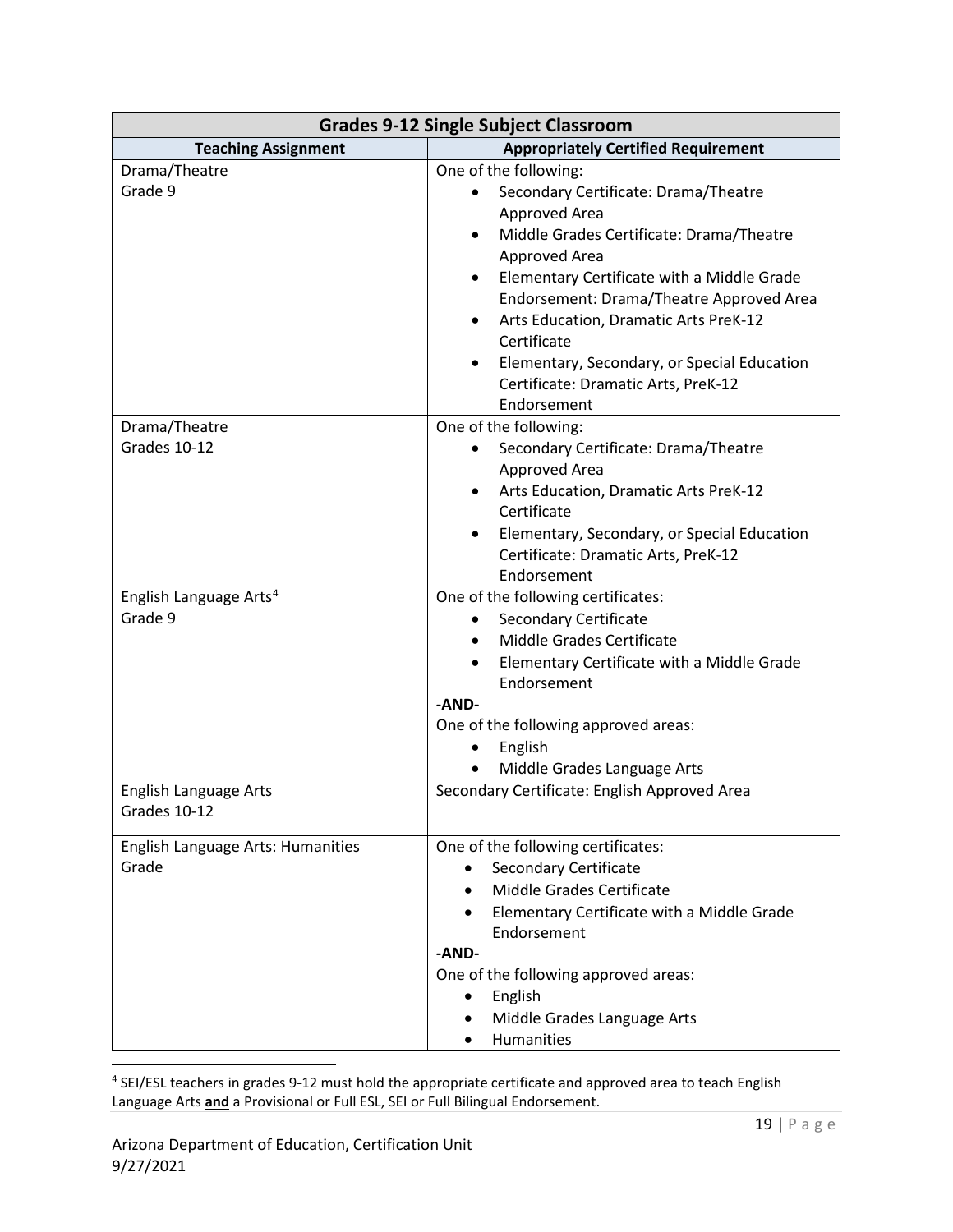| <b>Grades 9-12 Single Subject Classroom</b>               |                                                                                                                                                                                                                                       |
|-----------------------------------------------------------|---------------------------------------------------------------------------------------------------------------------------------------------------------------------------------------------------------------------------------------|
| <b>Primary Teaching Assignment</b>                        | <b>Appropriately Certified Requirement</b>                                                                                                                                                                                            |
| English Language Arts: Humanities                         | Secondary Certificate with one of the following approved                                                                                                                                                                              |
| Grades 10-12                                              | areas:                                                                                                                                                                                                                                |
|                                                           | English<br>٠                                                                                                                                                                                                                          |
|                                                           | Humanities                                                                                                                                                                                                                            |
| English Language Arts: Journalism                         | One of the following certificates:                                                                                                                                                                                                    |
| (Newspaper, Yearbook)                                     | <b>Secondary Certificate</b>                                                                                                                                                                                                          |
| Grade 9                                                   | <b>Middle Grades Certificate</b><br>$\bullet$                                                                                                                                                                                         |
|                                                           | Elementary Certificate with a Middle Grade                                                                                                                                                                                            |
|                                                           | Endorsement                                                                                                                                                                                                                           |
|                                                           | -AND-                                                                                                                                                                                                                                 |
|                                                           | One of the following approved areas:                                                                                                                                                                                                  |
|                                                           | English<br>$\bullet$                                                                                                                                                                                                                  |
|                                                           | Middle Grades Language Arts                                                                                                                                                                                                           |
|                                                           | Communications                                                                                                                                                                                                                        |
|                                                           | Journalism                                                                                                                                                                                                                            |
| English Language Arts: Journalism                         | Secondary Certificate with one of the following approved                                                                                                                                                                              |
| (Newspaper, Yearbook)                                     | areas:                                                                                                                                                                                                                                |
| Grade 10                                                  | English<br>٠                                                                                                                                                                                                                          |
|                                                           | Communications                                                                                                                                                                                                                        |
|                                                           | Journalism                                                                                                                                                                                                                            |
| English Language Arts: Speech and                         | One of the following certificates:                                                                                                                                                                                                    |
| Debate                                                    | <b>Secondary Certificate</b>                                                                                                                                                                                                          |
| Grade 9                                                   | Middle Grades Certificate                                                                                                                                                                                                             |
|                                                           | Elementary Certificate with a Middle Grades<br>$\bullet$                                                                                                                                                                              |
|                                                           | Endorsement                                                                                                                                                                                                                           |
|                                                           | -AND-                                                                                                                                                                                                                                 |
|                                                           | One of the following approved areas:                                                                                                                                                                                                  |
|                                                           | English<br>٠                                                                                                                                                                                                                          |
|                                                           | Middle Grades Language Arts                                                                                                                                                                                                           |
|                                                           | Speech                                                                                                                                                                                                                                |
|                                                           | Communications                                                                                                                                                                                                                        |
| English Language Arts: Speech and                         | Secondary Certificate with one of the following approved                                                                                                                                                                              |
| Debate                                                    | areas:                                                                                                                                                                                                                                |
| Grades 10-12                                              | English<br>٠                                                                                                                                                                                                                          |
|                                                           | Speech                                                                                                                                                                                                                                |
|                                                           | Communications                                                                                                                                                                                                                        |
| Foreign Languages: See World Languages other than English |                                                                                                                                                                                                                                       |
| Health                                                    | One of the following:                                                                                                                                                                                                                 |
|                                                           |                                                                                                                                                                                                                                       |
|                                                           |                                                                                                                                                                                                                                       |
|                                                           |                                                                                                                                                                                                                                       |
|                                                           |                                                                                                                                                                                                                                       |
|                                                           |                                                                                                                                                                                                                                       |
| Grade 9<br>Health<br>Grade 10-12                          | Secondary Certificate: Health Approved Area<br>Middle Grades Certificate: Health Approved Area<br>٠<br>Elementary Certificate with a Middle Grade<br>Endorsement: Health Approved Area<br>Secondary Certificate: Health Approved Area |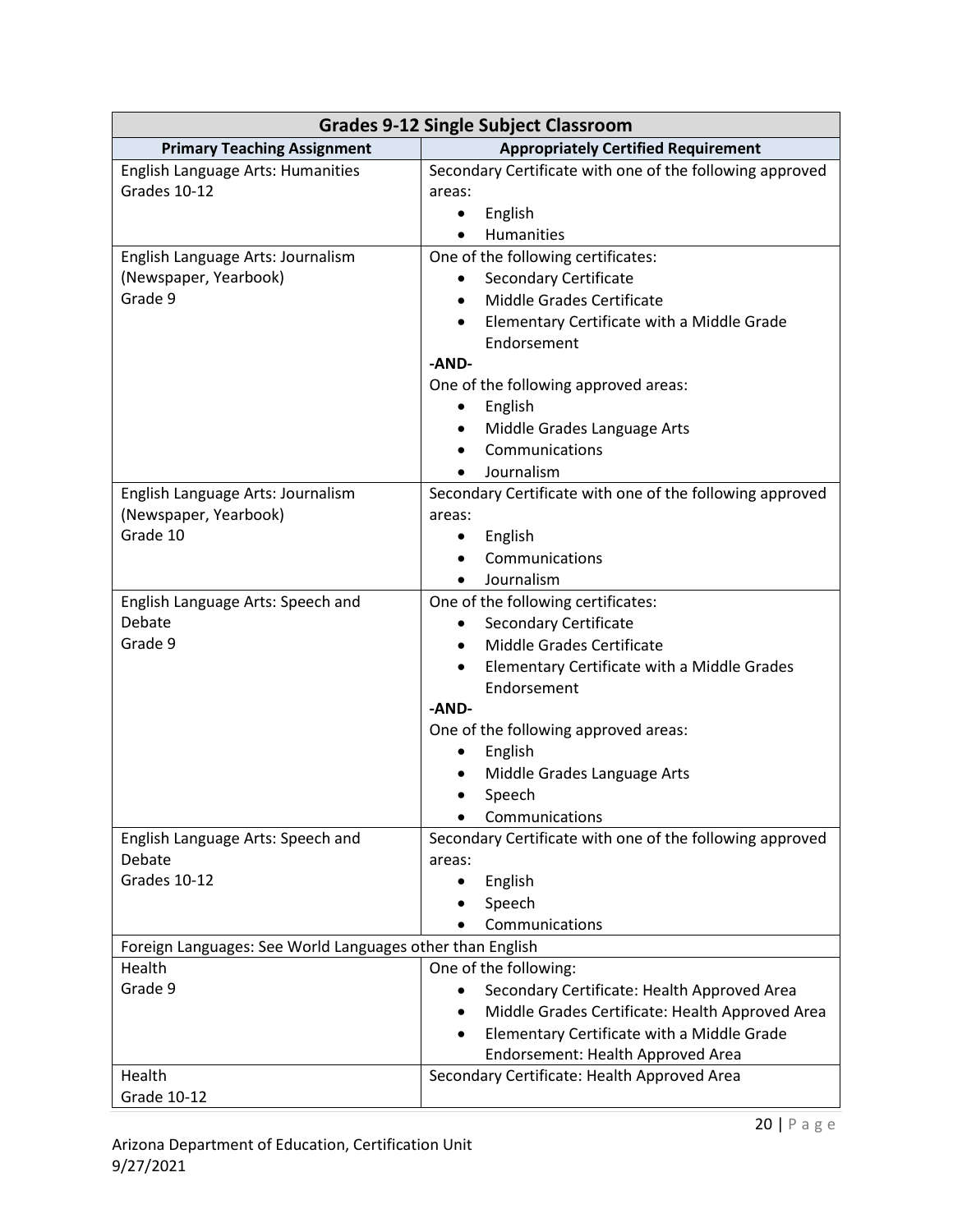| <b>Grades 9-12 Single Subject Classroom</b>                                                                                 |                                                                                                                                                                                                                                                                                                                                                             |
|-----------------------------------------------------------------------------------------------------------------------------|-------------------------------------------------------------------------------------------------------------------------------------------------------------------------------------------------------------------------------------------------------------------------------------------------------------------------------------------------------------|
| <b>Primary Teaching Assignment</b>                                                                                          | <b>Appropriately Certified Requirement</b>                                                                                                                                                                                                                                                                                                                  |
| Junior Reserve Officer Training Corps<br>Grades 9-12                                                                        | Junior Reserve Officer Training Corps Certificate                                                                                                                                                                                                                                                                                                           |
| Mathematics: Algebra I, Geometry, or<br>less advanced mathematics<br>Grade 9                                                | One of the following certificates:<br><b>Secondary Certificate</b><br>Middle Grades Certificate<br>Elementary Certificate with a Middle Grade<br>Endorsement.<br>-AND-<br>One of the following approved areas:<br>Mathematics<br>Middle Grades/Early Secondary Mathematics<br>$\bullet$<br><b>Middle Grades Mathematics</b><br>$\bullet$                    |
| Mathematics: Algebra I, Geometry, or<br>less advanced mathematics<br>Grades 10-12<br>Mathematics: Algebra II, Trigonometry, | Secondary Certificate with one of the following approved<br>areas:<br>Mathematics<br>$\bullet$<br>Middle Grades/Early Secondary Mathematics<br>Secondary Certificate: Mathematics Approved Area                                                                                                                                                             |
| Calculus, Statistics, or more advanced<br>mathematics<br>Grades 10-12                                                       |                                                                                                                                                                                                                                                                                                                                                             |
| <b>Music</b>                                                                                                                | One of the following:                                                                                                                                                                                                                                                                                                                                       |
| Grade 9                                                                                                                     | Secondary Certificate: Music Approved Area<br>Middle Grades Certificate: Music Approved Area<br>Elementary Certificate with a Middle Grade<br>$\bullet$<br>Endorsement: Music Approved Area<br>Arts Education, PreK-12 Music Certificate<br>$\bullet$<br>Elementary, Secondary, or Special Education<br>$\bullet$<br>Certificate: Music PreK-12 Endorsement |
| Music<br>Grades 10-12                                                                                                       | One of the following:<br>Secondary Certificate: Music Approved Area<br>$\bullet$<br>Arts Education, PreK-12 Music Certificate<br>$\bullet$<br>Elementary, Secondary, or Special Education<br>$\bullet$<br>Certificate: Music PreK-12 Endorsement                                                                                                            |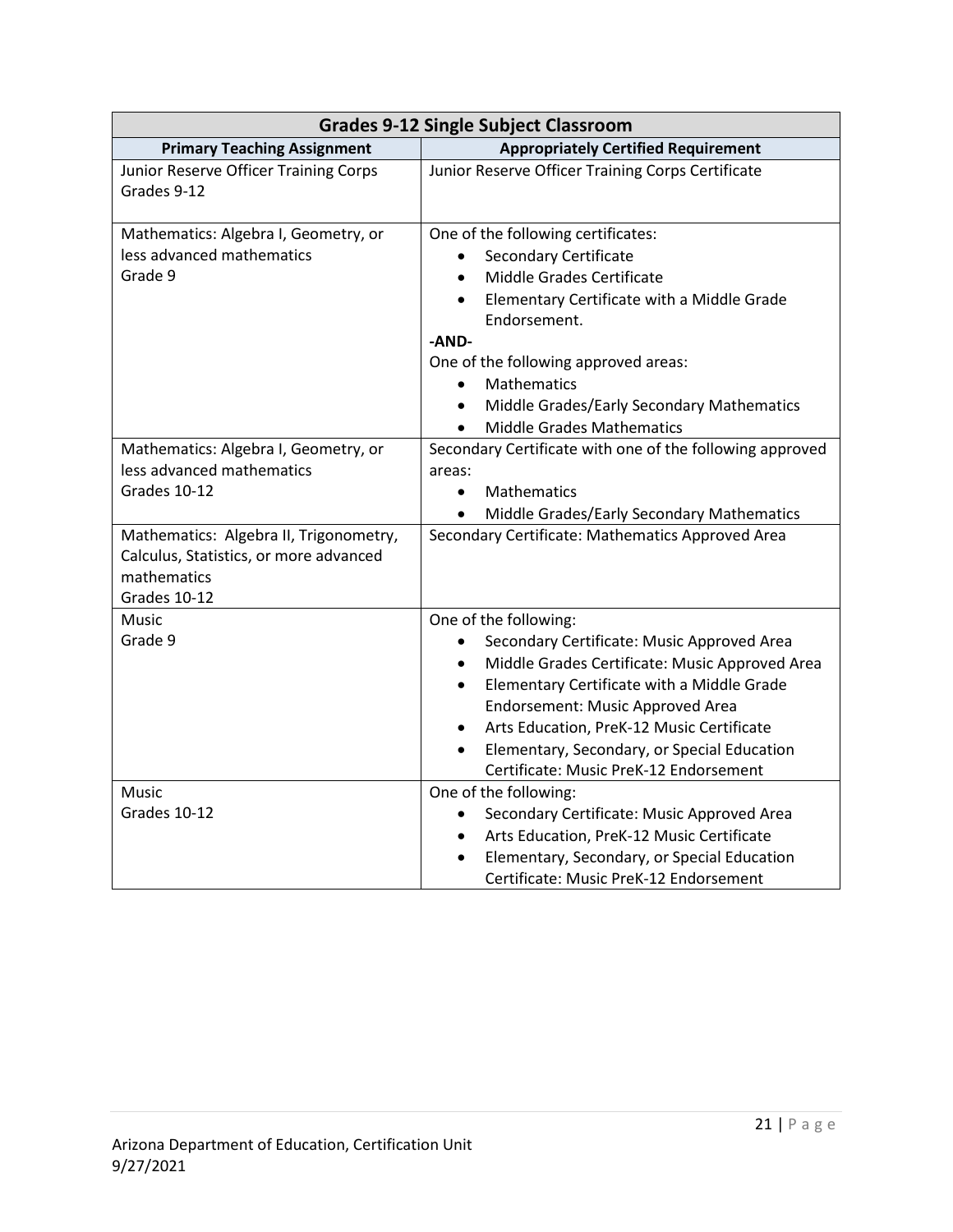| <b>Grades 9-12 Single Subject Classroom</b>                         |                                                                                                                                                                                                                                                                                                                                                                                                                                          |
|---------------------------------------------------------------------|------------------------------------------------------------------------------------------------------------------------------------------------------------------------------------------------------------------------------------------------------------------------------------------------------------------------------------------------------------------------------------------------------------------------------------------|
| <b>Primary Teaching Assignment</b>                                  | <b>Appropriately Certified Requirement</b>                                                                                                                                                                                                                                                                                                                                                                                               |
| Native American Language<br>Grade 9                                 | One of the following:<br>Secondary Certificate: Approved Area in the Native<br>American Language<br>Middle Grades Certificate: Approved Area in the<br>$\bullet$<br>Native American Language<br>Elementary Certificate with a Middle Grade<br>$\bullet$<br>Endorsement: Approved Area in the Native<br>American Language<br>Native American Language, PreK-12 Certificate in<br>the Native American Language                             |
| Native American Language<br>Grades 10-12                            | One of the following:<br>Secondary Certificate: Approved Area in the Native<br>$\bullet$<br>American Language<br>Native American Language, PreK-12 Certificate in<br>the Native American Language                                                                                                                                                                                                                                        |
| <b>Physical Education</b><br>Grades 9                               | One of the following:<br>Secondary Certificate: Physical Education Approved<br>Area<br>Middle Grades Certificate: Physical Education<br>$\bullet$<br>Approved Area<br>Elementary Certificate with a Middle Grade<br><b>Endorsement: Physical Education Approved Area</b><br>PreK-12 Physical Education Certificate<br>Elementary, Secondary, or Special Education<br>$\bullet$<br>Certificate: Physical Education PreK-12<br>Endorsement |
| <b>Physical Education</b><br>Grades 10-12                           | One of the following:<br>Secondary Certificate: Physical Education Approved<br>Area<br>PreK-12 Physical Education Certificate<br>Elementary, Secondary, or Special Education<br>Certificate: Physical Education PreK-12<br>Endorsement                                                                                                                                                                                                   |
| <b>Reading Specialist/Reading</b><br>Interventionist<br>Grades 9-12 | An Early Childhood, Elementary, Special Education, Middle<br>Grades, or Secondary Certificate with one of the following:<br>Reading Endorsement, 6-12<br>Reading Endorsement, K-12<br>Reading Specialist Endorsement, K-12                                                                                                                                                                                                               |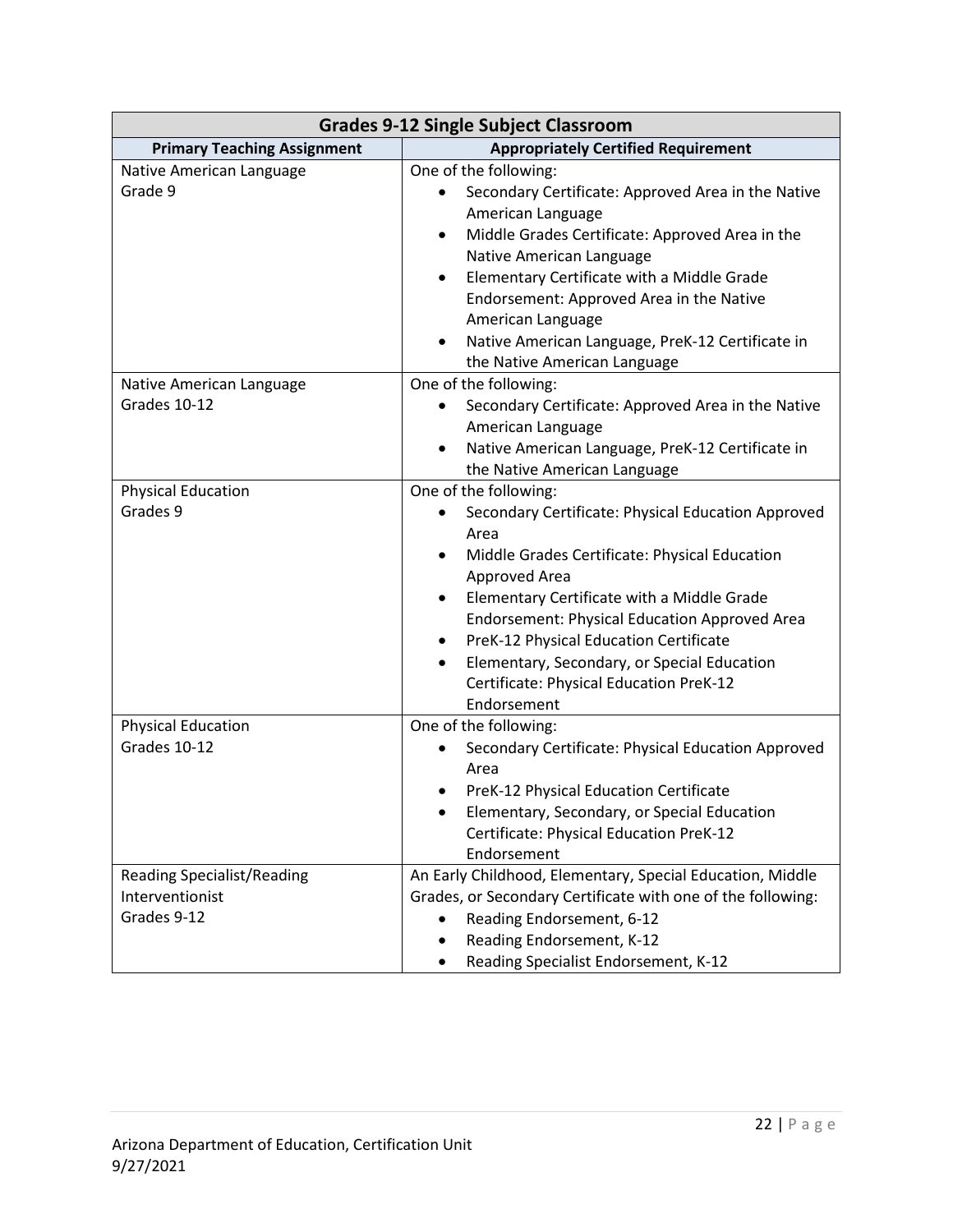| <b>Grades 9-12 Single Subject Classroom</b> |                                                             |
|---------------------------------------------|-------------------------------------------------------------|
| <b>Primary Teaching Assignment</b>          | <b>Appropriately Certified Requirement</b>                  |
| Science: Anatomy and Physiology             | One of the following certificates:                          |
| Grade 9                                     | <b>Secondary Certificate</b>                                |
|                                             | Middle Grades Certificate                                   |
|                                             | Elementary Certificate with a Middle Grade                  |
|                                             | Endorsement                                                 |
|                                             | -AND-                                                       |
|                                             | One of the following approved areas:                        |
|                                             | <b>Biology</b><br>$\bullet$                                 |
|                                             | Anatomy and Physiology                                      |
| Science: Anatomy and Physiology             | Secondary Certificate with one of the following             |
| Grades 10-12                                | approved areas:                                             |
|                                             | Biology<br>$\bullet$                                        |
|                                             | Anatomy and Physiology                                      |
| Science: Biology                            | One of the following:                                       |
| Grade 9                                     | Secondary Certificate: Biology Approved Area                |
|                                             | Middle Grades Certificate: Biology Approved                 |
|                                             | Area                                                        |
|                                             | Elementary Certificate with a Middle Grade                  |
|                                             | Endorsement: Biology Approved Area                          |
| Science: Biology                            | Secondary Certificate: Biology Approved Area                |
| Grade 10-12                                 |                                                             |
| Science: Botany                             | One of the following certificates:                          |
| Grade 9                                     | <b>Secondary Certificate</b>                                |
|                                             | Middle Grades Certificate                                   |
|                                             | Elementary Certificate with a Middle Grade<br>$\bullet$     |
|                                             | Endorsement                                                 |
|                                             | -AND-                                                       |
|                                             | One of the following approved areas:                        |
|                                             | <b>Biology</b>                                              |
|                                             | <b>Botany</b>                                               |
| Science: Botany                             | Secondary Certificate with one of the following             |
| Grades 10-12                                | approved areas:                                             |
|                                             | Biology                                                     |
|                                             | Botany                                                      |
| Science: Chemistry                          | One of the following:                                       |
| Grade 9                                     | Secondary Certificate: Chemistry Approved Area<br>$\bullet$ |
|                                             | Middle Grades Certificate: Chemistry Approved               |
|                                             | Area                                                        |
|                                             | Elementary Certificate with a Middle Grade                  |
|                                             | Endorsement: Chemistry Approved Area                        |
| Science: Chemistry                          | Secondary Certificate: Chemistry Approved Area              |
| Grades 10-12                                |                                                             |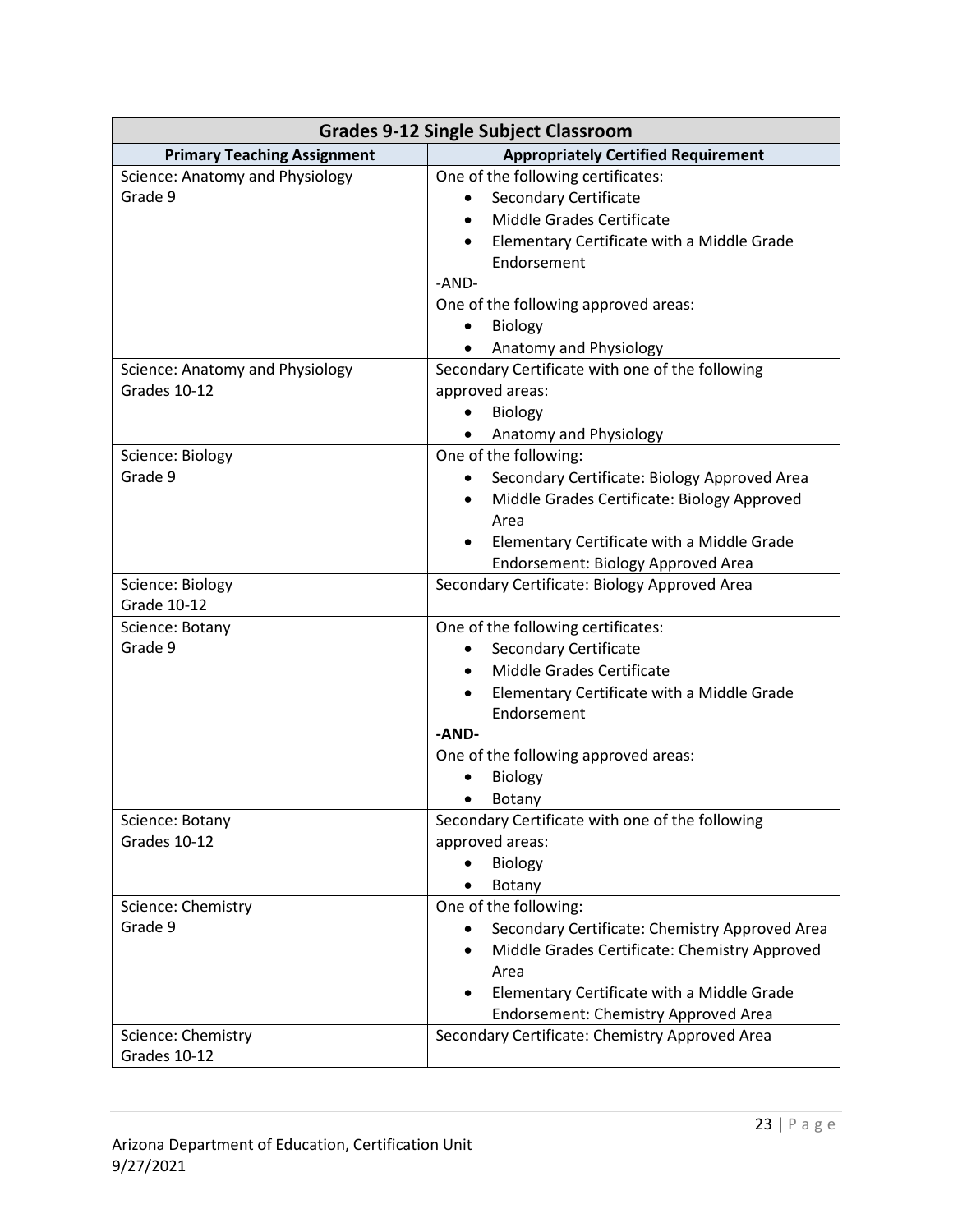| <b>Grades 9-12 Single Subject Classroom</b> |                                                         |
|---------------------------------------------|---------------------------------------------------------|
| <b>Primary Teaching Assignment</b>          | <b>Appropriately Certified Requirement</b>              |
| Science: Earth Science <sup>5</sup>         | One of the following:                                   |
| Grade 9                                     | Secondary Certificate: Earth Science Approved           |
|                                             | Area                                                    |
|                                             | Middle Grades Certificate: Earth Science                |
|                                             | Approved Area                                           |
|                                             | Elementary Certificate with a Middle Grade              |
|                                             | Endorsement: Earth Science Approved Area                |
| Science: Earth Science Grades 10-12         | Secondary Certificate: Earth Science Approved Area      |
| Science: Environmental Science              | One of the following certificates:                      |
| Grade 9                                     | <b>Secondary Certificate</b>                            |
|                                             | Middle Grades Certificate                               |
|                                             | Elementary Certificate with a Middle Grade<br>$\bullet$ |
|                                             | Endorsement                                             |
|                                             | -AND-                                                   |
|                                             | One of the following approved areas:                    |
|                                             | <b>Biology</b><br>٠                                     |
|                                             | <b>Environmental Science</b>                            |
|                                             | <b>Earth Science</b>                                    |
|                                             | <b>General Science</b>                                  |
|                                             | Middle Grades General Science                           |
| Science: Environmental Science              | Secondary Certificate with one of the following         |
| Grades 10-12                                | approved areas:                                         |
|                                             | Biology                                                 |
|                                             | <b>Environmental Science</b>                            |
|                                             | <b>Earth Science</b>                                    |
|                                             | <b>General Science</b>                                  |
| Science: General Science <sup>6</sup>       | One of the following certificates:                      |
| Grade 9                                     | <b>Secondary Certificate</b><br>$\bullet$               |
|                                             | Middle Grades Certificate                               |
|                                             | Elementary Certificate with a Middle Grade<br>$\bullet$ |
|                                             | Endorsement                                             |
|                                             | -AND-                                                   |
|                                             | One of the following approved areas                     |
|                                             | <b>General Science</b>                                  |
|                                             | Middle Grades General Science                           |
|                                             | Any other Science approved area                         |
| Science: General Science                    | Secondary Certificate with one of the following:        |
| Grades 10-12                                | General Science Approved Area<br>$\bullet$              |
|                                             | Any other Science Approved Area that is valid           |
|                                             | for grades 10-12                                        |

<span id="page-23-0"></span><sup>5</sup> Earth Science includes Astronomy, Earth and Space Science, Geology, Oceanography, Meteorology, and Physical Geography.

<span id="page-23-1"></span><sup>6</sup> General Science includes Integrated Science and Forensic Science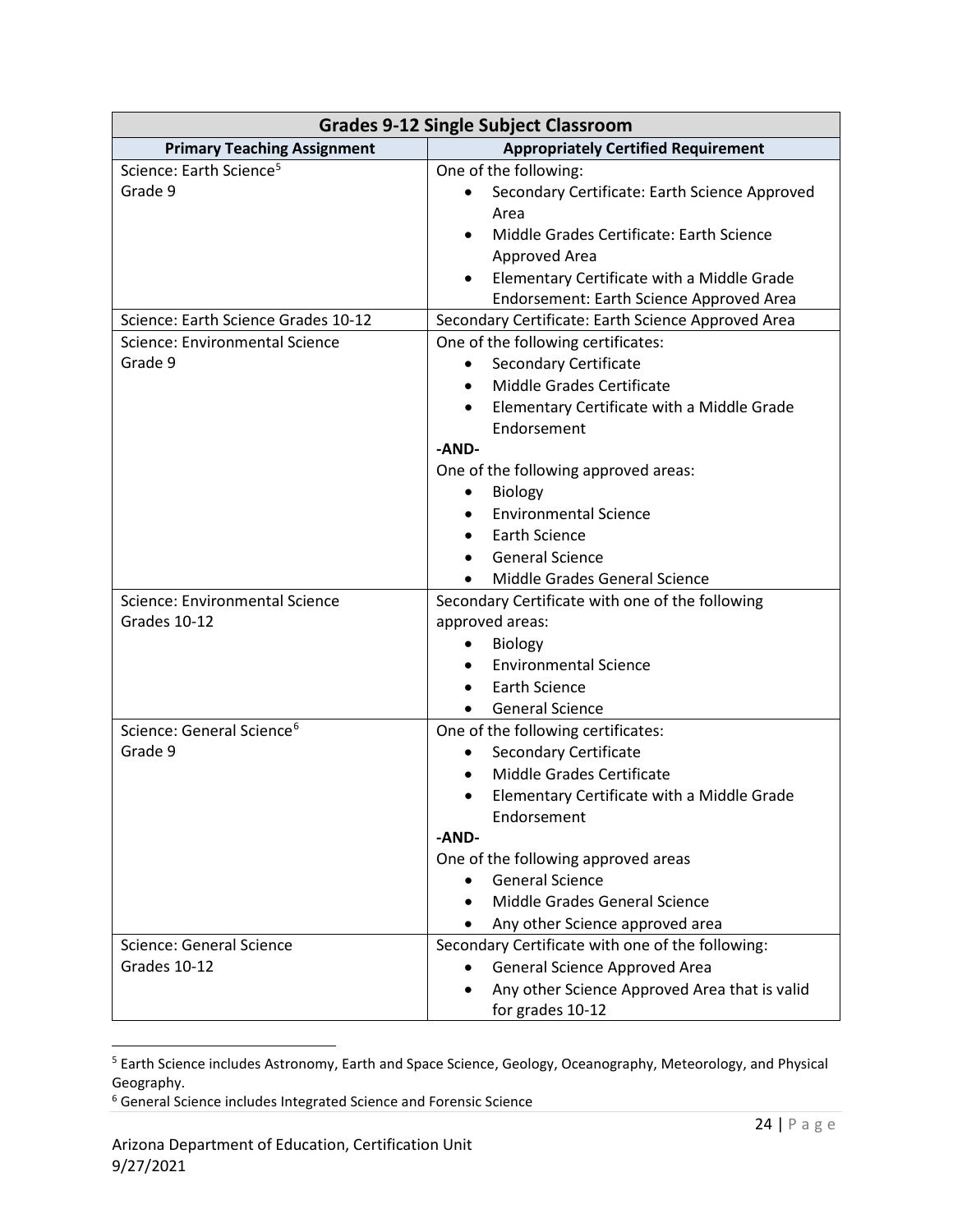| <b>Grades 9-12 Single Subject Classroom</b> |                                                              |
|---------------------------------------------|--------------------------------------------------------------|
| <b>Primary Teaching Assignment</b>          | <b>Appropriately Certified Requirement</b>                   |
| <b>Science: Physical Science</b>            | One of the following:                                        |
| Grade 9                                     | Secondary Certificate: Physical Science Approved             |
|                                             | Area                                                         |
|                                             | Middle Grades Certificate: Physical Science Approved         |
|                                             | Area                                                         |
|                                             | Elementary Certificate with a Middle Grade                   |
|                                             | Endorsement: Physical Science Approved Area                  |
| <b>Science: Physical Science</b>            | Secondary Certificate: Physical Science Approved Area        |
| Grades 10-12                                |                                                              |
| Science: Physics                            | One of the following:                                        |
| Grade 9                                     | Secondary Certificate: Physics Approved Area                 |
|                                             | Middle Grades Certificate: Physics Approved Area             |
|                                             | Elementary Certificate with a Middle Grade Endorsement:      |
|                                             | Physics Approved Area                                        |
| Science: Physics                            | Secondary Certificate: Physics Approved Area                 |
| Grades 10-12                                |                                                              |
| Science: Zoology                            | One of the following certificates:                           |
| Grade 9                                     | <b>Secondary Certificate</b>                                 |
|                                             | Middle Grades Certificate<br>$\bullet$                       |
|                                             | Elementary Certificate with a Middle Grade<br>$\bullet$      |
|                                             | Endorsement<br>-AND-                                         |
|                                             | One of the following approved areas                          |
|                                             | <b>Biology</b>                                               |
|                                             | Zoology                                                      |
| Science: Zoology                            | Secondary Certificate with one of the following approved     |
| Grades 10-12                                | areas:                                                       |
|                                             | <b>Biology</b>                                               |
|                                             | Zoology                                                      |
| Social Studies: Anthropology                | One of the following certificates:                           |
| Grade 9                                     | <b>Secondary Certificate</b>                                 |
|                                             | Middle Grades Certificate                                    |
|                                             | Elementary Certificate with a Middle Grade                   |
|                                             | Endorsement                                                  |
|                                             | -AND-                                                        |
|                                             | One of the following approved areas:                         |
|                                             | Anthropology<br>٠                                            |
|                                             | Sociology                                                    |
|                                             | <b>Social Studies</b>                                        |
|                                             | <b>Middle Grades Social Studies</b>                          |
| Social Studies: Anthropology                | Secondary Certificate with one the following approved areas: |
| Grades 10-12                                | Anthropology<br>٠                                            |
|                                             | Sociology<br>٠                                               |
|                                             | <b>Social Studies</b>                                        |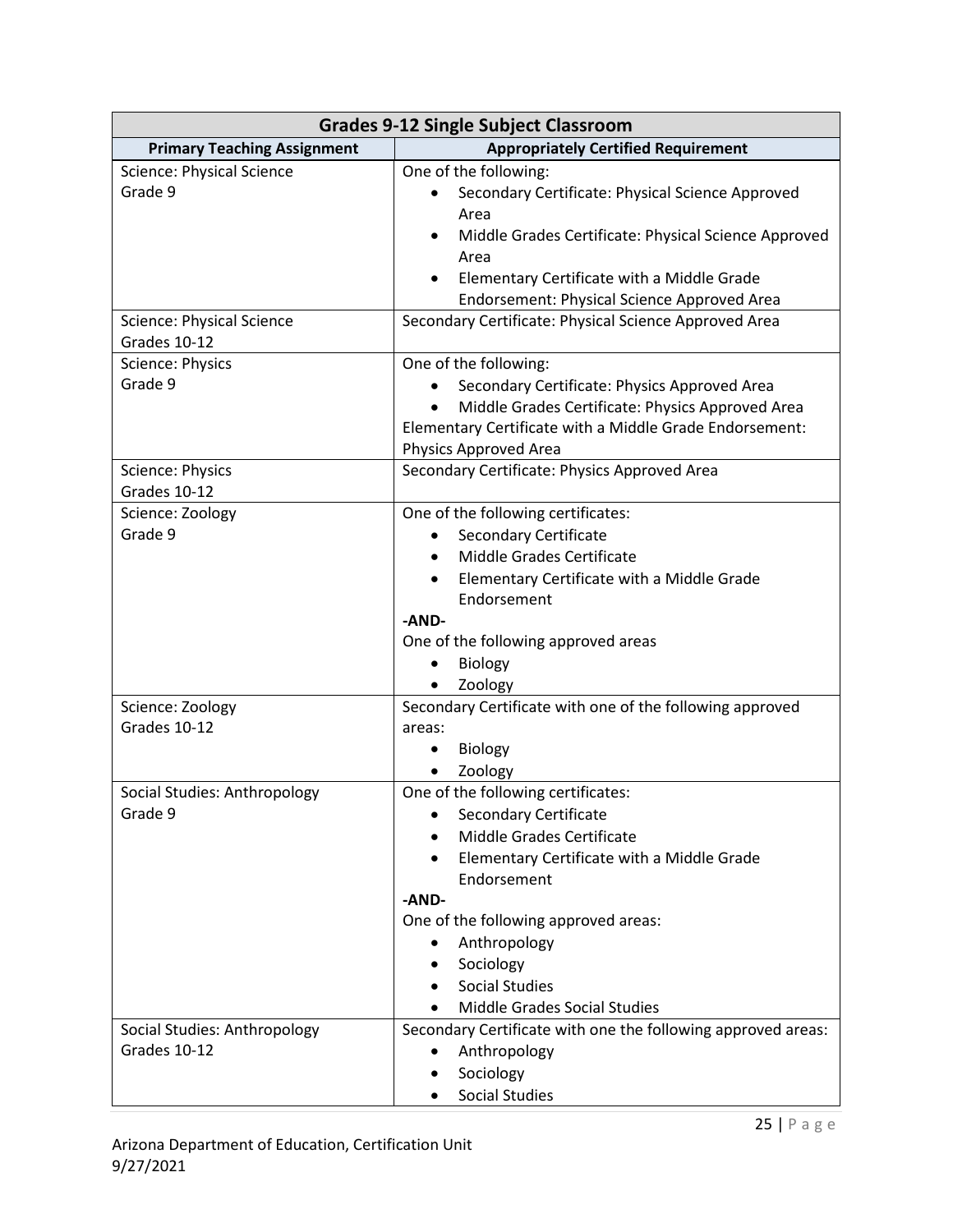| <b>Grades 9-12 Single Subject Classroom</b> |                                                         |  |  |
|---------------------------------------------|---------------------------------------------------------|--|--|
| <b>Primary Teaching Assignment</b>          | <b>Appropriately Certified Requirement</b>              |  |  |
| Social Studies: Economics                   | One of the following certificates:                      |  |  |
| Grade 9                                     | <b>Secondary Certificate</b>                            |  |  |
|                                             | Middle Grades Certificate                               |  |  |
|                                             | Elementary Certificate with a Middle Grade              |  |  |
|                                             | Endorsement                                             |  |  |
|                                             | -AND-                                                   |  |  |
|                                             | One of the following approved areas:                    |  |  |
|                                             | Economics<br>$\bullet$                                  |  |  |
|                                             | <b>Business</b>                                         |  |  |
|                                             | <b>Social Studies</b>                                   |  |  |
|                                             | <b>Middle Grades Social Studies</b>                     |  |  |
| <b>Social Studies: Economics</b>            | Secondary Certificate with one of the following         |  |  |
| Grades 10-12                                | approved areas:                                         |  |  |
|                                             | Economics                                               |  |  |
|                                             | <b>Business</b>                                         |  |  |
|                                             | <b>Social Studies</b>                                   |  |  |
| Social Studies: Ethnic Studies <sup>7</sup> | One of the following certificates:                      |  |  |
| Grade 9                                     | <b>Secondary Certificate</b><br>$\bullet$               |  |  |
|                                             | Middle Grades Certificate                               |  |  |
|                                             | Elementary Certificate with a Middle Grade<br>$\bullet$ |  |  |
|                                             | Endorsement                                             |  |  |
|                                             | $-AND-$                                                 |  |  |
|                                             | One of the following approved areas:                    |  |  |
|                                             | <b>Ethnic Studies</b><br>$\bullet$                      |  |  |
|                                             | History<br>$\bullet$                                    |  |  |
|                                             | <b>Middle Grades Social Studies</b>                     |  |  |
|                                             | <b>Political Science/American Government</b>            |  |  |
|                                             | <b>Social Studies</b>                                   |  |  |
|                                             | Sociology                                               |  |  |
| Social Studies: Ethnic Studies              | Secondary Certificate with one of the following         |  |  |
| Grades 10-12                                | approved areas:                                         |  |  |
|                                             | <b>Ethnic Studies</b>                                   |  |  |
|                                             | History                                                 |  |  |
|                                             | Political Science/American Government                   |  |  |
|                                             | <b>Social Studies</b>                                   |  |  |
|                                             | Sociology<br>$\bullet$                                  |  |  |

<span id="page-25-0"></span><sup>&</sup>lt;sup>7</sup> Ethnic Studies refers to the study of the history, politics, economics, society, and/or culture of one or more ethnic groups in the United States. Examples of Ethnic Studies courses include African-American Studies, Asian Studies, Chicano Studies, and Native American Studies.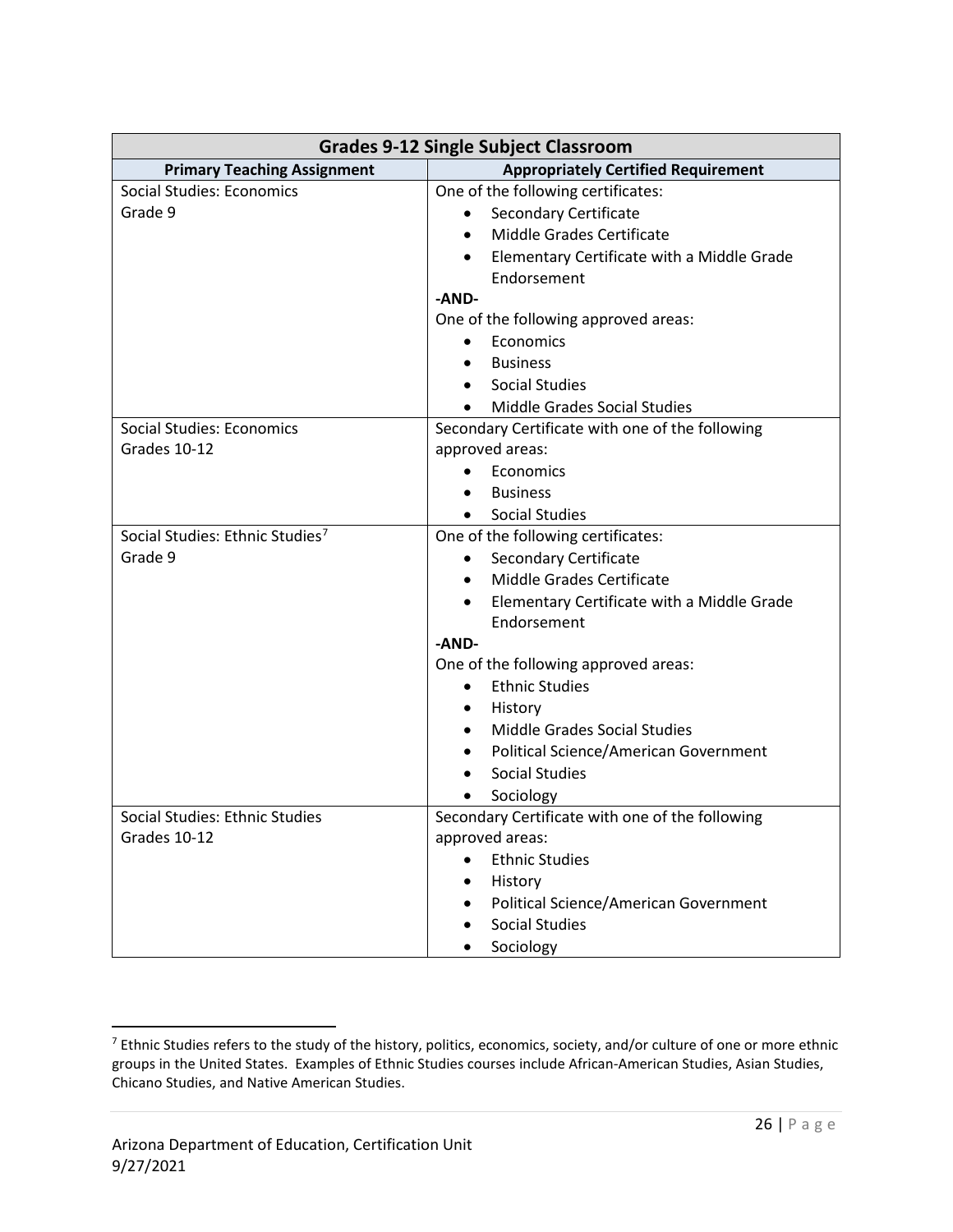| <b>Grades 9-12 Single Subject Classroom</b> |                                                          |  |  |
|---------------------------------------------|----------------------------------------------------------|--|--|
| <b>Primary Teaching Assignment</b>          | <b>Appropriately Certified Requirement</b>               |  |  |
| Social Studies: Gender Studies              | One of the following certificates:                       |  |  |
| Grade 9                                     | <b>Secondary Certificate</b>                             |  |  |
|                                             | Middle Grades Certificate                                |  |  |
|                                             | Elementary Certificate with a Middle Grade               |  |  |
|                                             | Endorsement                                              |  |  |
|                                             | -AND-                                                    |  |  |
|                                             | One of the following approved areas:                     |  |  |
|                                             | <b>Gender Studies</b><br>$\bullet$                       |  |  |
|                                             | History<br>$\bullet$                                     |  |  |
|                                             | <b>Middle Grades Social Studies</b>                      |  |  |
|                                             | <b>Political Science/American Government</b>             |  |  |
|                                             | <b>Social Studies</b>                                    |  |  |
|                                             | Sociology                                                |  |  |
| Social Studies: Gender Studies              | Secondary Certificate with one of the following approved |  |  |
| Grades 10-12                                | areas:                                                   |  |  |
|                                             | <b>Gender Studies</b><br>$\bullet$                       |  |  |
|                                             | • History                                                |  |  |
|                                             | Political Science/American Government                    |  |  |
|                                             | <b>Social Studies</b>                                    |  |  |
|                                             | • Sociology                                              |  |  |
| Social Studies: Geography                   | One of the following certificates:                       |  |  |
| Grade 9                                     | <b>Secondary Certificate</b><br>$\bullet$                |  |  |
|                                             | Middle Grades Certificate                                |  |  |
|                                             | Elementary Certificate with a Middle Grade<br>$\bullet$  |  |  |
|                                             | Endorsement                                              |  |  |
|                                             | -AND-                                                    |  |  |
|                                             | One of the following approved areas:                     |  |  |
|                                             | Geography<br>$\bullet$                                   |  |  |
|                                             | Middle Grades Social Studies                             |  |  |
|                                             | <b>Social Studies</b><br>$\bullet$                       |  |  |
| Social Studies: Geography                   | Secondary Certificate with one of the following approved |  |  |
| Grades 10-12                                | areas:                                                   |  |  |
|                                             | Geography<br>$\bullet$                                   |  |  |
|                                             | <b>Social Studies</b><br>$\bullet$                       |  |  |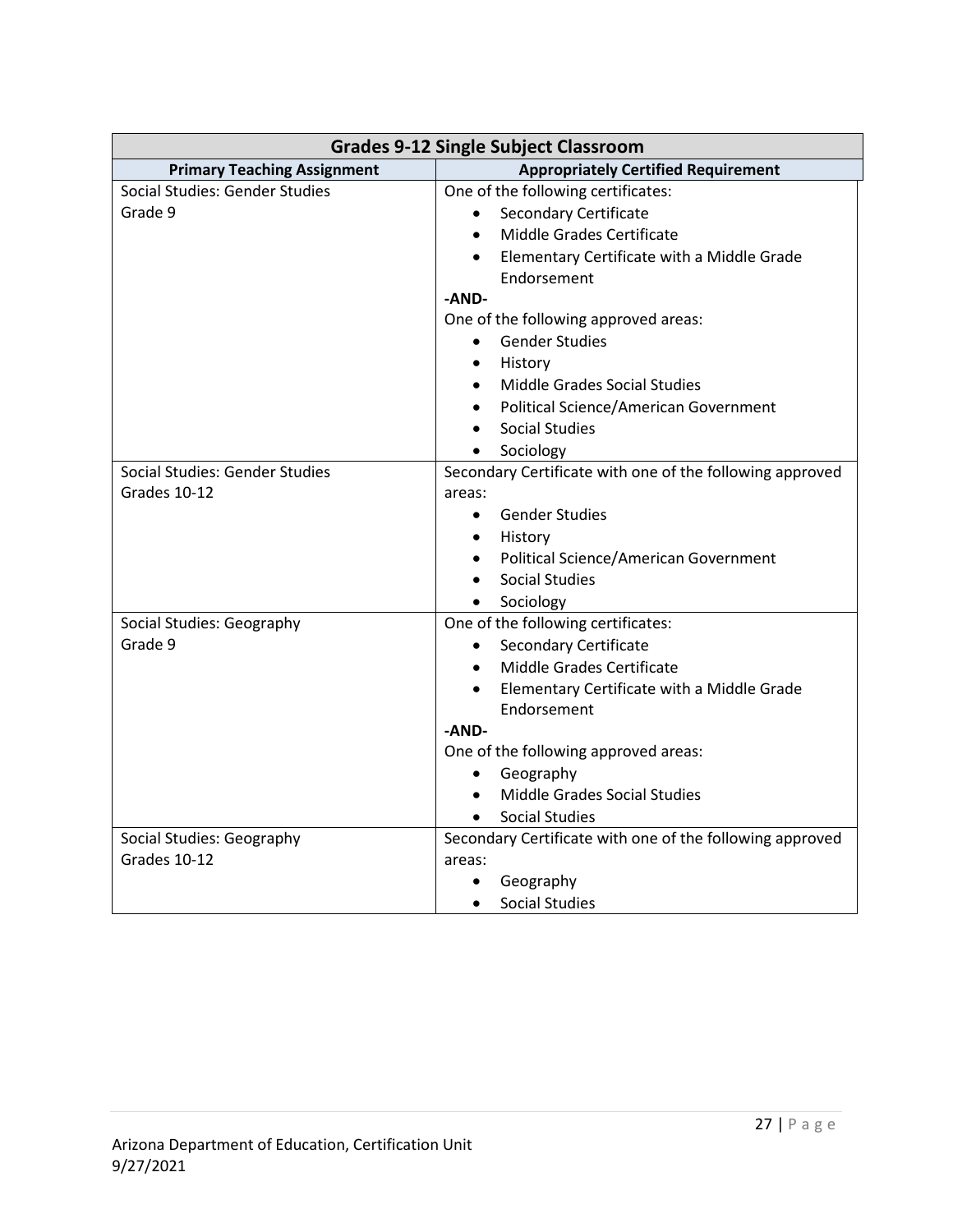| <b>Grades 9-12 Single Subject Classroom</b> |                                                          |  |  |
|---------------------------------------------|----------------------------------------------------------|--|--|
| <b>Primary Teaching Assignment</b>          | <b>Appropriately Certified Requirement</b>               |  |  |
| Social Studies: Global Studies <sup>8</sup> | One of the following certificates:                       |  |  |
| Grade 9                                     | <b>Secondary Certificate</b><br>٠                        |  |  |
|                                             | Middle Grades Certificate                                |  |  |
|                                             | Elementary Certificate with a Middle Grade               |  |  |
|                                             | Endorsement                                              |  |  |
|                                             | -AND-                                                    |  |  |
|                                             | One of the following approved areas                      |  |  |
|                                             | <b>Global Studies</b><br>$\bullet$                       |  |  |
|                                             | Anthropology                                             |  |  |
|                                             | <b>Ethnic Studies</b>                                    |  |  |
|                                             | History                                                  |  |  |
|                                             | <b>Middle Grades Social Studies</b>                      |  |  |
|                                             | Political Science/American Government<br>٠               |  |  |
|                                             | <b>Social Studies</b>                                    |  |  |
|                                             | Sociology                                                |  |  |
| Social Studies: Global Studies              | Secondary Certificate with one of the following approved |  |  |
| Grade 10-12                                 | areas:                                                   |  |  |
|                                             | <b>Global Studies</b><br>$\bullet$                       |  |  |
|                                             | Anthropology                                             |  |  |
|                                             | <b>Ethnic Studies</b>                                    |  |  |
|                                             | History                                                  |  |  |
|                                             | Political Science/American Government                    |  |  |
|                                             | <b>Social Studies</b>                                    |  |  |
|                                             | Sociology                                                |  |  |
| Social Studies: History                     | One of the following certificates:                       |  |  |
| Grade 9                                     | <b>Secondary Certificate</b><br>$\bullet$                |  |  |
|                                             | Middle Grades Certificate                                |  |  |
|                                             | Elementary Certificate with a Middle Grade               |  |  |
|                                             | Endorsement                                              |  |  |
|                                             | -AND-                                                    |  |  |
|                                             | One of the following approved areas:                     |  |  |
|                                             | History                                                  |  |  |
|                                             | <b>Social Studies</b>                                    |  |  |
|                                             | <b>Middle Grades Social Studies</b>                      |  |  |
| Social Studies: History                     | Secondary Certificate with one of the following approved |  |  |
| Grades 10-12                                | areas:                                                   |  |  |
|                                             | History<br>$\bullet$                                     |  |  |
|                                             | <b>Social Studies</b>                                    |  |  |

<span id="page-27-0"></span><sup>&</sup>lt;sup>8</sup> Global Studies refers to the study of the history, politics, economics, society, and/or culture of one or more regions of the world. Examples include African Studies, Middle Eastern Studies, North and Latin American Studies, Asian Studies, East Asian Studies, European Studies, and Slavic Studies.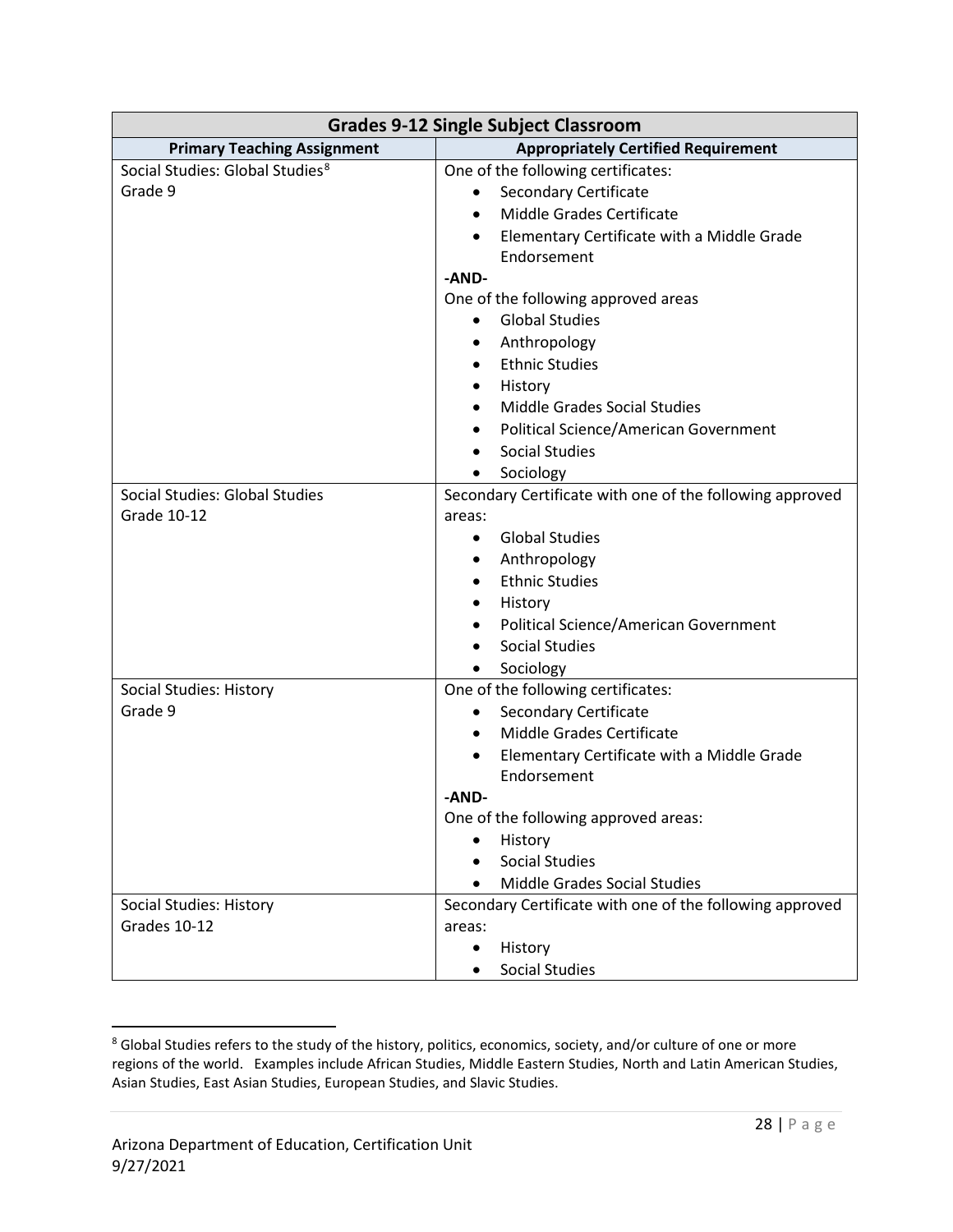| <b>Grades 9-12 Single Subject Classroom</b>       |                                                                                          |  |  |
|---------------------------------------------------|------------------------------------------------------------------------------------------|--|--|
| <b>Primary Teaching Assignment</b>                | <b>Appropriately Certified Requirement</b>                                               |  |  |
| Social Studies: Philosophy                        | One of the following certificates:                                                       |  |  |
| Grade 9                                           | <b>Secondary Certificate</b><br>$\bullet$                                                |  |  |
|                                                   | Middle Grades Certificate                                                                |  |  |
|                                                   | Elementary Certificate with a Middle Grade                                               |  |  |
|                                                   | Endorsement                                                                              |  |  |
|                                                   | -AND-                                                                                    |  |  |
|                                                   | One of the following approved areas:                                                     |  |  |
|                                                   | Philosophy<br>$\bullet$                                                                  |  |  |
|                                                   | History<br>٠                                                                             |  |  |
|                                                   | Political Science/American Government                                                    |  |  |
|                                                   | <b>Social Studies</b>                                                                    |  |  |
|                                                   | <b>Middle Grades Social Studies</b>                                                      |  |  |
| Social Studies: Philosophy                        | Secondary Certificate with one of the following approved                                 |  |  |
| Grades 10-12                                      | areas:                                                                                   |  |  |
|                                                   | Philosophy<br>$\bullet$                                                                  |  |  |
|                                                   | History<br>٠                                                                             |  |  |
|                                                   | <b>Political Science/American Government</b>                                             |  |  |
|                                                   | <b>Social Studies</b>                                                                    |  |  |
| <b>Social Studies: Political</b>                  | One of the following certificates:                                                       |  |  |
| Science/American Government                       | <b>Secondary Certificate</b><br>$\bullet$                                                |  |  |
| Grade 9                                           | Middle Grades Certificate<br>$\bullet$                                                   |  |  |
|                                                   | Elementary Certificate with a Middle Grade                                               |  |  |
|                                                   | Endorsement                                                                              |  |  |
|                                                   | -AND-                                                                                    |  |  |
|                                                   | One of the following approved areas:                                                     |  |  |
|                                                   | <b>Political Science/American Government</b><br>$\bullet$                                |  |  |
|                                                   | <b>Social Studies</b><br>$\bullet$                                                       |  |  |
|                                                   | Middle Grades Social Studies                                                             |  |  |
| <b>Social Studies: Political</b>                  | Secondary Certificate with one of the following approved                                 |  |  |
| Science/American Government                       | areas:                                                                                   |  |  |
| Grades 10-12                                      | <b>Political Science/American Government</b>                                             |  |  |
|                                                   | <b>Social Studies</b>                                                                    |  |  |
| Social Studies: Psychology                        | One of the following:                                                                    |  |  |
| Grade 9                                           | Secondary Certificate: Psychology Approved Area                                          |  |  |
|                                                   | Middle Grades Certificate: Psychology Approved Area<br>$\bullet$                         |  |  |
|                                                   | Elementary Certificate with a Middle Grades<br>$\bullet$                                 |  |  |
|                                                   |                                                                                          |  |  |
|                                                   |                                                                                          |  |  |
|                                                   |                                                                                          |  |  |
| <b>Social Studies: Psychology</b><br>Grades 10-12 | Endorsement: Psychology Approved Area<br>Secondary Certificate: Psychology Approved Area |  |  |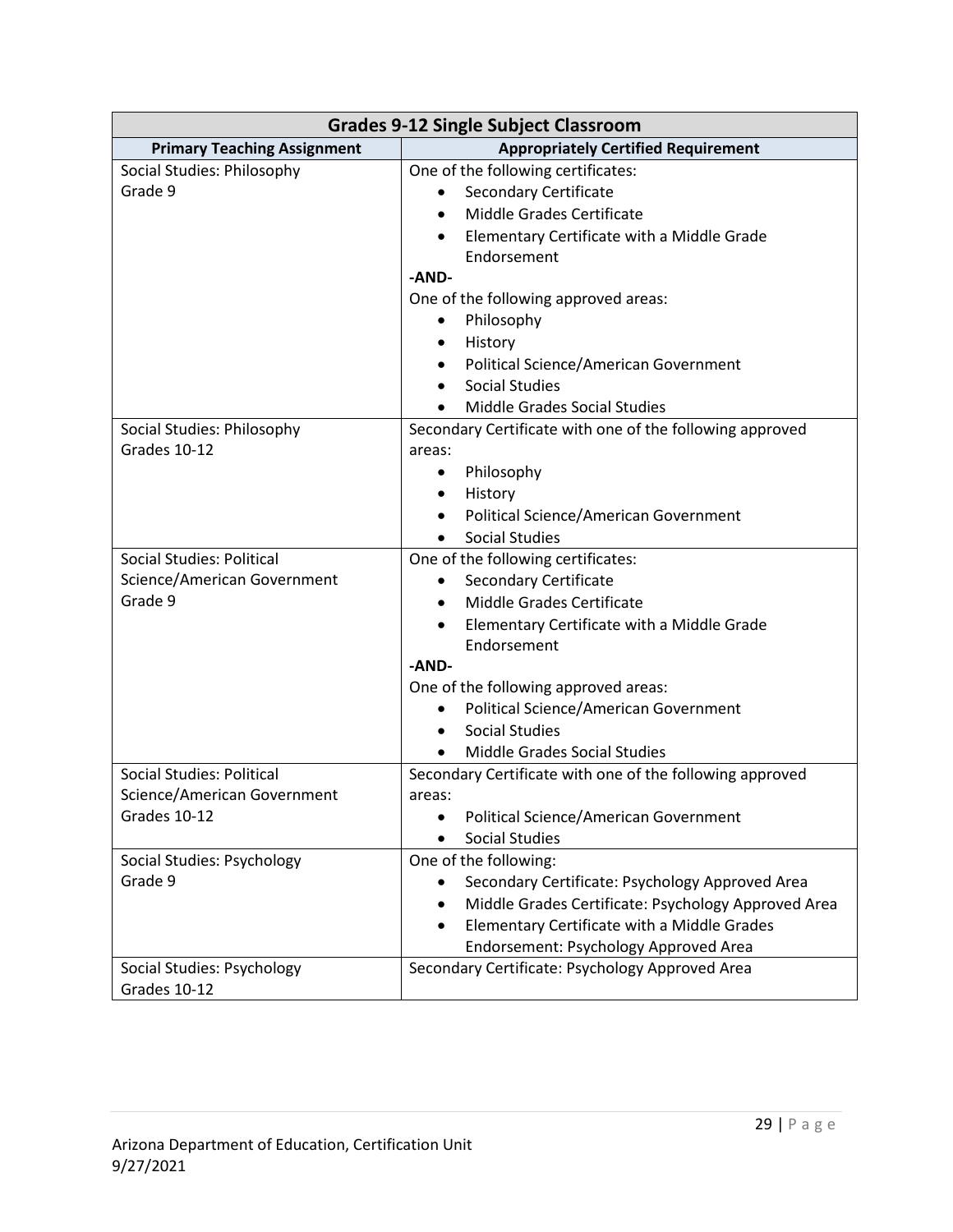| <b>Grades 9-12 Single Subject Classroom</b> |                                                              |  |  |
|---------------------------------------------|--------------------------------------------------------------|--|--|
| <b>Primary Teaching Assignment</b>          | <b>Appropriately Certified Requirement</b>                   |  |  |
| <b>Social Studies: Sociology</b>            | One of the following certificates:                           |  |  |
| Grade 9                                     | <b>Secondary Certificate</b><br>$\bullet$                    |  |  |
|                                             | Middle Grades Certificate                                    |  |  |
|                                             | Elementary Certificate with a Middle Grade                   |  |  |
|                                             | Endorsement                                                  |  |  |
|                                             | -AND-                                                        |  |  |
|                                             | One of the following approved areas:                         |  |  |
|                                             | Sociology<br>$\bullet$                                       |  |  |
|                                             | Anthropology                                                 |  |  |
|                                             | <b>Ethnic Studies</b>                                        |  |  |
|                                             | <b>Gender Studies</b>                                        |  |  |
|                                             | <b>Global Studies</b>                                        |  |  |
|                                             | Middle Grades Social Studies                                 |  |  |
|                                             | <b>Social Studies</b>                                        |  |  |
| <b>Social Studies: Sociology</b>            | Secondary Certificate with one of the following approved     |  |  |
| Grades 10-12                                | areas:                                                       |  |  |
|                                             | Sociology<br>$\bullet$                                       |  |  |
|                                             | Anthropology<br>$\bullet$                                    |  |  |
|                                             | <b>Ethnic Studies</b>                                        |  |  |
|                                             | <b>Gender Studies</b>                                        |  |  |
|                                             | <b>Global Studies</b>                                        |  |  |
|                                             | Middle Grades Social Studies                                 |  |  |
|                                             | <b>Social Studies</b>                                        |  |  |
| World Languages other than English          | One of the following:                                        |  |  |
| Grade 9                                     | Secondary Certificate: Approved Area in the                  |  |  |
|                                             | World Language                                               |  |  |
|                                             | Middle Grades Certificate: Approved Area in the<br>$\bullet$ |  |  |
|                                             | World Language                                               |  |  |
|                                             | Elementary Certificate with a Middle Grade<br>$\bullet$      |  |  |
|                                             | Endorsement: Approved Area in the World                      |  |  |
|                                             | Language                                                     |  |  |
| World Languages other than English          | Secondary: Approved Area in the World Language               |  |  |
| Grades 10-12                                |                                                              |  |  |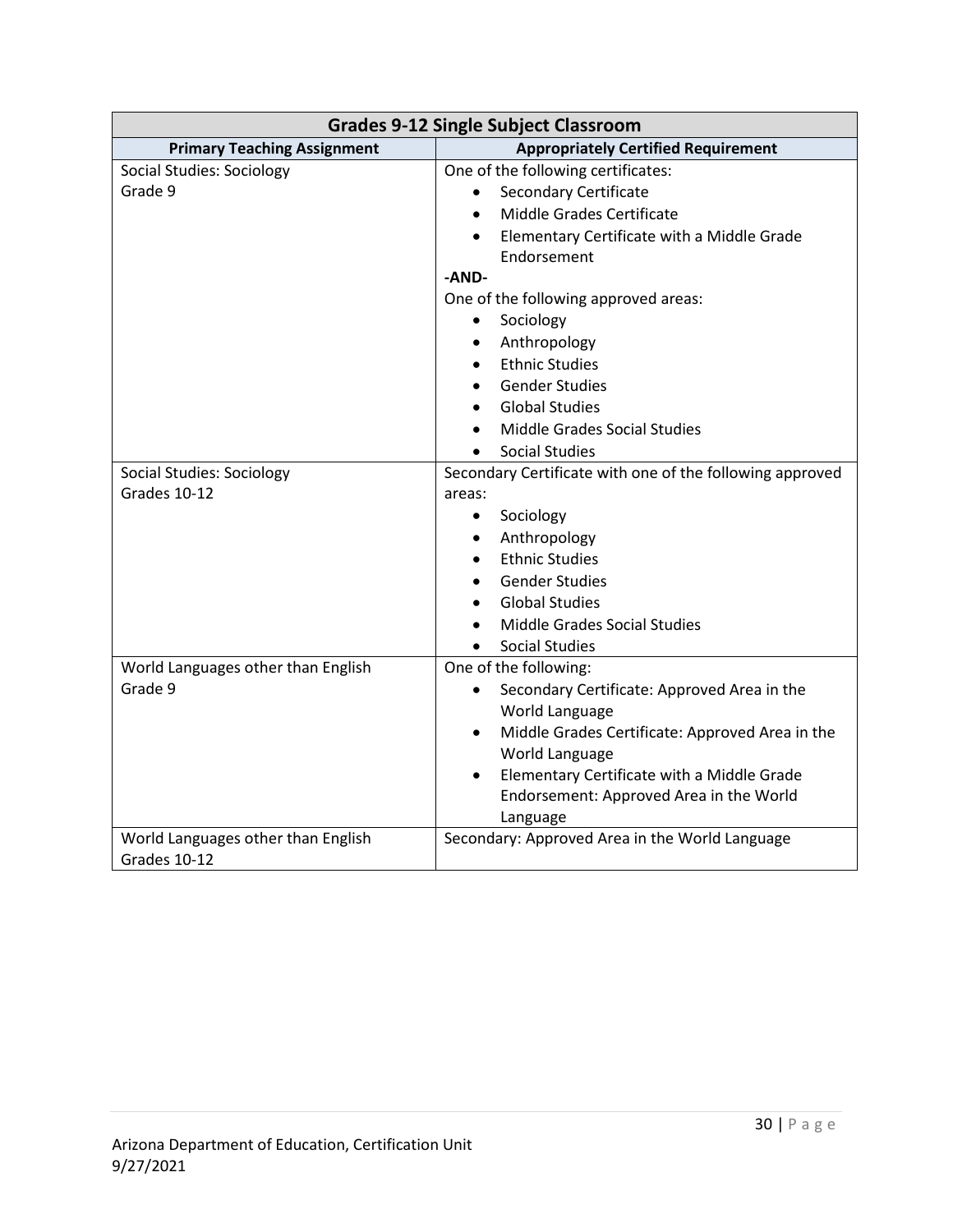#### **Special Education Teaching Assignments, Birth-Grade 12**

#### <span id="page-30-0"></span>**Glossary of Terms: Special Education Teaching Assignments**

*Hearing Impaired:* An assignment as a special education teacher providing services to students who are deaf or hard of hearing.

*Special Education Early Childhood:* An assignment as a special education teacher providing services to students in birth through grade three who have been identified with one or more of the following disability categories: autism, developmental disability, emotional disability, mild intellectual disability, moderate intellectual disability, severe intellectual disability, orthopedic impairment, other health impairment, preschool severe delay, specific learning disability and/or traumatic brain injury.

*Special Education Mild/Moderate Disabilities:* An assignment as a special education teacher providing services to students who have been identified with one or more of the following disability categories: mild/moderate autism, developmental disability, emotional disability, mild intellectual disability, moderate intellectual disability, orthopedic impairment, other health impairment, specific learning disability and/or traumatic brain injury.

*Special Education Moderate/Severe Disabilities:* An assignment as a special education teacher providing services to students who have been identified with one or more of the following disability categories: autism, moderate intellectual disabilities, severe intellectual disabilities, traumatic brain injury, emotional disability, orthopedic impairments, and/or other health impairments.

*Visually Impaired:* An assignment as a special education teacher providing services to students who are blind or have visual impairments.

#### **Additional Requirements for Special Education Teachers**

In addition to the appropriately certified requirements described in this section, special education teachers must hold the same endorsement and/or approved area that is required for a general education teacher. Specifically:

- A special education teacher who teaches one or more English language learners must hold a Provisional or full SEI or ESL endorsement, or a full Bilingual endorsement.
- A special education teacher assigned to a single subject, grades six through twelve classroom must hold an approved area or endorsement in the primary subject area(s) that they teach.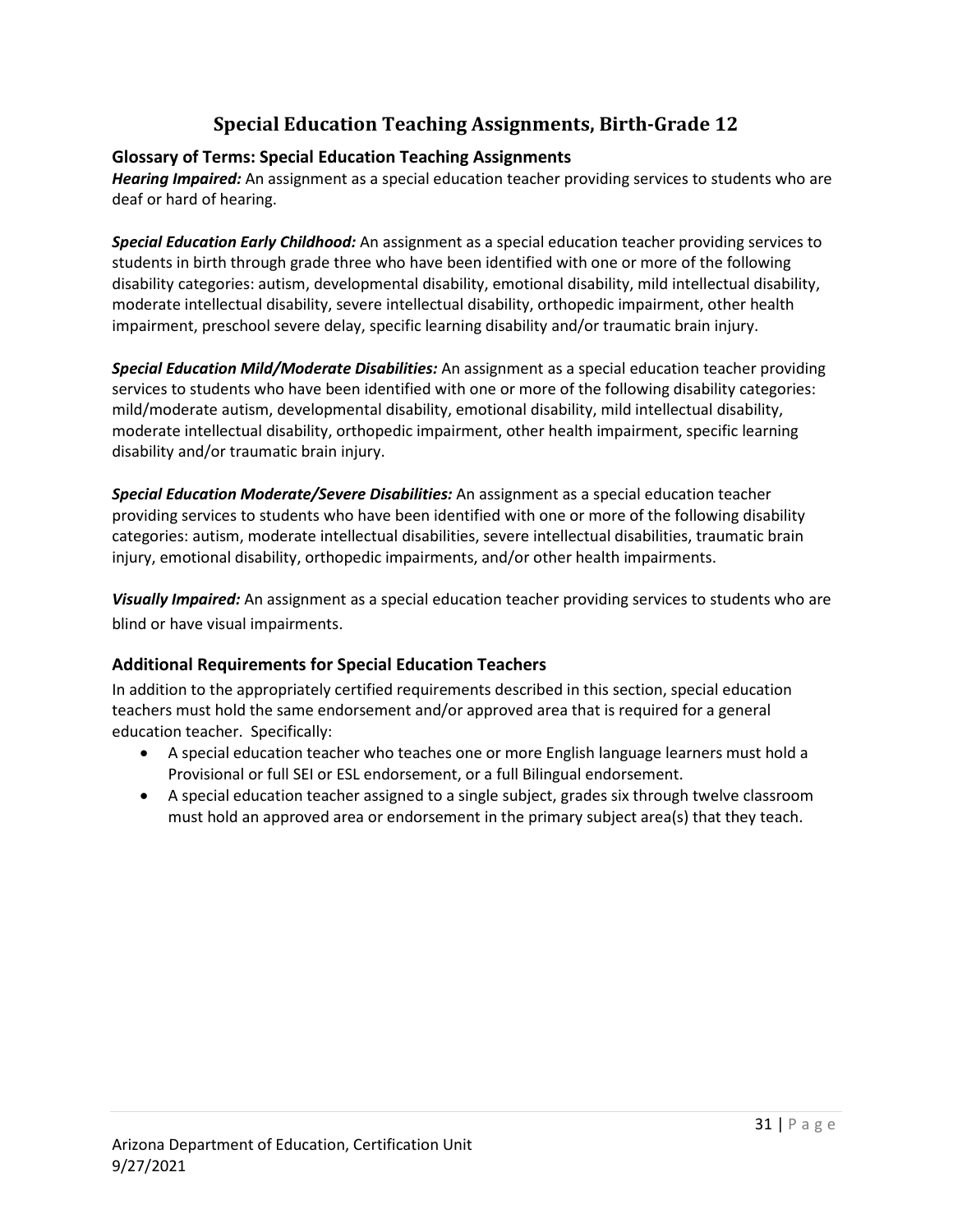| <b>Special Education: Birth-Grade 12</b>                                            |                                                                                                                                                                                                                                                                                                                                                                                                                                                                                                                                                                                                                                                                                |  |
|-------------------------------------------------------------------------------------|--------------------------------------------------------------------------------------------------------------------------------------------------------------------------------------------------------------------------------------------------------------------------------------------------------------------------------------------------------------------------------------------------------------------------------------------------------------------------------------------------------------------------------------------------------------------------------------------------------------------------------------------------------------------------------|--|
| <b>Teaching Assignment</b>                                                          | <b>Appropriately Certified Requirement</b>                                                                                                                                                                                                                                                                                                                                                                                                                                                                                                                                                                                                                                     |  |
| <b>Hearing Impaired</b><br>Birth-Preschool<br>Special Education Early Childhood     | One of the following:<br>Hearing Impaired, Birth-Grade 12 certificate<br>$\bullet$<br>Standard Professional teaching certificate and a<br>Deaf/Hard of Hearing, Birth-Grade 12 endorsement<br>One of the following                                                                                                                                                                                                                                                                                                                                                                                                                                                             |  |
| <b>Birth-Preschool</b>                                                              | Early Childhood Special Education certificate<br>٠<br>Mild-Moderate Disabilities, Moderate/Severe<br>$\bullet$<br>Disabilities, Cross-Categorical, Special Education ID,<br>Special Education ED, or Special Education LD certificate<br>and an Early Childhood Education endorsement<br>Mild-Moderate Disabilities, Moderate/Severe<br>٠<br>Disabilities, Cross-Categorical, Special Education ID,<br>Special Education ED, or Special Education LD certificate<br>and an Early Childhood Education certificate                                                                                                                                                               |  |
| <b>Special Education Mild/Moderate</b><br><b>Disabilities</b><br>Birth- Preschool   | One of the following:<br>Early Childhood Special Education Certificate<br>٠<br>Mild-Moderate Disabilities, Moderate/Severe<br>٠<br>Disabilities, Cross-Categorical, Special Education ID,<br>Special Education ED, or Special Education LD certificate<br>and an Early Childhood Education endorsement<br>Mild-Moderate Disabilities, Moderate/Severe<br>٠<br>Disabilities, Cross-Categorical, Special Education ID,<br>Special Education ED, or Special Education LD certificate<br>and an Early Childhood Education certificate<br>Standard Professional teaching certificate and a<br>Provisional or full Mild/Moderate Disabilities, PreK-12<br>endorsement                |  |
| <b>Special Education Moderate/Severe</b><br><b>Disabilities</b><br>Birth- Preschool | One of the following:<br>Early Childhood Special Education Certificate<br>٠<br>Mild-Moderate Disabilities, Moderate/Severe<br>$\bullet$<br>Disabilities, Cross-Categorical, Special Education ID,<br>Special Education ED, or Special Education LD certificate<br>and an Early Childhood Education endorsement<br>Mild-Moderate Disabilities, Moderate/Severe<br>٠<br>Disabilities, Cross-Categorical, Special Education ID,<br>Special Education ED, or Special Education LD certificate<br>and an Early Childhood Education certificate<br>Standard Professional teaching certificate and a<br>٠<br>Provisional or full Moderate/Severe Disabilities, PreK-12<br>Endorsement |  |
| Visually Impaired<br><b>Birth-Preschool</b>                                         | One of the following:<br>Visually Impaired, Birth-Grade 12 certificate<br>$\bullet$<br>Standard Professional teaching certificate and a Visually<br>$\bullet$<br>Impaired, Birth-Grade 12 endorsement                                                                                                                                                                                                                                                                                                                                                                                                                                                                          |  |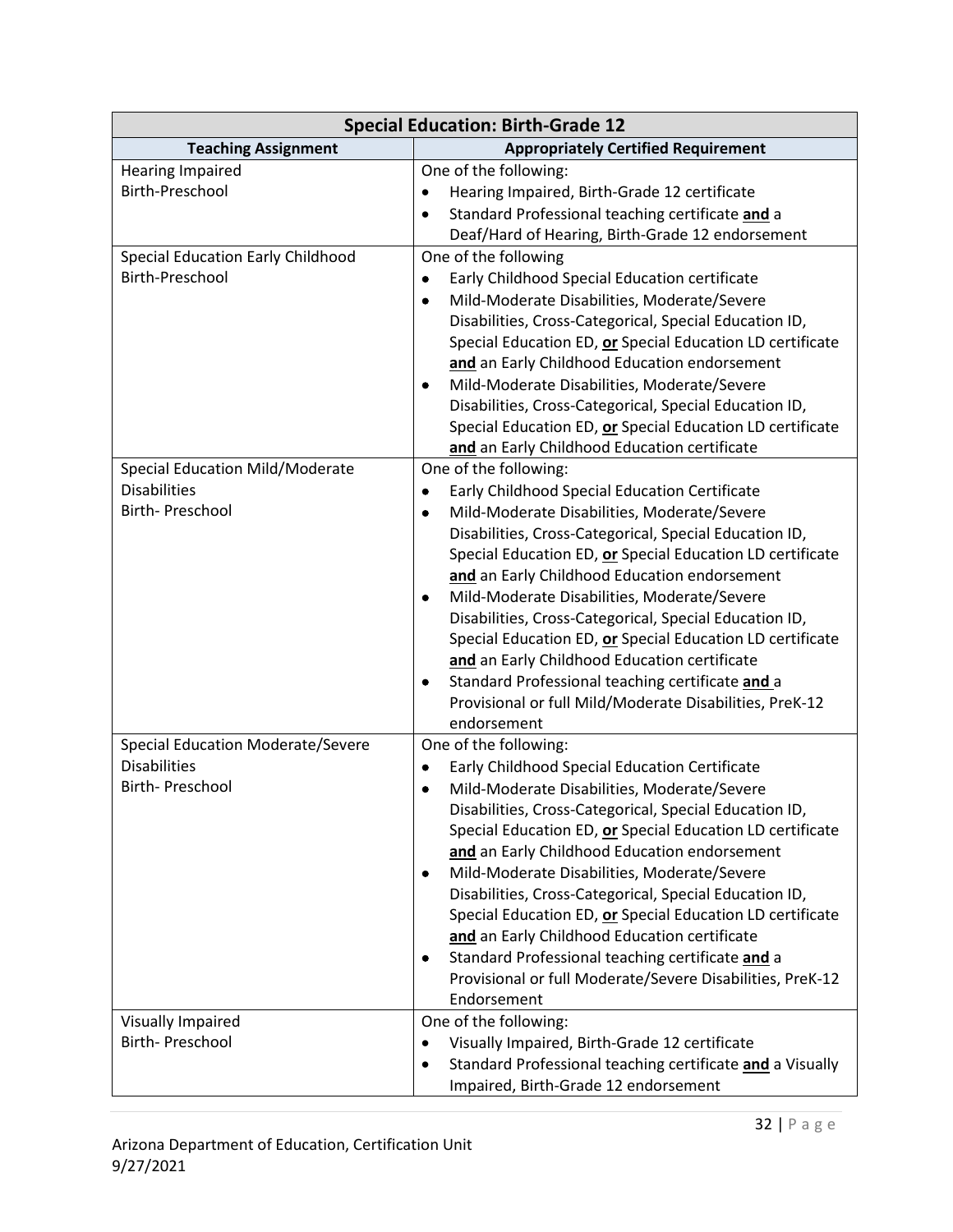| <b>Special Education: Kindergarten-Grade 3</b> |                                                               |  |
|------------------------------------------------|---------------------------------------------------------------|--|
| <b>Teaching Assignment</b>                     | <b>Appropriately Certified Requirement</b>                    |  |
| <b>Hearing Impaired</b>                        | One of the following:                                         |  |
| Kindergarten-Grade 3                           | Hearing Impaired, Birth-Grade 12 certificate<br>$\bullet$     |  |
|                                                | Standard Professional teaching certificate and a<br>$\bullet$ |  |
|                                                | Deaf/Hard of Hearing, Birth-Grade 12 endorsement              |  |
| <b>Special Education Mild/Moderate</b>         | One of the following:                                         |  |
| <b>Disabilities</b>                            | Early Childhood Special Education certificate<br>$\bullet$    |  |
| Kindergarten-Grade 3                           | Mild-Moderate Disabilities certificate<br>$\bullet$           |  |
|                                                | Cross-Categorical certificate<br>$\bullet$                    |  |
|                                                | Special Education ID certificate<br>٠                         |  |
|                                                | Special Education LD certificate                              |  |
|                                                | <b>Special Education ED certificate</b>                       |  |
|                                                | Moderate/Severe Disabilities certificate and an Early         |  |
|                                                | <b>Childhood Education endorsement</b>                        |  |
|                                                | Moderate/Severe Disabilities certificate and an Early         |  |
|                                                | <b>Childhood Education certificate</b>                        |  |
|                                                | Standard Professional teaching certificate and a              |  |
|                                                | Provisional or full Mild/Moderate Disabilities, PreK-12       |  |
|                                                | endorsement                                                   |  |
| <b>Special Education Moderate/Severe</b>       | One of the following:                                         |  |
| <b>Disabilities</b>                            | Early Childhood Special Education certificate<br>٠            |  |
| Kindergarten-Grade 3                           | Moderate/Severe Disabilities certificate                      |  |
|                                                | Special Education ID certificate<br>٠                         |  |
|                                                | Mild/Moderate Disabilities, Cross-Categorical, Special        |  |
|                                                | Education LD, or Special Education ED certificate and an      |  |
|                                                | Early Childhood Education endorsement                         |  |
|                                                | Mild-Moderate Disabilities, Cross-Categorical, Special        |  |
|                                                | Education ED or Special Education LD certificate and an       |  |
|                                                | Early Childhood Education certificate                         |  |
|                                                | Standard Professional teaching certificate and a              |  |
|                                                | Provisional or full Moderate/Severe Disabilities, PreK-12     |  |
|                                                | endorsement                                                   |  |
| <b>Visually Impaired</b>                       | One of the following:                                         |  |
| Kindergarten-Grade 3                           | Visually Impaired, Birth-Grade 12 certificate<br>$\bullet$    |  |
|                                                | Standard Professional teaching certificate and a Visually     |  |
|                                                | Impaired, Birth-Grade 12 endorsement                          |  |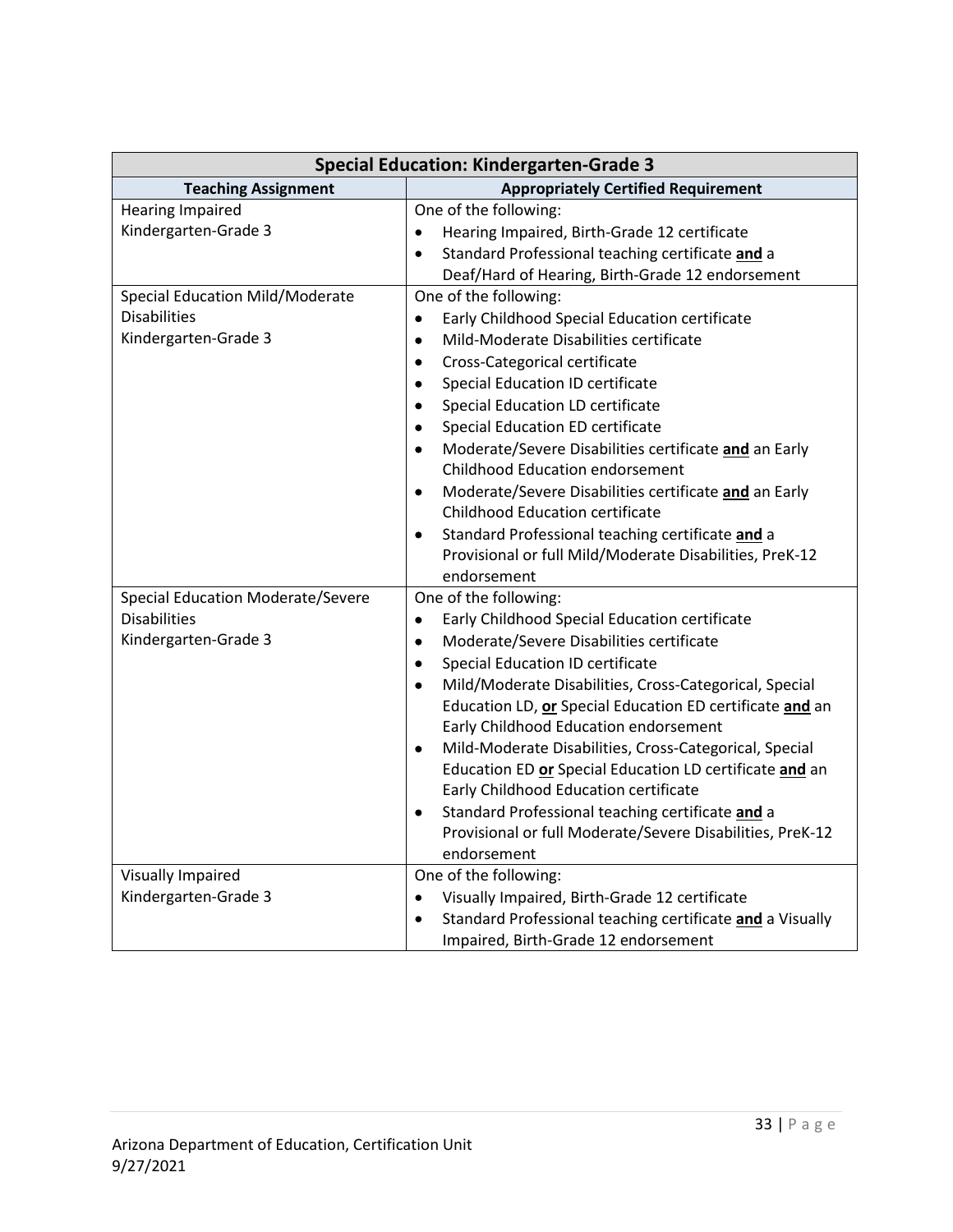| <b>Special Education: Grades 4-12</b>    |                                                                |  |
|------------------------------------------|----------------------------------------------------------------|--|
| <b>Teaching Assignment</b>               | <b>Appropriately Certified Requirement</b>                     |  |
| <b>Hearing Impaired</b>                  | One of the following:                                          |  |
| Grades 4-12                              | Hearing Impaired, Birth-Grade 12 certificate                   |  |
|                                          | Standard Professional teaching certificate with a<br>$\bullet$ |  |
|                                          | Deaf/Hard of Hearing, Birth-Grade 12 endorsement               |  |
| Special Education Mild/Moderate          | One of the following:                                          |  |
| <b>Disabilities</b>                      | <b>Mild-Moderate Disabilities</b>                              |  |
| Grades 4-12                              | <b>Cross-Categorical Special Education</b>                     |  |
|                                          | <b>Special Education ID</b>                                    |  |
|                                          | <b>Special Education LD</b>                                    |  |
|                                          | <b>Special Education ED</b>                                    |  |
|                                          | Standard Professional teaching certificate with a              |  |
|                                          | Provisional or full Mild/Moderate Disabilities, PreK-12        |  |
|                                          | endorsement                                                    |  |
| <b>Special Education Moderate/Severe</b> | One of the following:                                          |  |
| <b>Disabilities</b>                      | Moderate/Severe Disabilities certificate                       |  |
| Grades 4-12                              | <b>Special Education ID</b><br>٠                               |  |
|                                          | Standard Professional teaching certificate with a<br>٠         |  |
|                                          | Provisional or full Moderate/Severe Disabilities, PreK-        |  |
|                                          | 12 endorsement                                                 |  |
| Visually Impaired                        | One of the following:                                          |  |
| Grades 4-12                              | Visually Impaired, Birth-Grade 12 certificate<br>$\bullet$     |  |
|                                          | Standard Professional teaching certificate with a<br>$\bullet$ |  |
|                                          | Visually Impaired, Birth-Grade 12 endorsement                  |  |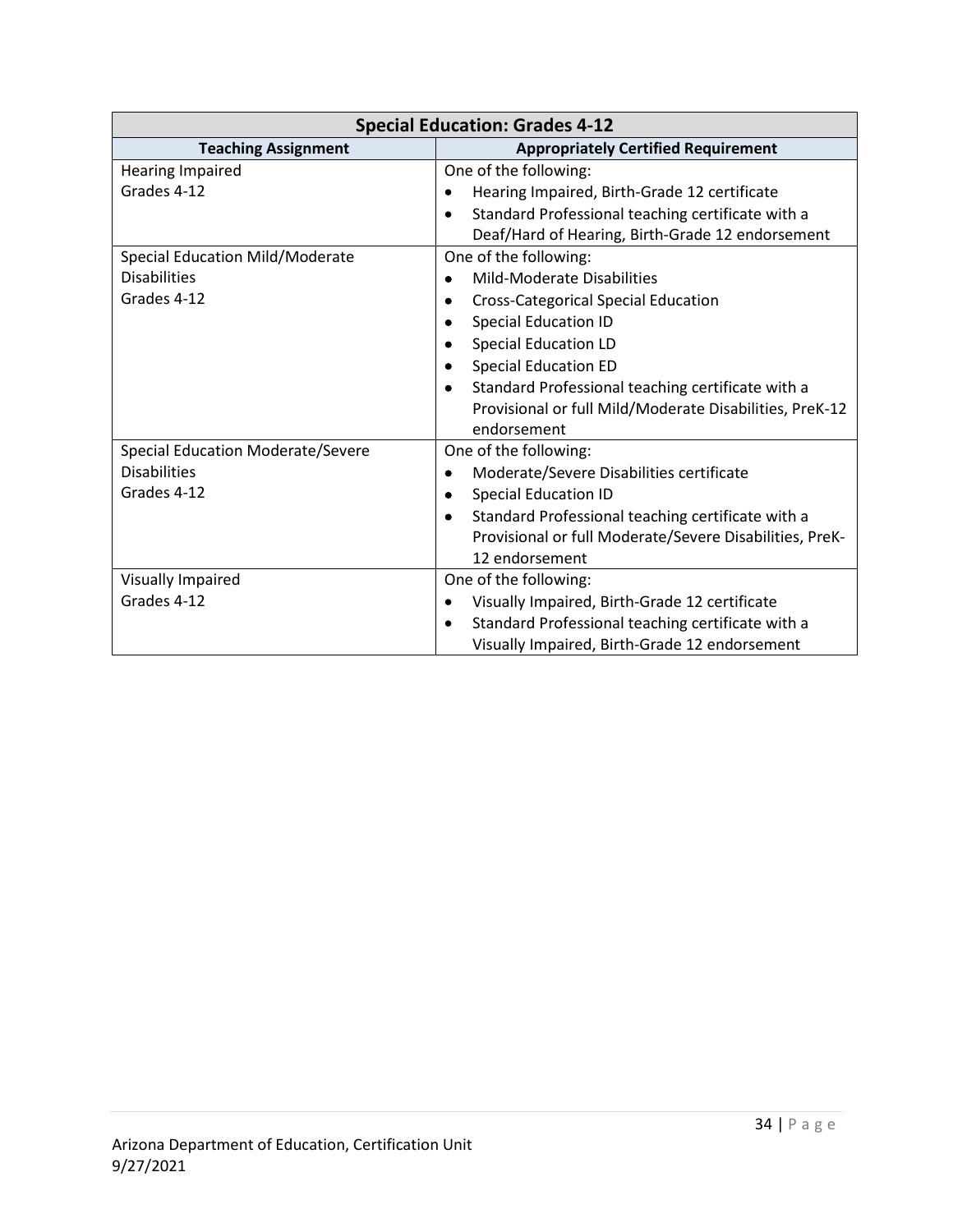#### **Appendix A: Teaching Certificates that meet Appropriately Certified Requirements**

| Certificate Types <sup>9</sup>                 | <b>Certificate Areas</b>                                                                                                |  |
|------------------------------------------------|-------------------------------------------------------------------------------------------------------------------------|--|
| <b>Alternative Teaching</b>                    | Arts Education, PreK-12                                                                                                 |  |
| <b>Classroom Based Standard Teaching</b>       | Early Childhood, Birth-Grade 3 or Age 8                                                                                 |  |
| <b>International Teaching</b>                  | Elementary, K-8                                                                                                         |  |
| <b>Standard Professional Teaching</b>          | Middle Grades, 5-9                                                                                                      |  |
| <b>Student Teaching Intern</b>                 | PreK-12 Art Education                                                                                                   |  |
| Teaching Intern <sup>10</sup>                  | PreK-12 Dance Education                                                                                                 |  |
|                                                | PreK-12 Music Education                                                                                                 |  |
|                                                | PreK-12 Physical Education                                                                                              |  |
|                                                | PreK-12 Theatre Education                                                                                               |  |
|                                                | Secondary, 6-12                                                                                                         |  |
|                                                | Special Education Cross Categorical, K-12 <sup>11</sup><br>Special Education: Early Childhood Special Education. Birth- |  |
|                                                | Grade 3                                                                                                                 |  |
|                                                | Special Education: Emotional Disability (ED), K-12                                                                      |  |
|                                                | Special Education: Hearing Impaired, Birth-Grade 12                                                                     |  |
|                                                | Special Education: Intellectual Disability (ID), K-12                                                                   |  |
|                                                | Special Education: Learning Disability (LD), K-12                                                                       |  |
|                                                | Special Education: Mild/Moderate Disabilities, K-12                                                                     |  |
|                                                | Special Education: Moderate/Severe Disabilities, K-12 <sup>12</sup>                                                     |  |
|                                                | Special Education: Visually Impaired, Birth-Grade 12                                                                    |  |
| Subject Matter Expert Standard                 | Secondary, 6-12                                                                                                         |  |
| <b>Specialized Secondary STEM</b>              | Secondary, 6-12                                                                                                         |  |
| Native American Language, PreK-12              | N/A                                                                                                                     |  |
|                                                |                                                                                                                         |  |
| <b>Standard Career and Technical Education</b> | <b>CTE Agriculture</b>                                                                                                  |  |
| (CTE)                                          | <b>CTE Business and Marketing</b>                                                                                       |  |
| <b>Standard Specialized CTE</b>                | <b>CTE Education and Training</b>                                                                                       |  |
|                                                | <b>CTE Family and Consumer Sciences</b><br><b>CTE Health Careers</b>                                                    |  |
|                                                | <b>CTE Industrial and Emerging Technologies</b>                                                                         |  |
| Junior Reserve Officer Training Corps          | N/A                                                                                                                     |  |
| (JROTC)                                        |                                                                                                                         |  |

<span id="page-34-0"></span><sup>&</sup>lt;sup>9</sup> A teacher may be considered appropriately certified if they hold one of the certificate types listed below and the required certificate area, approved area, or endorsement for their assignment.

<span id="page-34-1"></span><sup>&</sup>lt;sup>10</sup> The Teaching Intern certificate was renamed "Alternative Teaching Certificate" in August, 2018.<br><sup>11</sup> No new applications have been accepted for the Special Education Cross-Categorical, ED, ID, LD, or OI/OHI

<span id="page-34-2"></span>certificates since January 1, 2016. Individuals who were issued these certificates prior to January 1, 2016 may continue to renew the certificate if they meet the applicable renewal requirements.

<span id="page-34-3"></span><sup>&</sup>lt;sup>12</sup> The Special Education Moderate/Severe Disabilities was previously titled "Severely and Profoundly Disabled".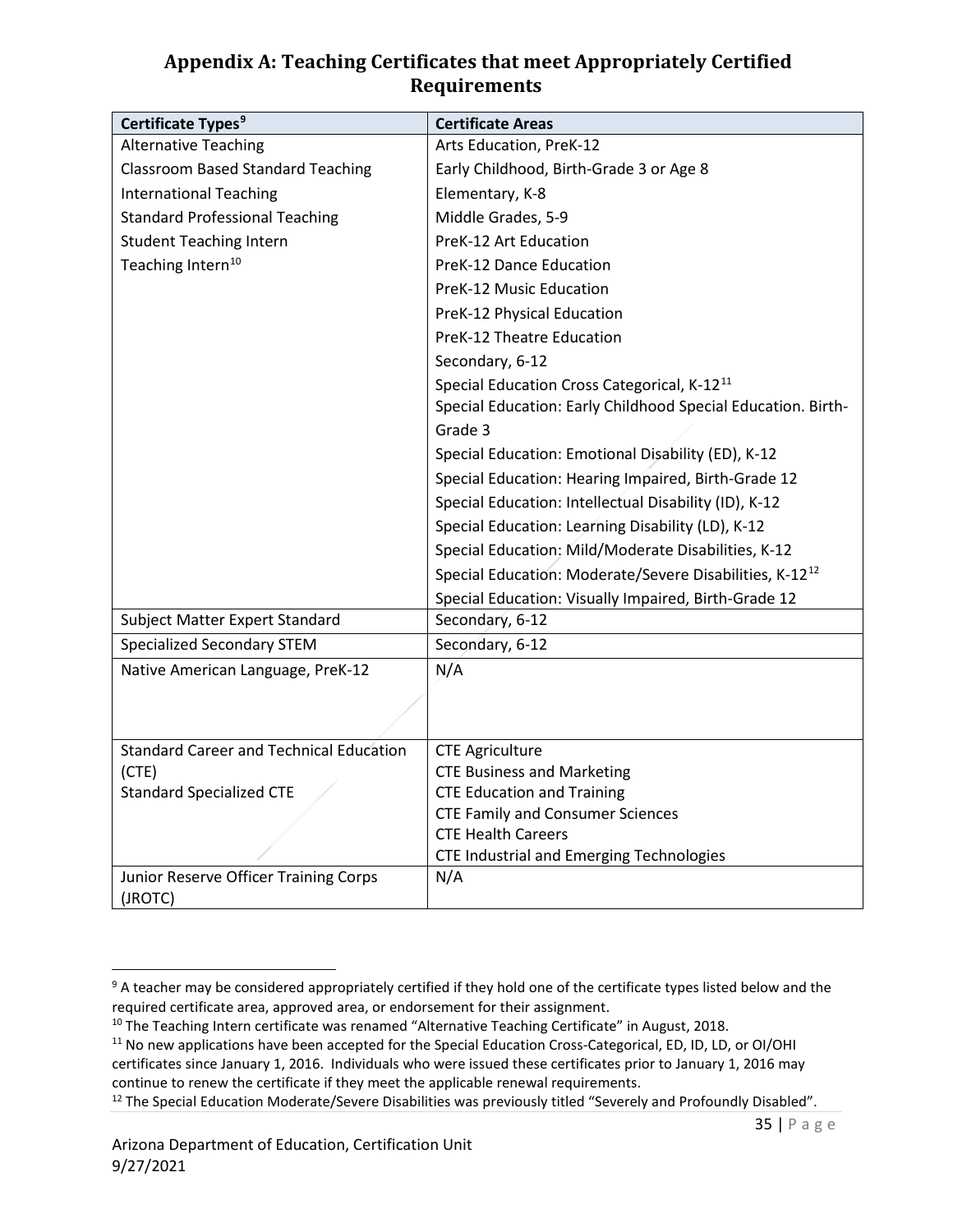#### **Appendix B: Certification Approved Areas**

Accounting\* Akimel O'odham American Sign Language American Indian Language Anatomy and Physiology Anthropology Apache Arabic Art Balto-Slavic Language Biology Botany Business\* Celtic Language Chemistry Chinese-Mandarin Cocopah Communications Computer Science\* Criminal Justice\* Dance Drama/Theatre Earth Science East Asian Language Economics Educational Technology/Technology Engineering\* English Environmental Science Ethnic Studies Family and Consumer Sciences\* Filipino

French Gender Studies General Science Geography German Global Studies Greek Havasupai-Hualapai Health Hebrew History Hopi Humanities Indic Language Industrial Arts\* Industrial Technology\* Italian Iranian/Persian Language Japanese Journalism Korean Latin Malayo-Polynesian Language Marketing **Mathematics** Media Arts Middle Grades General Science Middle Grades Language Arts Middle Grades Mathematics Middle Grades Social Studies Middle Grades/Early Secondary Mathematics Mohave

Music Navajo Non-Semitic African Language Philosophy Photography\* Physical Education Physical Science Physics Piipaash Political Science/American Government Portuguese Psychology Quechan/Yuma Recreation Romance/Italic Language Russian Semitic and Middle Eastern Languages Social Studies Sociology Southeast Asian Language Spanish Speech Swahili Tohono O'odham Turkic/Ural Altaic Language Turkish Urdu Ute Vietnamese Yaqui Yavapai Zoology

\*This subject is frequently taught through a Career and Technical Education (CTE) program. Teachers who are assigned to a CTE classroom must hold the appropriate CTE certificate.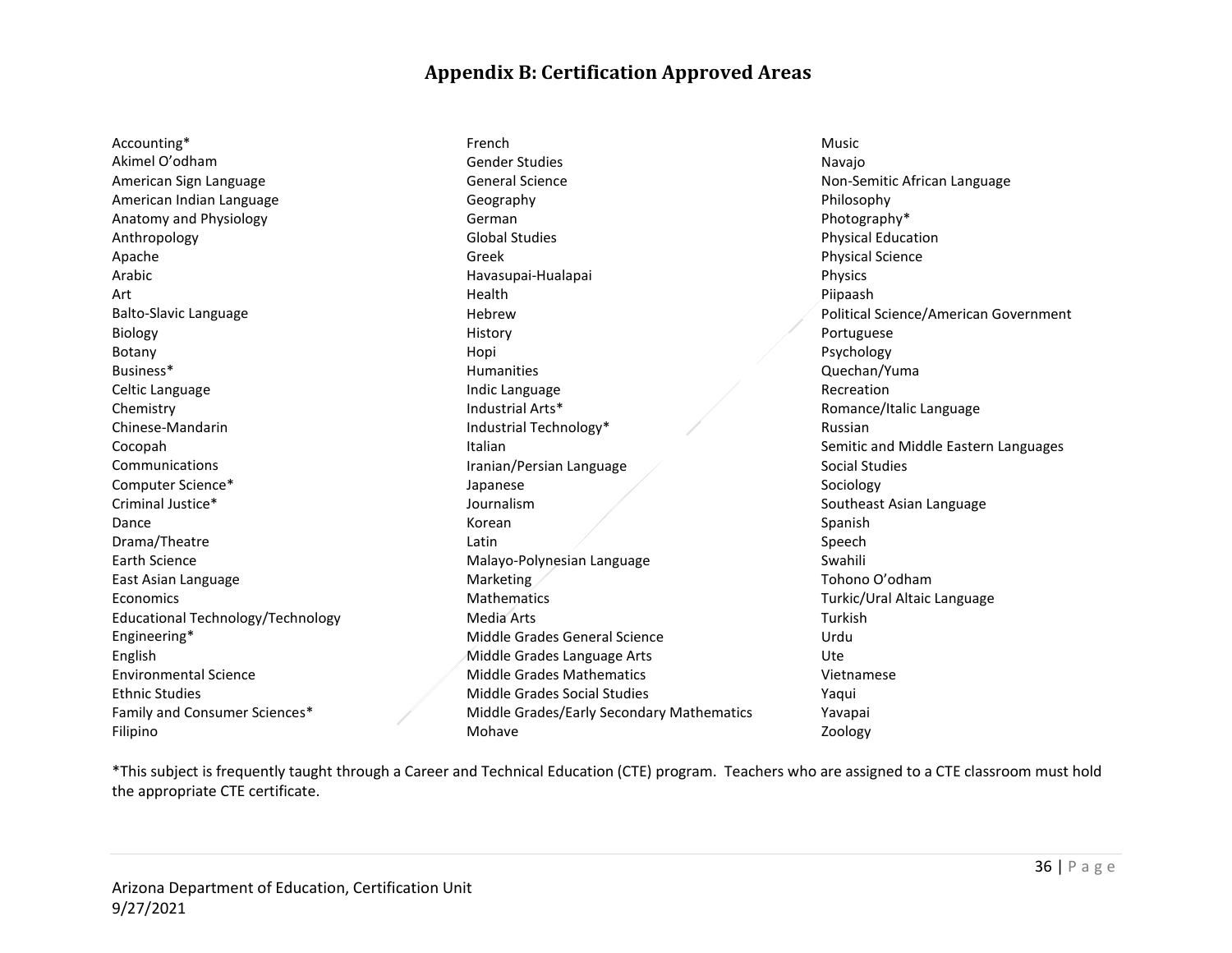| <b>Endorsement</b>                      | <b>Required Certificate</b>                                                                                                                                                                                                          | Authorization                                                                                                      |
|-----------------------------------------|--------------------------------------------------------------------------------------------------------------------------------------------------------------------------------------------------------------------------------------|--------------------------------------------------------------------------------------------------------------------|
| Art, PreK-12                            | Elementary, Secondary, or Special Education                                                                                                                                                                                          | Authorizes the holder to teach Art in PreK-Grade 12                                                                |
| <b>Bilingual Endorsement</b>            | Elementary, Middle Grades, Secondary, Special<br>Education, Career and Technical Education, Early<br>Childhood, Arts Education PreK-12, PreK-12<br><b>Physical Education, Subject Matter Expert</b><br>Standard, or Specialized STEM | Authorizes the holder to provide Bilingual<br>instruction in the area they are appropriately<br>certified to teach |
| Computer Science, PreK-8                | Elementary, Middle Grades, Secondary, Special<br>Education, Early Childhood Education, PreK-12<br>Teaching (Art, Dance, Music, Theatre, Physical<br>Education)                                                                       | Authorizes the holder to teach Computer Science in<br>PreK-8                                                       |
| Computer Science, 6-12                  | Elementary, Middle Grades, Secondary, Special<br>Education (must be valid for K-12 or Birth-Grade<br>12, PreK-12 Teaching (Art, Dance, Music, Theatre,<br><b>Physical Education)</b>                                                 | Authorizes the holder to teach Computer Science in<br>grades 6-12                                                  |
| Computer Science, PreK-12               | Elementary, Secondary, or Special Education                                                                                                                                                                                          | Authorizes the holder to teach Computer Science in<br>PreK-12                                                      |
| <b>Cooperative Education</b>            | <b>Career and Technical Education</b>                                                                                                                                                                                                | Authorizes the holder to coordinate or teach Career<br>and Technical Cooperative Education                         |
| Dance, PreK-12                          | Elementary, Secondary, or Special Education                                                                                                                                                                                          | Authorizes the holder to teach Dance in PreK-12                                                                    |
| Dramatic Arts, PreK-12                  | Elementary, Secondary, or Special Education                                                                                                                                                                                          | Authorizes the holder to teach Dramatic Arts in<br>PreK-12                                                         |
| Deaf/Hard of Hearing,<br>Birth-Grade 12 | Standard Professional Early Childhood,<br>Elementary, Middle Grades, Secondary, or Special<br>Education (excludes Hearing Impaired) certificate.                                                                                     | Authorizes the holder to teach deaf/hard of hearing<br>special education in birth-grade 12                         |
| <b>Drivers Education</b>                | Elementary, Middle Grades, Secondary, Special<br>Education, Career and Technical Education, Early<br>Childhood, Arts Education PreK-12, PreK-12<br><b>Physical Education, Subject Matter Expert</b><br>Standard, or Specialized STEM | Optional endorsement which authorizes the holder<br>to teach Driver's Education courses                            |

# **Appendix C: Certification Endorsements**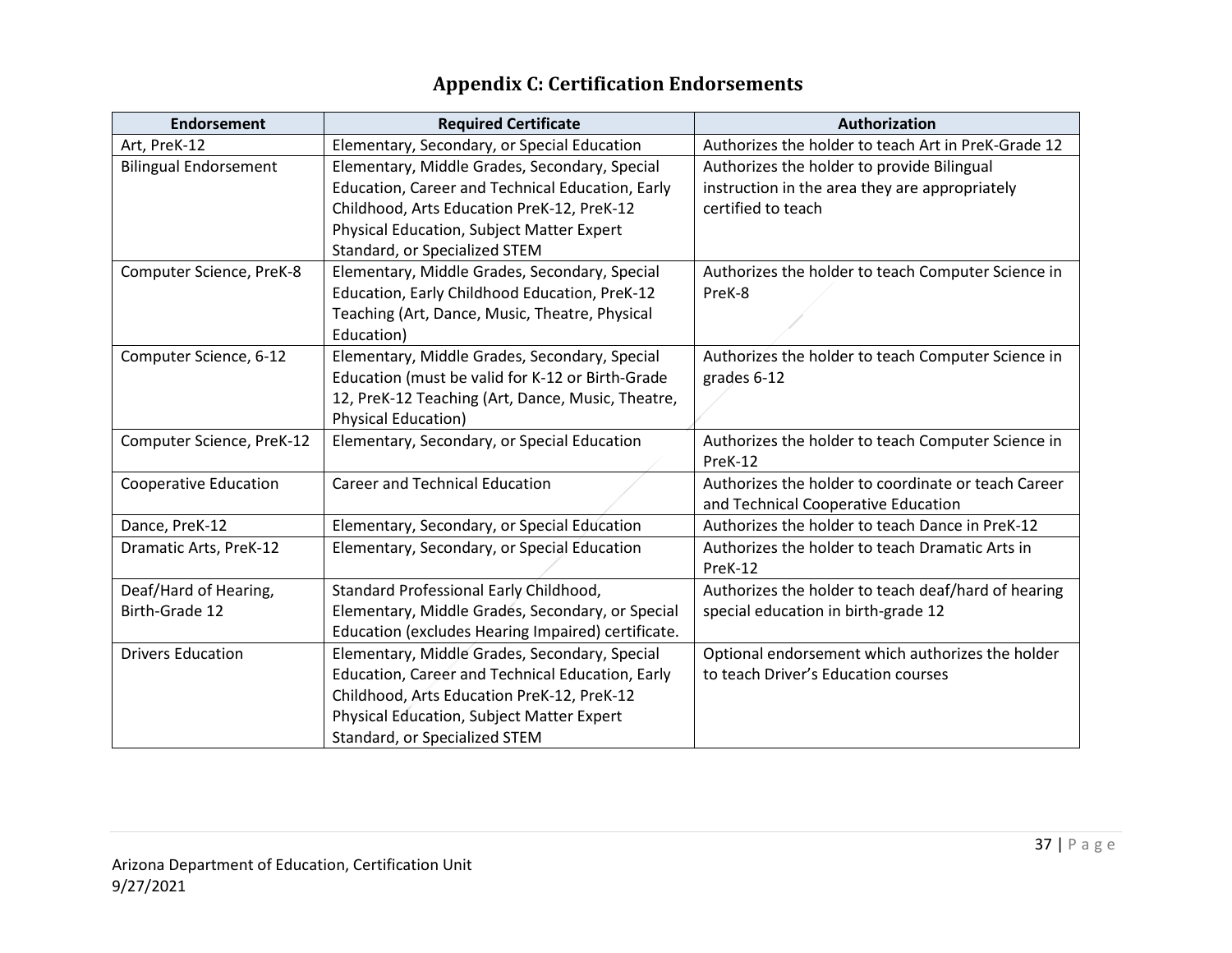| <b>Endorsement</b>                                   | <b>Required Certificate</b>                                                                                                                                                                                                   | <b>Authorization</b>                                                                                                                                                                                                                                                                                                                                                           |
|------------------------------------------------------|-------------------------------------------------------------------------------------------------------------------------------------------------------------------------------------------------------------------------------|--------------------------------------------------------------------------------------------------------------------------------------------------------------------------------------------------------------------------------------------------------------------------------------------------------------------------------------------------------------------------------|
| Early Childhood Education,<br>Birth-Grade 3 or Age 8 | <b>Elementary or Special Education</b>                                                                                                                                                                                        | Authorizes the holder for a self-contained,<br>$\bullet$<br>general education Birth-Grade 3 or Age 8<br>classroom<br>When added to a Mild/Moderate Disabilities,<br>$\bullet$<br>Moderate/Severe Disabilities, or Specialized<br>Special Education (ID, ED, LD, or OI/OHI) also<br>authorizes the holder to teach Early Childhood<br>Special Education, Birth-Grade 3 or Age 8 |
| <b>Elementary Foreign</b><br>Language, K-8           | Elementary, Secondary, or Special Education                                                                                                                                                                                   | Authorizes the holder to teach a world language<br>other than English in grades K-8                                                                                                                                                                                                                                                                                            |
| English as a Second<br>Language (ESL), PreK-12       | Elementary, Middle Grades, Secondary, Special<br>Education, Career and Technical Education, Early<br>Childhood, Arts Education PreK-12, PreK-12<br>Physical Education, Subject Matter Expert<br>Standard, or Specialized STEM | Authorizes the holder to teach one or more English<br>language learners in the area they are appropriately<br>certified to teach.                                                                                                                                                                                                                                              |
| Gifted Education, PreK-12                            | Early Childhood, Elementary, Secondary, or Special<br>Education                                                                                                                                                               | Authorizes the holder to be a gifted education<br>teacher in the area they are appropriately certified<br>to teach                                                                                                                                                                                                                                                             |
| Library-Media Specialist,<br>PreK-12                 | Early Childhood, Elementary, Secondary, or Special<br>Education                                                                                                                                                               | Optional endorsement for School Library-Media<br><b>Specialists</b>                                                                                                                                                                                                                                                                                                            |
| Mathematics, K-8                                     | <b>Elementary or Special Education</b>                                                                                                                                                                                        | Optional, but recommended endorsement for the<br>position of mathematics specialist, consultant,<br>interventionist, or coach                                                                                                                                                                                                                                                  |
| Middle Grades, 5-9                                   | <b>Elementary or Secondary</b>                                                                                                                                                                                                | Authorizes the holder to teach the approved subject<br>area(s) on their certificate in grades 5-9                                                                                                                                                                                                                                                                              |
| Mild/Moderate Disabilities,<br>PreK-12               | Standard Professional Early Childhood,<br>Elementary, Middle Grades, Early Childhood or<br>Special Education (excludes Mild/Moderate<br>Disabilities)                                                                         | Authorizes the holder to teach mild/moderate<br>special education in PreK-12                                                                                                                                                                                                                                                                                                   |

# **Appendix C: Certification Endorsements**